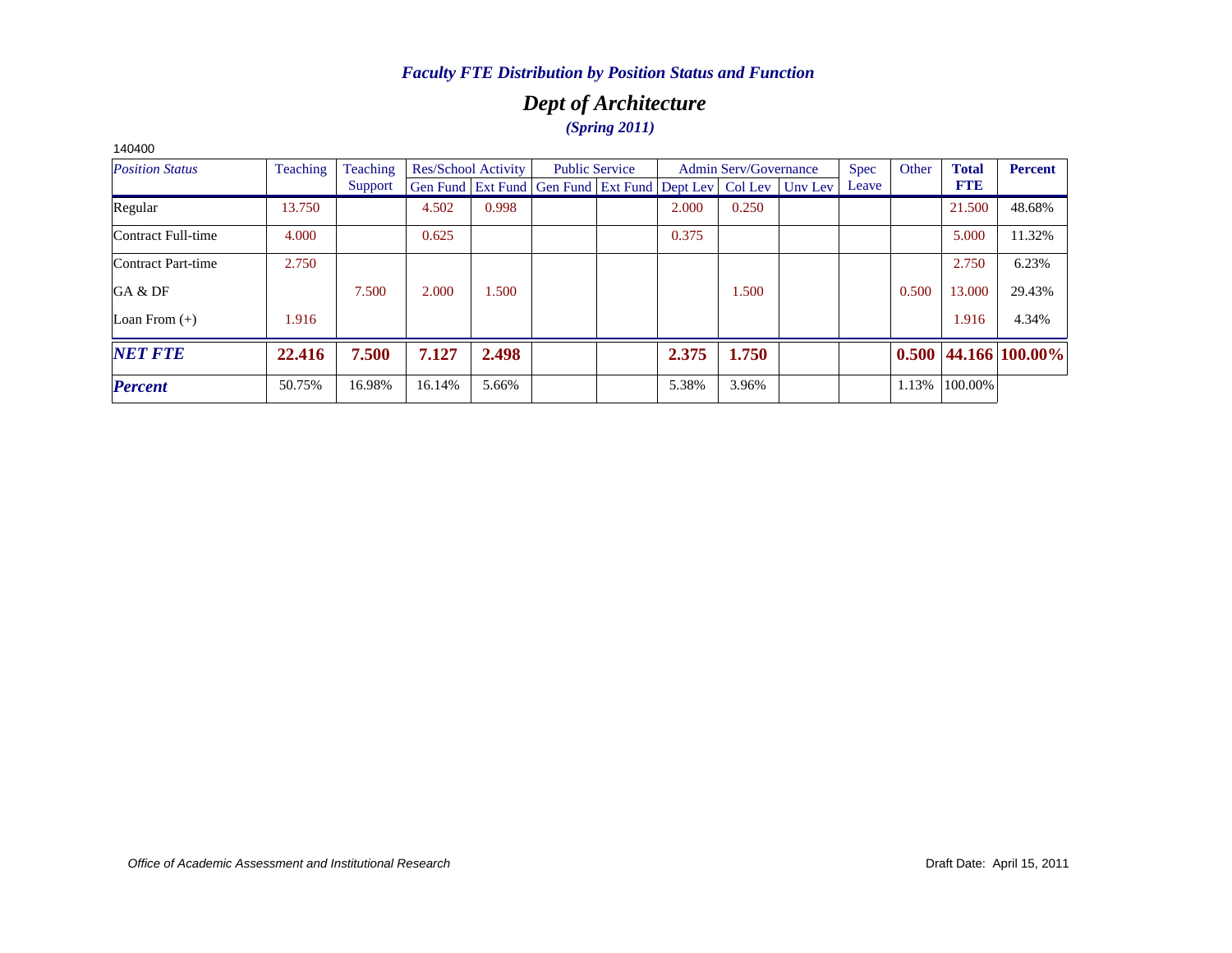# *Dept of Landscape Architecture (Spring 2011)*

| 140700                 |          |          |        |                            |                                                                |       |                              |         |             |       |              |                |
|------------------------|----------|----------|--------|----------------------------|----------------------------------------------------------------|-------|------------------------------|---------|-------------|-------|--------------|----------------|
| <b>Position Status</b> | Teaching | Teaching |        | <b>Res/School Activity</b> | <b>Public Service</b>                                          |       | <b>Admin Serv/Governance</b> |         | <b>Spec</b> | Other | <b>Total</b> | <b>Percent</b> |
|                        |          | Support  |        |                            | Gen Fund   Ext Fund   Gen Fund   Ext Fund   Dept Lev   Col Lev |       |                              | Unv Lev | Leave       |       | <b>FTE</b>   |                |
| Regular                | 7.750    |          | 2.250  |                            |                                                                | 2.000 | 0.000                        |         |             |       | 12.000       | 51.61%         |
| Contract Full-time     | 4.750    |          |        |                            |                                                                | 0.250 |                              |         |             |       | 5.000        | 21.51%         |
| GA & DF                |          | 1.750    | 2.434  | 0.566                      |                                                                |       | 1.500                        |         |             |       | 6.250        | 26.88%         |
| <b>NET FTE</b>         | 12.500   | 1.750    | 4.684  | 0.566                      |                                                                | 2.250 | 1.500                        |         |             |       |              | 23.250 100.00% |
| <b>Percent</b>         | 53.76%   | 7.53%    | 20.15% | 2.43%                      |                                                                | 9.68% | 6.45%                        |         |             |       | 100.00%      |                |

*Office of Academic Assessment and Institutional Research*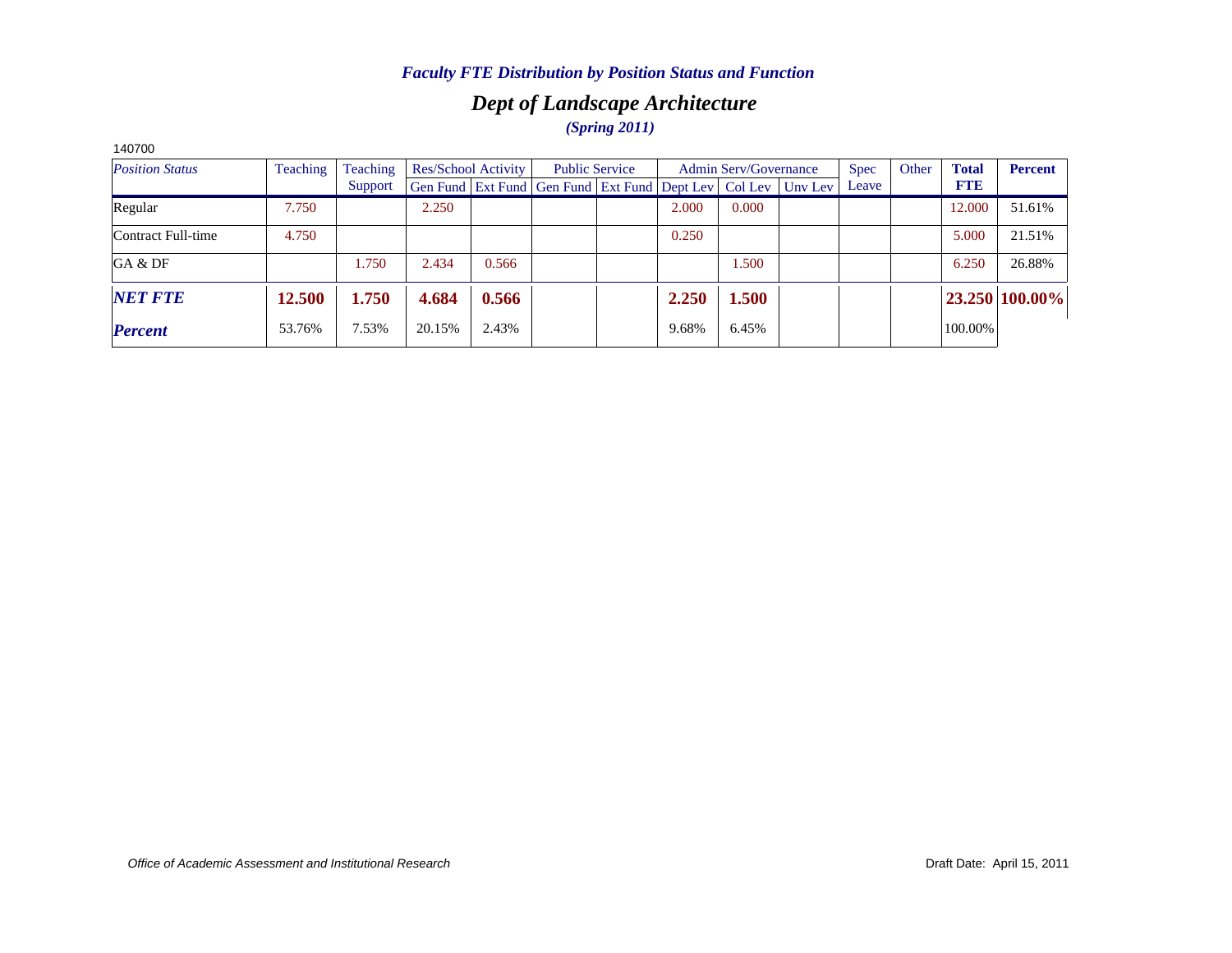# *Dept of Urban Planning (Spring 2011)*

| 141000                 |          |          |        |                            |                                                                |  |                              |         |             |       |              |                            |
|------------------------|----------|----------|--------|----------------------------|----------------------------------------------------------------|--|------------------------------|---------|-------------|-------|--------------|----------------------------|
| <b>Position Status</b> | Teaching | Teaching |        | <b>Res/School Activity</b> | <b>Public Service</b>                                          |  | <b>Admin Serv/Governance</b> |         | <b>Spec</b> | Other | <b>Total</b> | <b>Percent</b>             |
|                        |          | Support  |        |                            | Gen Fund   Ext Fund   Gen Fund   Ext Fund   Dept Lev   Col Lev |  |                              | Uny Lev | Leave       |       | <b>FTE</b>   |                            |
| Regular                | 4.000    |          | 1.375  |                            |                                                                |  | 1.250                        |         |             | 0.375 | 7.000        | 43.09%                     |
| Contract Full-time     | 3.495    |          |        |                            |                                                                |  |                              |         |             |       | 3.495        | 21.51%                     |
| Contract Part-time     | 0.250    |          |        |                            |                                                                |  |                              |         |             |       | 0.250        | 1.54%                      |
| GA & DF                |          | 3.000    | 0.500  | 0.500                      |                                                                |  | 1.500                        |         |             |       | 5.500        | 33.86%                     |
| <b>NET FTE</b>         | 7.745    | 3.000    | 1.875  | 0.500                      |                                                                |  | 2.750                        |         |             |       |              | $0.375$   16.245   100.00% |
| <b>Percent</b>         | 47.68%   | 18.47%   | 11.54% | 3.08%                      |                                                                |  | 16.93%                       |         |             | 2.31% | 100.00%      |                            |

| <b>Position Status</b>    |       | <b>Teaching   Teaching   Res/School Activity  </b> |                                                                      | <b>Public Service</b> |  | <b>Admin Serv/Governance</b> | <b>Spec</b>  | <b>Other</b> | <b>Total</b> |
|---------------------------|-------|----------------------------------------------------|----------------------------------------------------------------------|-----------------------|--|------------------------------|--------------|--------------|--------------|
|                           |       |                                                    | Support Gen Fund Ext Fund Gen Fund Ext Fund Dept Lev Col Lev Unv Lev |                       |  |                              | <b>Leave</b> |              | FTH          |
| <b>Contract Full-time</b> | 0.250 |                                                    |                                                                      |                       |  |                              |              |              | 0.250        |
| <b>Total</b>              | 0.250 |                                                    |                                                                      |                       |  |                              |              |              | 0.250        |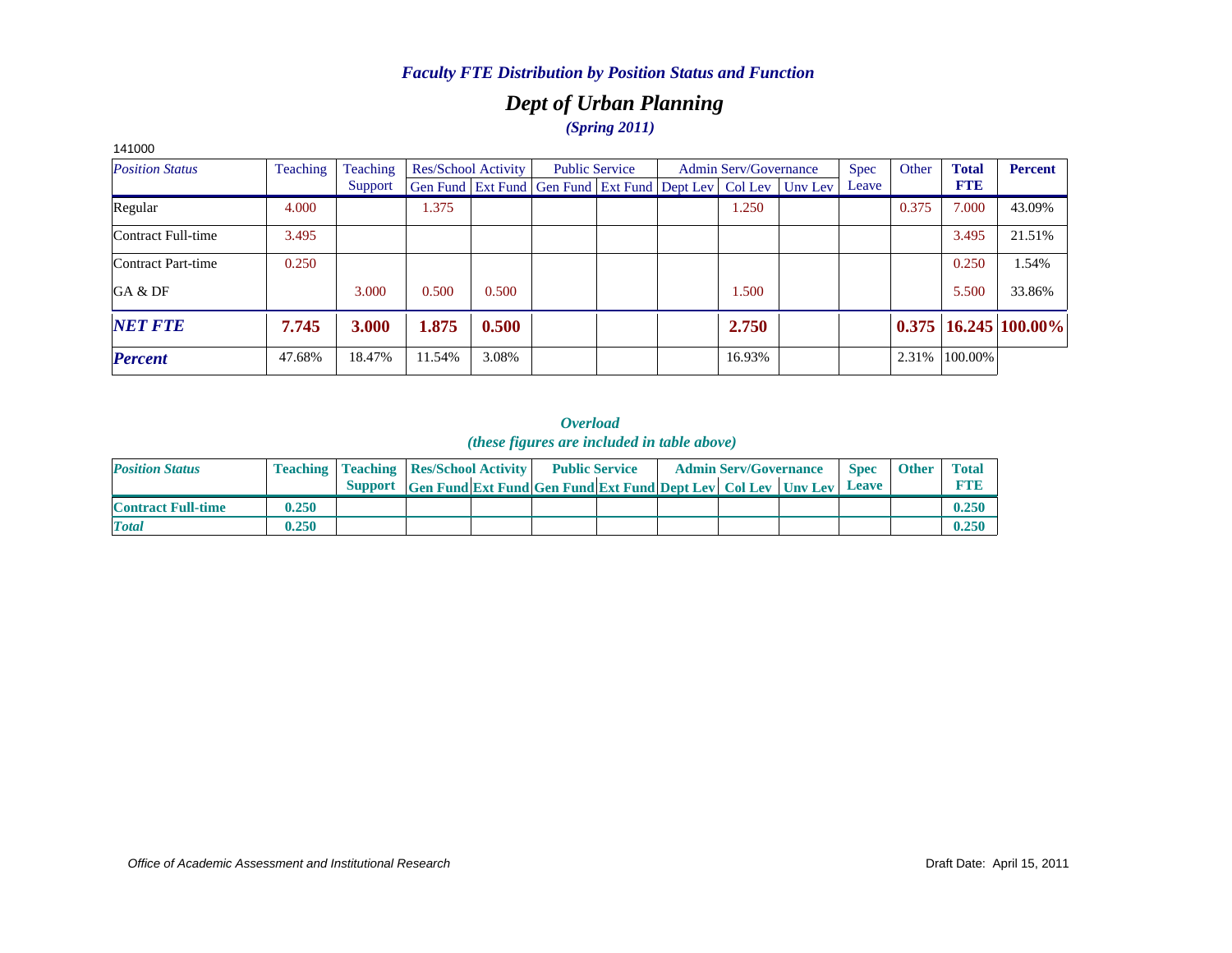# *Dept of Accounting (Spring 2011)*

| 143300                 |               |          |                            |       |                                                                          |                       |       |                       |             |       |              |                |
|------------------------|---------------|----------|----------------------------|-------|--------------------------------------------------------------------------|-----------------------|-------|-----------------------|-------------|-------|--------------|----------------|
| <b>Position Status</b> | Teaching      | Teaching | <b>Res/School Activity</b> |       |                                                                          | <b>Public Service</b> |       | Admin Serv/Governance | <b>Spec</b> | Other | <b>Total</b> | <b>Percent</b> |
|                        |               | Support  |                            |       | Gen Fund   Ext Fund   Gen Fund   Ext Fund   Dept Lev   Col Lev   Unv Lev |                       |       |                       | Leave       |       | <b>FTE</b>   |                |
| Regular                | 6.000         |          | 2.381                      | 0.119 |                                                                          |                       | 0.250 |                       |             | 0.250 | 9.000        | 48.00%         |
| Contract Full-time     | 4.750         |          |                            |       | 0.250                                                                    |                       |       |                       |             |       | 5.000        | 26.67%         |
| Contract Part-time     | 2.250         |          |                            |       |                                                                          |                       |       |                       |             |       | 2.250        | 12.00%         |
| GA & DF                |               | 2.500    |                            |       |                                                                          |                       |       |                       |             |       | 2.500        | 13.33%         |
| Loan From $(+)$        | 0.750         |          |                            |       |                                                                          |                       |       |                       |             |       | 0.750        | 4.00%          |
| Loan To $(-)$          | $-0.750$      |          |                            |       |                                                                          |                       |       |                       |             |       | $-0.750$     | $-4.00\%$      |
| <b>NET FTE</b>         | <b>13.000</b> | 2.500    | 2.381                      | 0.119 | 0.250                                                                    |                       | 0.250 |                       |             | 0.250 |              | 18.750 100.00% |
| <b>Percent</b>         | 69.33%        | 13.33%   | 12.70%                     | 0.63% | 1.33%                                                                    |                       | 1.33% |                       |             | 1.33% | 100.00%      |                |

| <b>Position Status</b>    |       | <b>Teaching   Teaching   Res/School Activity   Public Service</b> |                                                                      |  |  | <b>Admin Serv/Governance</b> | <b>Spec</b>  | <b>Other</b> | <b>Total</b> |
|---------------------------|-------|-------------------------------------------------------------------|----------------------------------------------------------------------|--|--|------------------------------|--------------|--------------|--------------|
|                           |       |                                                                   | Support Gen Fund Ext Fund Gen Fund Ext Fund Dept Lev Col Lev Unv Lev |  |  |                              | <b>Leave</b> |              | <b>FTE</b>   |
| <b>Contract Part-time</b> | 0.250 |                                                                   |                                                                      |  |  |                              |              |              | 0.250        |
| <b>Loan From</b> $(+)$    | 0.500 |                                                                   |                                                                      |  |  |                              |              |              | 0.500        |
| <b>Total</b>              | 0.750 |                                                                   |                                                                      |  |  |                              |              |              | 0.750        |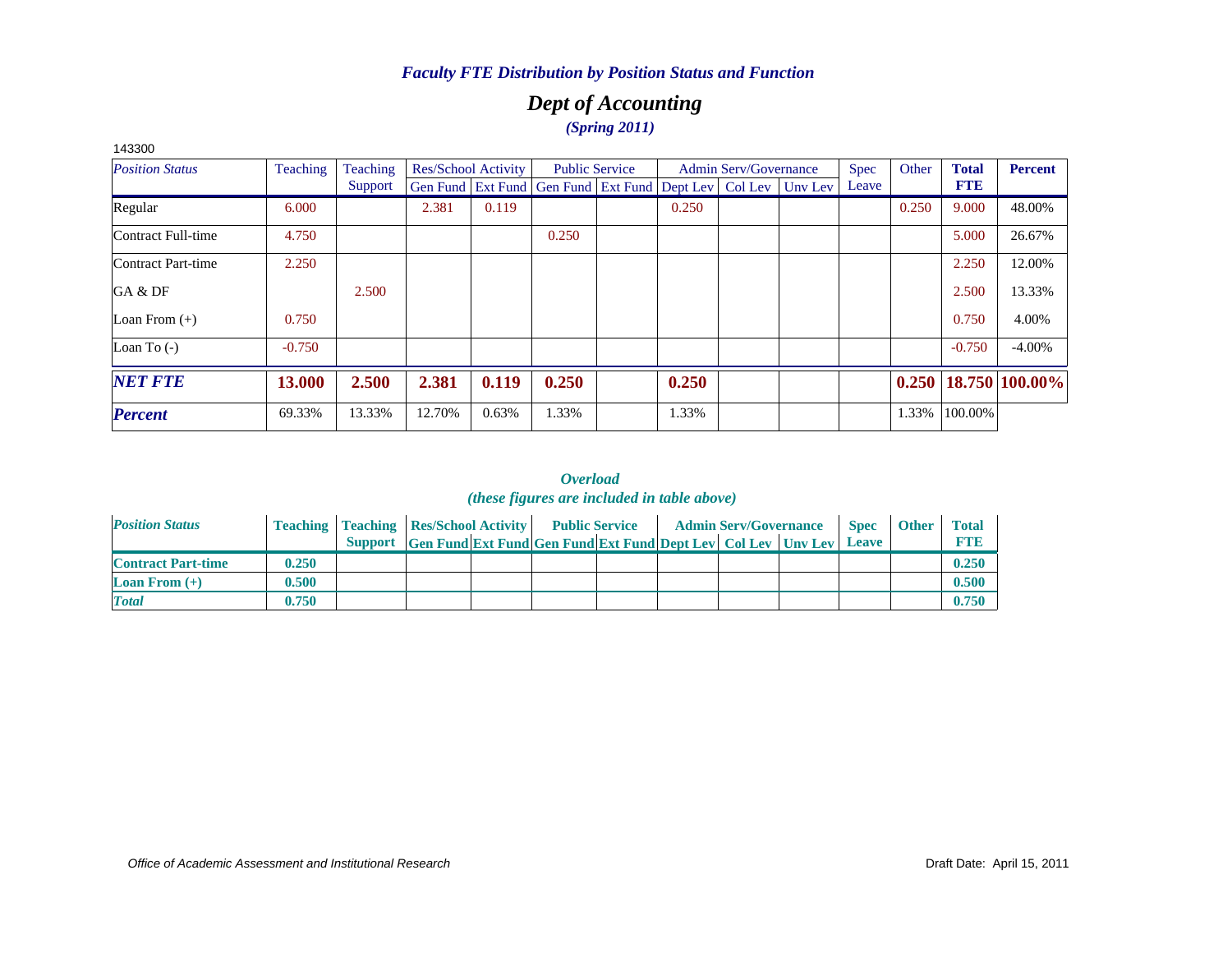## *Dept of Info Systems & Oper Mgmt (Spring 2011)*

| 144200                 |                 |                 |                     |                                                                          |       |                              |             |       |              |                |
|------------------------|-----------------|-----------------|---------------------|--------------------------------------------------------------------------|-------|------------------------------|-------------|-------|--------------|----------------|
| <b>Position Status</b> | <b>Teaching</b> | <b>Teaching</b> | Res/School Activity | <b>Public Service</b>                                                    |       | <b>Admin Serv/Governance</b> | <b>Spec</b> | Other | <b>Total</b> | Percent        |
|                        |                 | Support         |                     | Gen Fund   Ext Fund   Gen Fund   Ext Fund   Dept Lev   Col Lev   Unv Lev |       |                              | Leave       |       | <b>FTE</b>   |                |
| Regular                | 10.750          | 0.455           | 3.295               |                                                                          | 0.250 |                              | 1.250       |       | 16.000       | 48.12%         |
| Contract Full-time     | 2.500           |                 |                     |                                                                          |       |                              |             |       | 2.500        | 7.52%          |
| Contract Part-time     | 8.000           |                 |                     |                                                                          |       |                              |             |       | 8.000        | 24.06%         |
| GA & DF                |                 | 3.500           |                     |                                                                          |       |                              |             |       | 3.500        | 10.53%         |
| Loan From $(+)$        | 4.500           |                 |                     |                                                                          |       |                              |             |       | 4.500        | 13.53%         |
| Loan To $(-)$          | $-1.250$        |                 |                     |                                                                          |       |                              |             |       | $-1.250$     | $-3.76%$       |
| <b>NET FTE</b>         | 24.500          | 3.955           | 3.295               |                                                                          | 0.250 |                              | 1.250       |       |              | 33.250 100.00% |
| <b>Percent</b>         | 73.68%          | 11.89%          | 9.91%               |                                                                          | 0.75% |                              | 3.76%       |       | 100.00%      |                |

| <b>Position Status</b>    |       | <b>Teaching   Teaching   Res/School Activity</b> |  | <b>Public Service</b>                                                |  | <b>Admin Serv/Governance</b> | <b>Spec</b>  | <b>Other</b> | Total      |
|---------------------------|-------|--------------------------------------------------|--|----------------------------------------------------------------------|--|------------------------------|--------------|--------------|------------|
|                           |       |                                                  |  | Support Gen Fund Ext Fund Gen Fund Ext Fund Dept Lev Col Lev Unv Lev |  |                              | <b>Leave</b> |              | <b>FTE</b> |
| <b>Contract Full-time</b> | 0.500 |                                                  |  |                                                                      |  |                              |              |              | 0.500      |
| <b>Contract Part-time</b> | 1.750 |                                                  |  |                                                                      |  |                              |              |              | 1.750      |
| <b>Loan From</b> $(+)$    | 0.750 |                                                  |  |                                                                      |  |                              |              |              | 0.750      |
| <b>Total</b>              | 3.000 |                                                  |  |                                                                      |  |                              |              |              | 3.000      |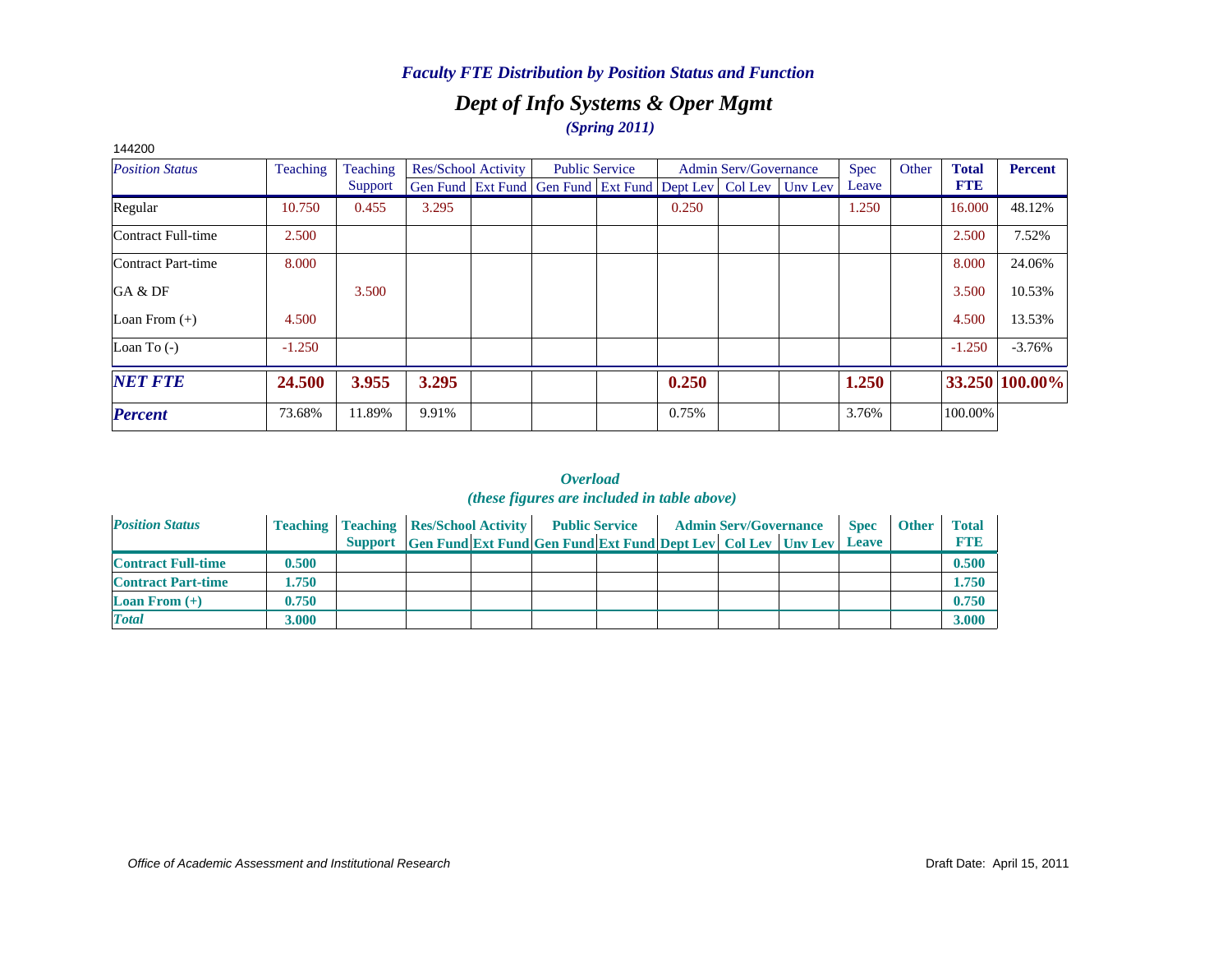# *Dept of Economics (Spring 2011)*

| 1990V                  |                 |          |        |                            |                       |                                                                |                              |          |             |          |              |                            |
|------------------------|-----------------|----------|--------|----------------------------|-----------------------|----------------------------------------------------------------|------------------------------|----------|-------------|----------|--------------|----------------------------|
| <b>Position Status</b> | <b>Teaching</b> | Teaching |        | <b>Res/School Activity</b> | <b>Public Service</b> |                                                                | <b>Admin Serv/Governance</b> |          | <b>Spec</b> | Other    | <b>Total</b> | <b>Percent</b>             |
|                        |                 | Support  |        |                            |                       | Gen Fund   Ext Fund   Gen Fund   Ext Fund   Dept Lev   Col Lev |                              | Unv Lev  | Leave       |          | <b>FTE</b>   |                            |
| Regular                | 11.250          |          | 3.250  |                            |                       | 0.500                                                          | 0.000                        | 0.000    |             | 0.000    | 15.000       | 73.17%                     |
| Contract Full-time     | 1.000           |          |        |                            |                       | 0.000                                                          |                              |          |             |          | 1.000        | 4.88%                      |
| Contract Part-time     | 1.750           |          |        |                            |                       |                                                                |                              |          |             |          | 1.750        | 8.54%                      |
| GA & DF                |                 | 3.000    |        |                            |                       |                                                                |                              |          |             |          | 3.000        | 14.63%                     |
| Loan From $(+)$        | 0.500           |          |        |                            |                       |                                                                |                              |          |             |          | 0.500        | 2.44%                      |
| Loan To $(-)$          | $-0.750$        |          |        |                            |                       |                                                                |                              |          |             |          | $-0.750$     | $-3.66\%$                  |
| <b>NET FTE</b>         | 13.750          | 3.000    | 3.250  |                            |                       | 0.500                                                          | 0.000                        | 0.000    |             |          |              | $0.000$   20.500   100.00% |
| <b>Percent</b>         | 67.07%          | 14.63%   | 15.85% |                            |                       | 2.44%                                                          | $0.00\%$                     | $0.00\%$ |             | $0.00\%$ | 100.00%      |                            |
|                        |                 |          |        |                            |                       |                                                                |                              |          |             |          |              |                            |

144500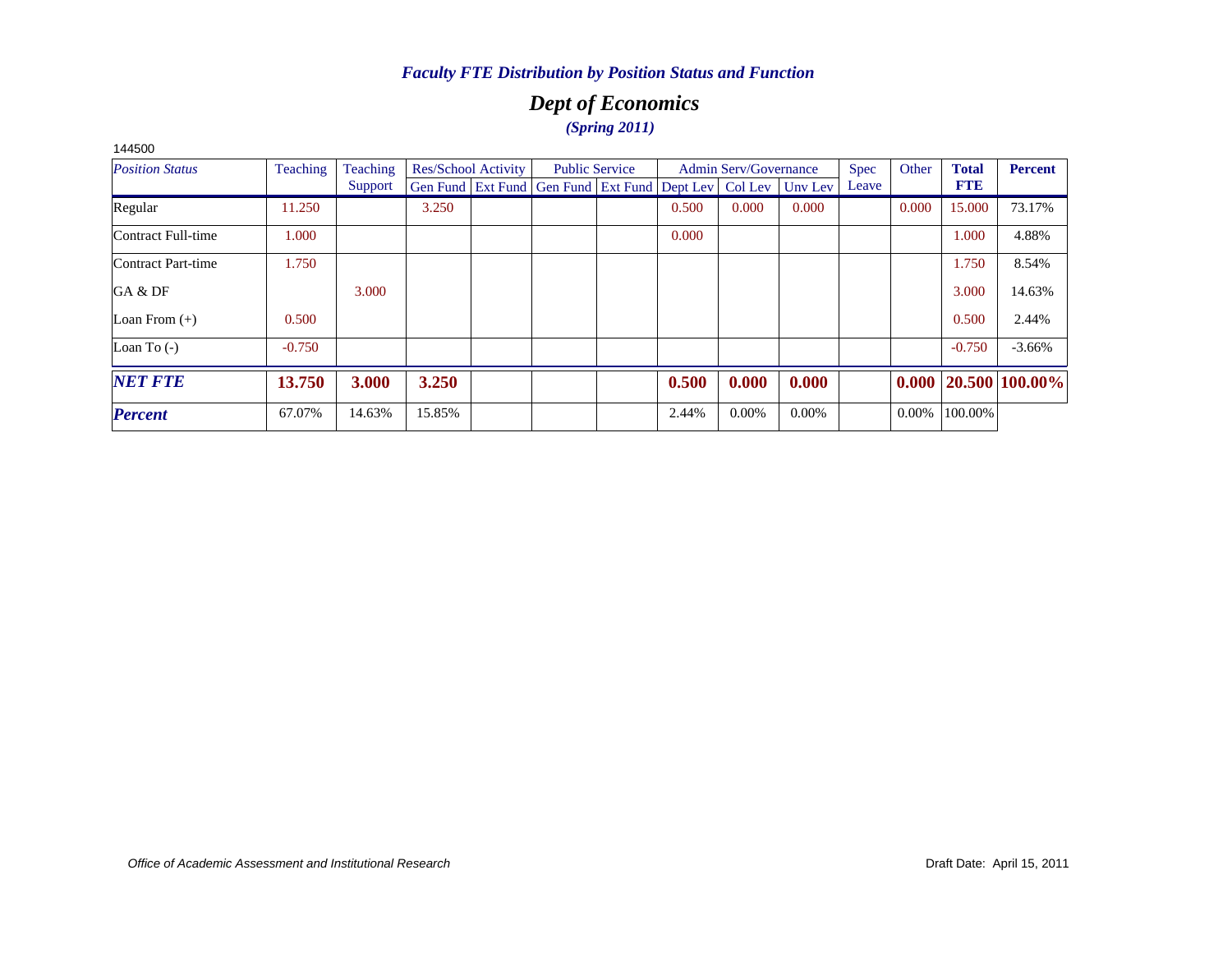# *Dept of Finance (Spring 2011)*

| 144800                 |          |          |        |                     |                                                                |       |                              |         |             |       |              |                            |
|------------------------|----------|----------|--------|---------------------|----------------------------------------------------------------|-------|------------------------------|---------|-------------|-------|--------------|----------------------------|
| <b>Position Status</b> | Teaching | Teaching |        | Res/School Activity | <b>Public Service</b>                                          |       | <b>Admin Serv/Governance</b> |         | <b>Spec</b> | Other | <b>Total</b> | <b>Percent</b>             |
|                        |          | Support  |        |                     | Gen Fund   Ext Fund   Gen Fund   Ext Fund   Dept Lev   Col Lev |       |                              | Unv Lev | Leave       |       | <b>FTE</b>   |                            |
| Regular                | 8.750    |          | 3.750  |                     |                                                                | 0.250 |                              |         |             | 0.250 | 13.000       | 70.28%                     |
| Contract Part-time     | 2.248    |          |        |                     |                                                                |       |                              |         |             |       | 2.248        | 12.15%                     |
| GA & DF                |          | 2.500    |        |                     |                                                                |       |                              |         |             |       | 2.500        | 13.51%                     |
| Loan From $(+)$        | 0.750    |          |        |                     |                                                                |       |                              |         |             |       | 0.750        | 4.05%                      |
| <b>NET FTE</b>         | 11.748   | 2.500    | 3.750  |                     |                                                                | 0.250 |                              |         |             |       |              | $0.250$   18.498   100.00% |
| <b>Percent</b>         | 63.51%   | 13.51%   | 20.27% |                     |                                                                | 1.35% |                              |         |             | 1.35% | 100.00%      |                            |

| <b>Position Status</b>    |       | <b>Teaching   Teaching   Res/School Activity  </b> |                                                                      | <b>Public Service</b> |  | <b>Admin Serv/Governance</b> | <b>Spec</b>  | <b>Other</b> | <b>Total</b> |
|---------------------------|-------|----------------------------------------------------|----------------------------------------------------------------------|-----------------------|--|------------------------------|--------------|--------------|--------------|
|                           |       |                                                    | Support Gen Fund Ext Fund Gen Fund Ext Fund Dept Lev Col Lev Unv Lev |                       |  |                              | <b>Leave</b> |              | <b>FTE</b>   |
| <b>Contract Part-time</b> | 0.500 |                                                    |                                                                      |                       |  |                              |              |              | 0.500        |
| <b>Total</b>              | 0.500 |                                                    |                                                                      |                       |  |                              |              |              | 0.500        |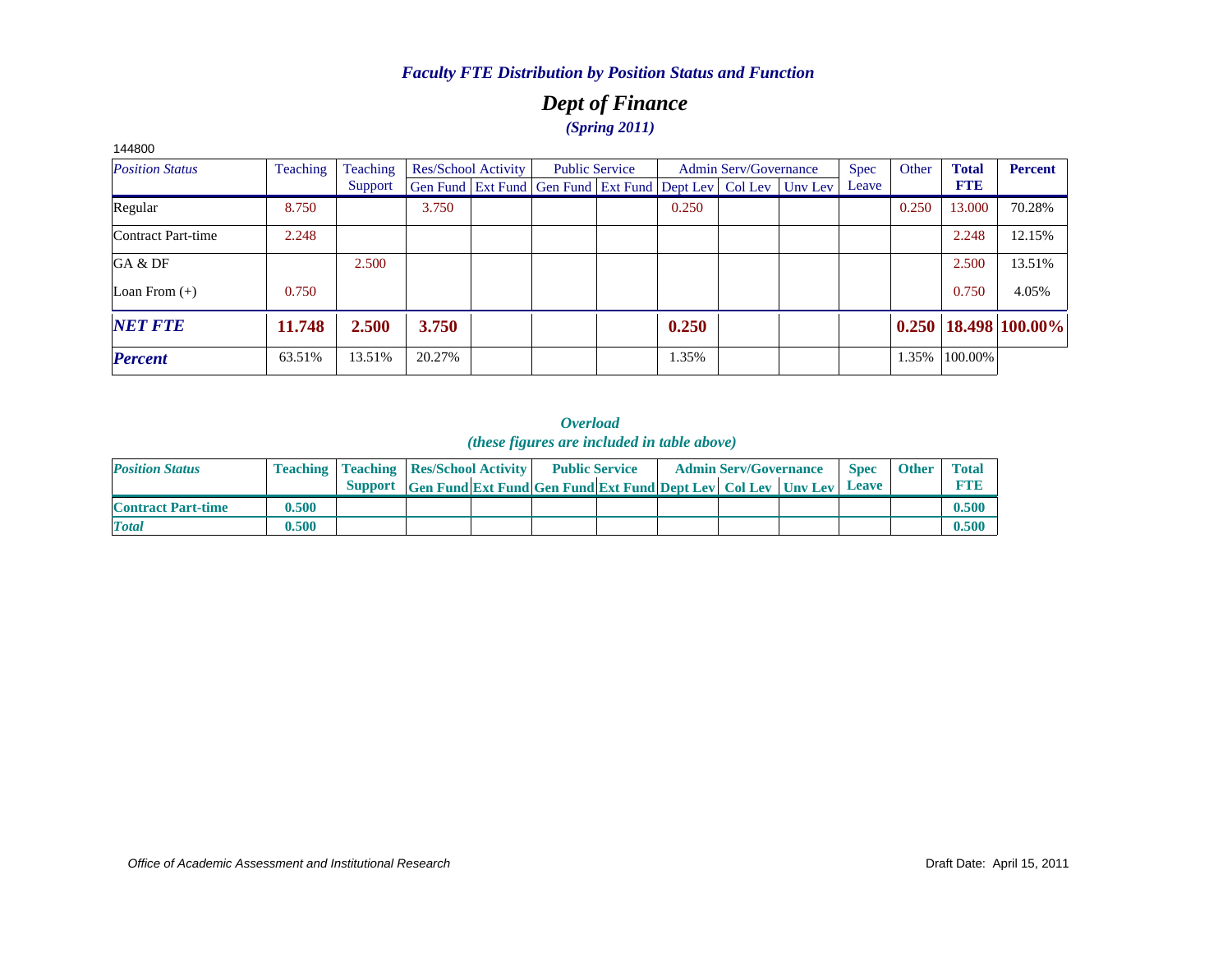## *Dept of Marketing & Management (Spring 2011)*

| 145400                 |          |          |                            |       |                                              |                       |       |                              |         |       |       |              |                |
|------------------------|----------|----------|----------------------------|-------|----------------------------------------------|-----------------------|-------|------------------------------|---------|-------|-------|--------------|----------------|
| <b>Position Status</b> | Teaching | Teaching | <b>Res/School Activity</b> |       |                                              | <b>Public Service</b> |       | <b>Admin Serv/Governance</b> |         | Spec  | Other | <b>Total</b> | <b>Percent</b> |
|                        |          | Support  |                            |       | Gen Fund Ext Fund Gen Fund Ext Fund Dept Lev |                       |       | Col Lev                      | Unv Lev | Leave |       | <b>FTE</b>   |                |
| Regular                | 12.250   |          | 4.800                      | 0.200 | 0.500                                        |                       | 0.500 | 0.750                        | 0.750   |       | 0.250 | 20.000       | 54.27%         |
| Contract Full-time     | 3.750    |          |                            |       |                                              |                       |       |                              |         |       | 0.250 | 4.000        | 10.85%         |
| Contract Part-time     | 8.000    |          |                            | 0.100 |                                              |                       |       |                              |         |       |       | 8.100        | 21.98%         |
| GA & DF                |          | 4.000    |                            |       |                                              |                       |       |                              |         |       |       | 4.000        | 10.85%         |
| Loan From $(+)$        | 1.750    |          |                            |       |                                              |                       |       |                              |         |       |       | 1.750        | 4.75%          |
| Loan To $(-)$          | $-1.000$ |          |                            |       |                                              |                       |       |                              |         |       |       | $-1.000$     | $-2.71%$       |
| <b>NET FTE</b>         | 24.750   | 4.000    | 4.800                      | 0.300 | 0.500                                        |                       | 0.500 | 0.750                        | 0.750   |       | 0.500 |              | 36.850 100.00% |
| <b>Percent</b>         | 67.16%   | 10.85%   | 13.03%                     | 0.81% | 1.36%                                        |                       | 1.36% | 2.04%                        | 2.04%   |       | 1.36% | 100.00%      |                |

| <b>Position Status</b>    |      | <b>Teaching   Teaching   Res/School Activity   Public Service</b> |                                                                      |  |  | <b>Admin Serv/Governance</b> | <b>Spec</b> | <b>Other</b> | <b>Total</b> |
|---------------------------|------|-------------------------------------------------------------------|----------------------------------------------------------------------|--|--|------------------------------|-------------|--------------|--------------|
|                           |      |                                                                   | Support Gen Fund Ext Fund Gen Fund Ext Fund Dept Lev Col Lev Unv Lev |  |  |                              | Leave       |              | <b>FTE</b>   |
| <b>Contract Part-time</b> | .250 |                                                                   |                                                                      |  |  |                              |             |              | 1.250        |
| <b>Total</b>              | .250 |                                                                   |                                                                      |  |  |                              |             |              | 1.250        |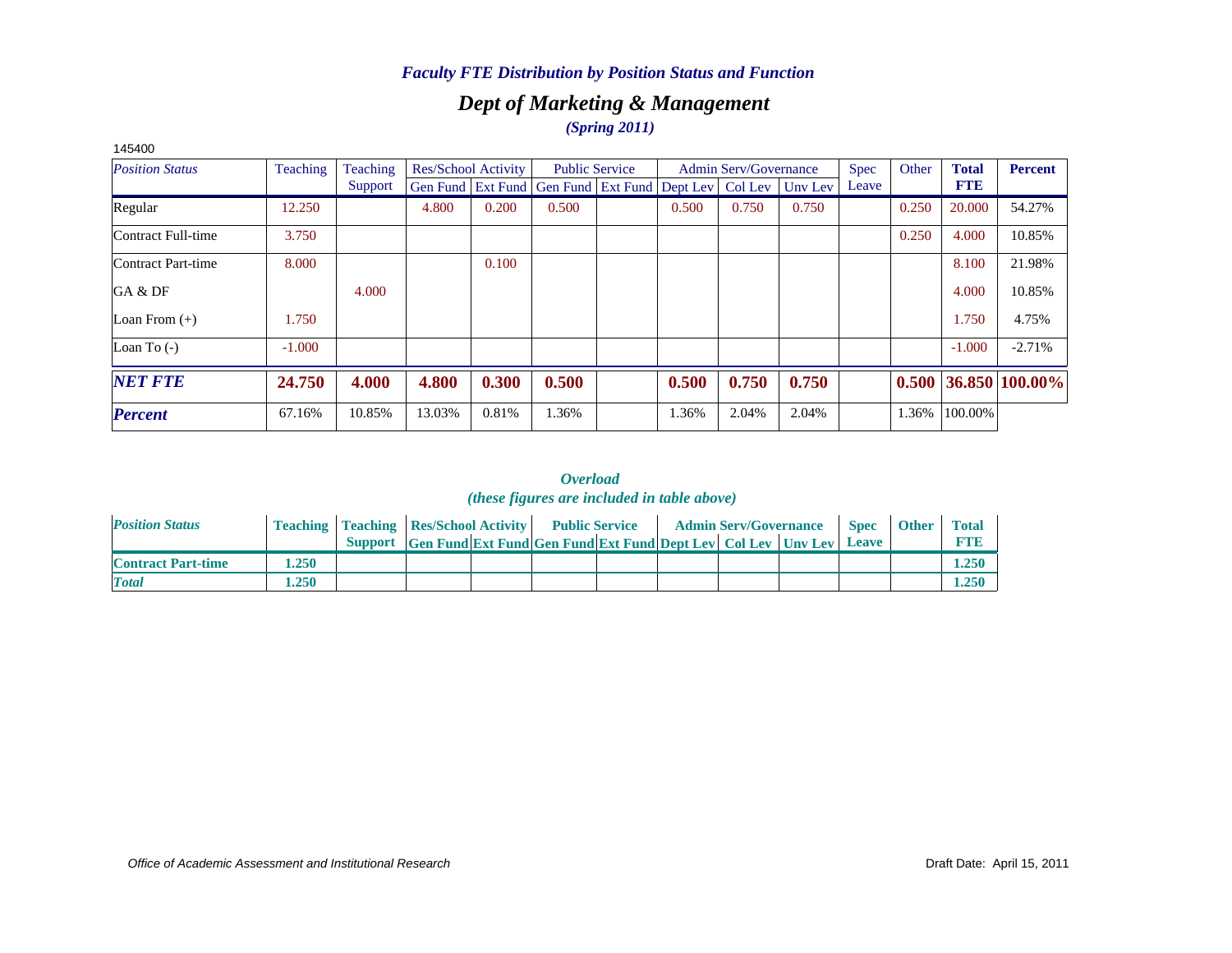# *Center for Info & Communication Sciences (Spring 2011)*

| 147200                 |          |          |        |                     |                                                                  |       |                              |             |       |              |                            |
|------------------------|----------|----------|--------|---------------------|------------------------------------------------------------------|-------|------------------------------|-------------|-------|--------------|----------------------------|
| <b>Position Status</b> | Teaching | Teaching |        | Res/School Activity | <b>Public Service</b>                                            |       | <b>Admin Serv/Governance</b> | <b>Spec</b> | Other | <b>Total</b> | <b>Percent</b>             |
|                        |          | Support  |        |                     | Gen Fund Ext Fund Gen Fund Ext Fund Dept Lev   Col Lev   Unv Lev |       |                              | Leave       |       | <b>FTE</b>   |                            |
| Regular                | 1.875    | 0.825    | 1.850  | 0.750               |                                                                  | 0.500 | 0.525                        |             | 0.675 | 7.000        | 33.14%                     |
| Contract Part-time     | 0.375    |          |        | 0.250               |                                                                  |       |                              |             |       | 0.625        | 2.96%                      |
| GA & DF                |          | 8.000    | 0.500  | 4.500               |                                                                  |       |                              |             |       | 13.000       | 61.54%                     |
| Loan From $(+)$        | 0.500    |          |        |                     |                                                                  |       |                              |             |       | 0.500        | 2.37%                      |
| <b>NET FTE</b>         | 2.750    | 8.825    | 2.350  | 5.500               |                                                                  | 0.500 | 0.525                        |             |       |              | $0.675$   21.125   100.00% |
| <b>Percent</b>         | 13.02%   | 41.78%   | 11.12% | 26.04%              |                                                                  | 2.37% | 2.49%                        |             | 3.20% | 100.00%      |                            |

*Office of Academic Assessment and Institutional Research*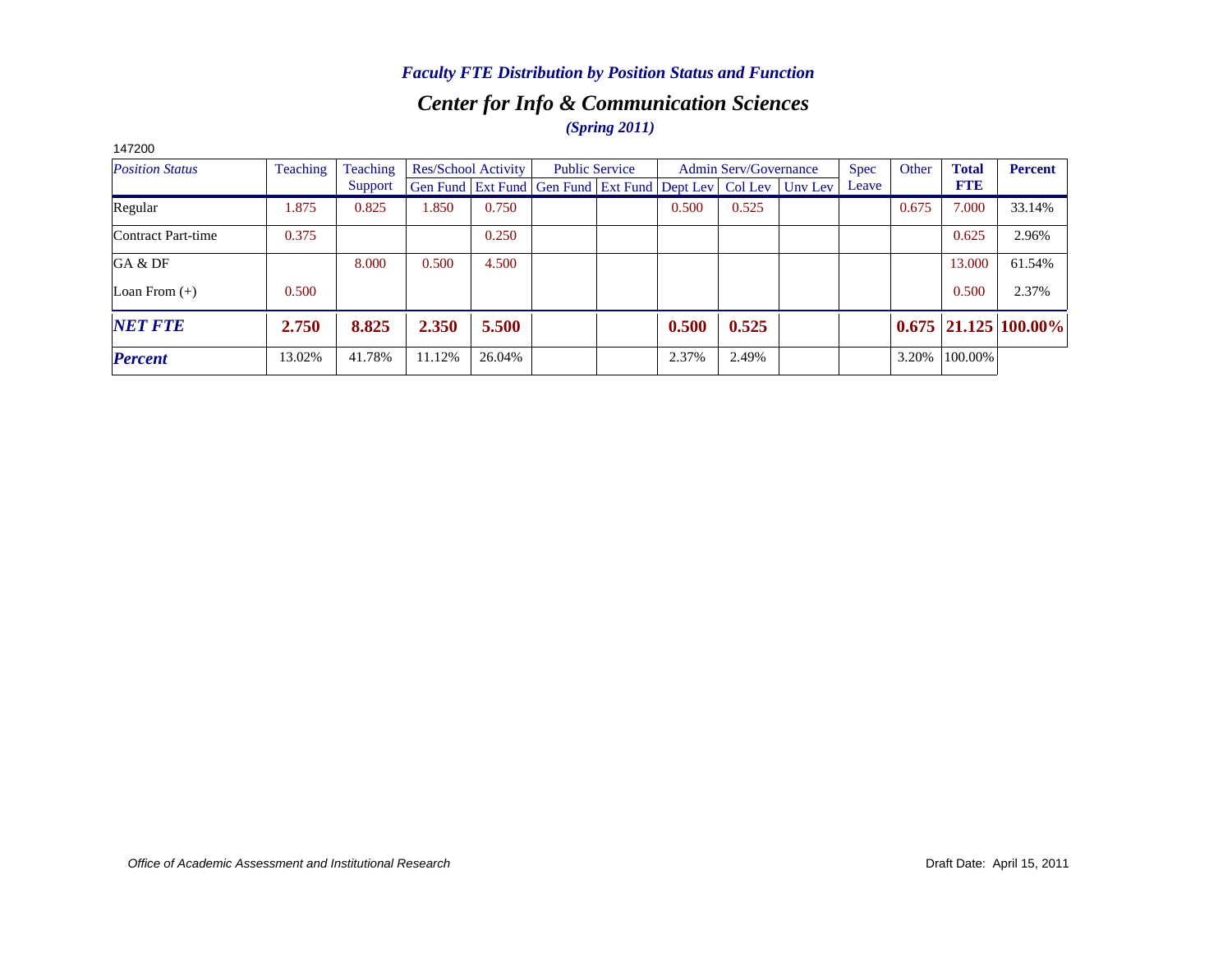# *Dept of Journalism (Spring 2011)*

| 147400                 |          |          |        |                            |                                                                |       |                              |         |       |       |              |                        |
|------------------------|----------|----------|--------|----------------------------|----------------------------------------------------------------|-------|------------------------------|---------|-------|-------|--------------|------------------------|
| <b>Position Status</b> | Teaching | Teaching |        | <b>Res/School Activity</b> | <b>Public Service</b>                                          |       | <b>Admin Serv/Governance</b> |         | Spec  | Other | <b>Total</b> | Percent                |
|                        |          | Support  |        |                            | Gen Fund   Ext Fund   Gen Fund   Ext Fund   Dept Lev   Col Lev |       |                              | Unv Lev | Leave |       | <b>FTE</b>   |                        |
| Regular                | 9.751    | 1.250    | 2.916  |                            |                                                                | 0.500 |                              |         |       | 0.083 | 14.500       | 40.95%                 |
| Contract Full-time     | 6.501    | 1.500    | 0.500  |                            |                                                                | 0.250 | 0.249                        |         |       | 0.500 | 9.500        | 26.83%                 |
| Contract Part-time     | 3.000    |          |        |                            |                                                                |       |                              |         |       |       | 3.000        | 8.47%                  |
| GA & DF                | 0.250    |          | 6.000  |                            |                                                                |       |                              |         |       |       | 6.250        | 17.65%                 |
| Loan From $(+)$        | 2.167    |          |        |                            |                                                                |       |                              |         |       |       | 2.167        | 6.12%                  |
| Loan To $(-)$          | $-0.004$ |          |        |                            |                                                                |       |                              |         |       |       | $-0.004$     | $-0.01%$               |
| <b>NET FTE</b>         | 21.665   | 2.750    | 9.416  |                            |                                                                | 0.750 | 0.249                        |         |       |       |              | $0.583$ 35.413 100.00% |
| <b>Percent</b>         | 61.18%   | 7.77%    | 26.59% |                            |                                                                | 2.12% | 0.70%                        |         |       | 1.65% | 100.00%      |                        |

| <b>Position Status</b>    |       | <b>Teaching   Teaching   Res/School Activity   Public Service</b> |                                                                      |  |  | <b>Admin Serv/Governance</b> | <b>Spec</b>  | <b>Other</b> | <b>Total</b> |
|---------------------------|-------|-------------------------------------------------------------------|----------------------------------------------------------------------|--|--|------------------------------|--------------|--------------|--------------|
|                           |       |                                                                   | Support Gen Fund Ext Fund Gen Fund Ext Fund Dept Lev Col Lev Unv Lev |  |  |                              | <b>Leave</b> |              | <b>FTP</b>   |
| <b>Regular</b>            | 0.500 |                                                                   |                                                                      |  |  |                              |              |              | 0.500        |
| <b>Contract Full-time</b> | 0.499 |                                                                   |                                                                      |  |  |                              |              |              | 0.499        |
| <b>Total</b>              | 0.999 |                                                                   |                                                                      |  |  |                              |              |              | 0.999        |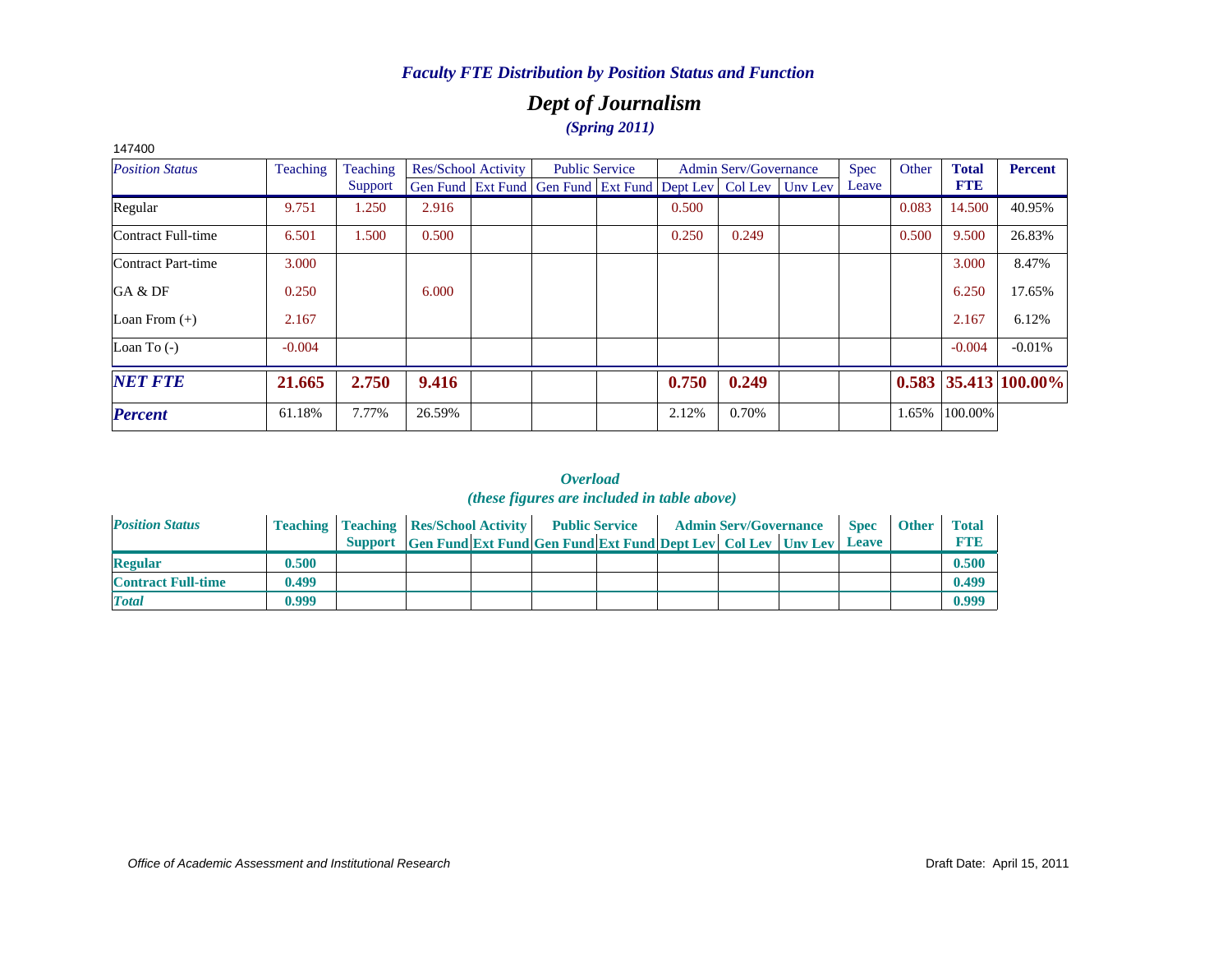# *Dept of Communication Studies (Spring 2011)*

| 141000                 |          |          |       |                     |                                                                  |                       |        |                              |             |       |              |                |
|------------------------|----------|----------|-------|---------------------|------------------------------------------------------------------|-----------------------|--------|------------------------------|-------------|-------|--------------|----------------|
| <b>Position Status</b> | Teaching | Teaching |       | Res/School Activity |                                                                  | <b>Public Service</b> |        | <b>Admin Serv/Governance</b> | <b>Spec</b> | Other | <b>Total</b> | <b>Percent</b> |
|                        |          | Support  |       |                     | Gen Fund Ext Fund Gen Fund Ext Fund Dept Lev   Col Lev   Unv Lev |                       |        |                              | Leave       |       | <b>FTE</b>   |                |
| Regular                | 3.750    |          | 2.750 |                     |                                                                  |                       | 1.500  |                              |             |       | 8.000        | 22.12%         |
| Contract Full-time     | 7.750    |          |       |                     |                                                                  |                       | 1.500  |                              |             |       | 9.250        | 25.57%         |
| Contract Part-time     | 4.003    |          |       |                     |                                                                  |                       |        |                              |             |       | 4.003        | 11.07%         |
| GA & DF                | 12.411   | 1.003    |       |                     |                                                                  |                       | 1.920  |                              |             |       | 15.584       | 43.09%         |
| Loan From $(+)$        | 0.583    |          |       |                     |                                                                  |                       |        |                              |             |       | 0.583        | 1.61%          |
| Loan To $(-)$          | $-1.250$ |          |       |                     |                                                                  |                       |        |                              |             |       | $-1.250$     | $-3.46%$       |
| <b>NET FTE</b>         | 27.247   | 1.003    | 2.750 |                     |                                                                  |                       | 4.920  |                              |             |       |              | 36.170 100.00% |
| <b>Percent</b>         | 75.33%   | 2.77%    | 7.60% |                     |                                                                  |                       | 13.60% |                              |             |       | 100.00%      |                |
|                        |          |          |       |                     |                                                                  |                       |        |                              |             |       |              |                |

147600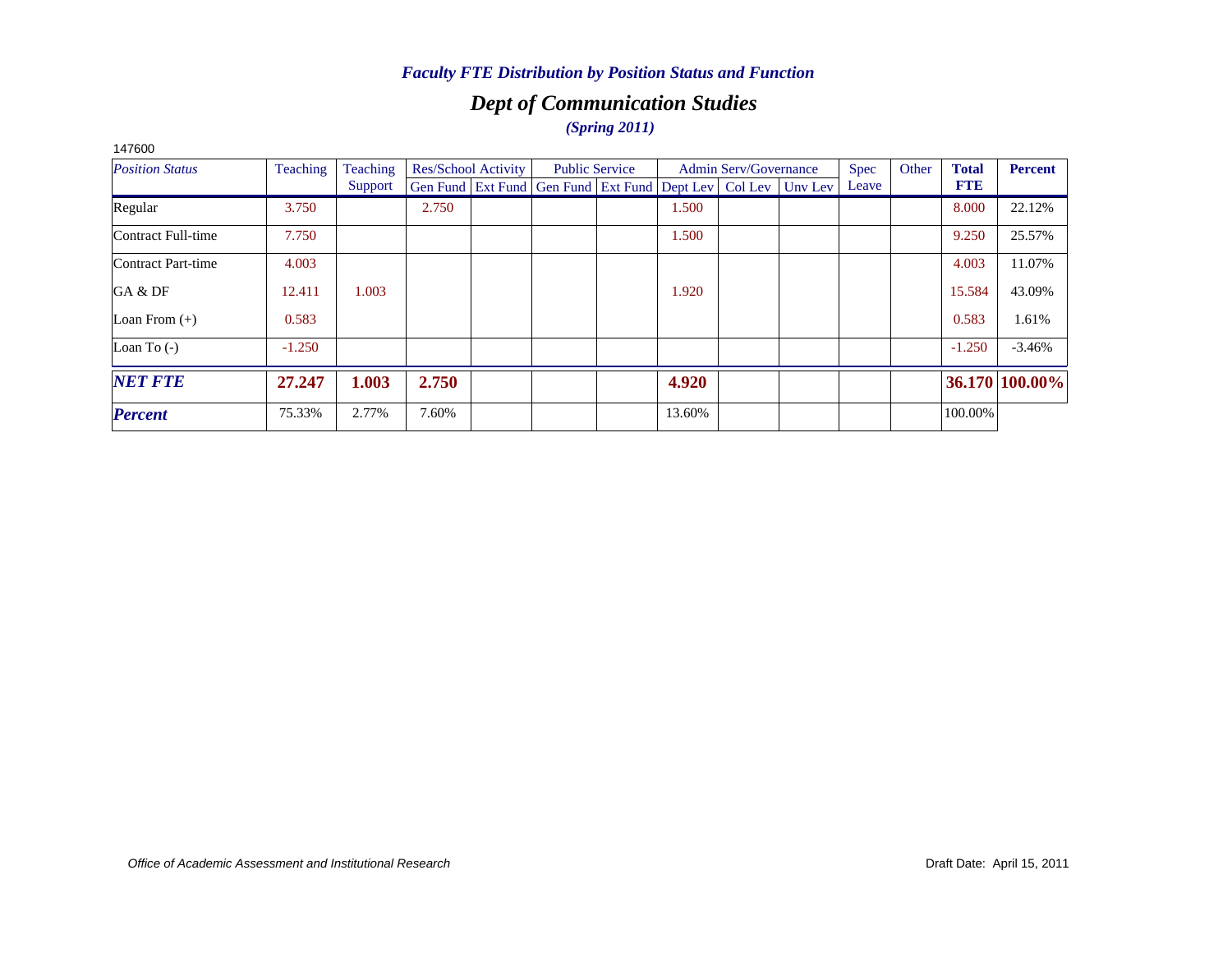# *Dept of Telecommunications*

*(Spring 2011)*

| 147800                 |          |          |       |                     |                                                      |       |                              |         |             |       |              |                |
|------------------------|----------|----------|-------|---------------------|------------------------------------------------------|-------|------------------------------|---------|-------------|-------|--------------|----------------|
| <b>Position Status</b> | Teaching | Teaching |       | Res/School Activity | <b>Public Service</b>                                |       | <b>Admin Serv/Governance</b> |         | <b>Spec</b> | Other | <b>Total</b> | <b>Percent</b> |
|                        |          | Support  |       |                     | Gen Fund Ext Fund Gen Fund Ext Fund Dept Lev Col Lev |       |                              | Unv Lev | Leave       |       | <b>FTE</b>   |                |
| Regular                | 8.500    |          | 2.250 | 0.500               |                                                      | 0.750 |                              |         |             |       | 12.000       | 41.70%         |
| Contract Full-time     | 10.834   | 0.333    | 0.083 |                     |                                                      | 1.000 |                              |         |             |       | 12.250       | 42.57%         |
| Contract Part-time     | 1.667    |          |       |                     |                                                      |       |                              |         |             |       | 1.667        | 5.79%          |
| GA & DF                | 0.499    | 4.501    |       | 0.500               |                                                      |       |                              |         |             |       | 5.500        | 19.11%         |
| Loan From $(+)$        | 0.278    |          |       |                     |                                                      |       |                              |         |             |       | 0.278        | 0.97%          |
| Loan To $(-)$          | $-2.917$ |          |       |                     |                                                      |       |                              |         |             |       | $-2.917$     | $-10.14%$      |
| <b>NET FTE</b>         | 18.861   | 4.834    | 2.333 | 1.000               |                                                      | 1.750 |                              |         |             |       |              | 28.778 100.00% |
| <b>Percent</b>         | 65.54%   | 16.80%   | 8.11% | 3.47%               |                                                      | 6.08% |                              |         |             |       | 100.00%      |                |

| <b>Position Status</b>    |       | <b>Teaching   Teaching   Res/School Activity</b> |                                                                      | <b>Public Service</b> |  | <b>Admin Serv/Governance</b> | <b>Spec</b> | <b>Other</b> | <b>Total</b> |
|---------------------------|-------|--------------------------------------------------|----------------------------------------------------------------------|-----------------------|--|------------------------------|-------------|--------------|--------------|
|                           |       |                                                  | Support Gen Fund Ext Fund Gen Fund Ext Fund Dept Lev Col Lev Unv Lev |                       |  |                              | Leave       |              | <b>FTE</b>   |
| <b>Contract Full-time</b> | 0.250 |                                                  |                                                                      |                       |  |                              |             |              | 0.250        |
| <b>Total</b>              | 0.250 |                                                  |                                                                      |                       |  |                              |             |              | 0.250        |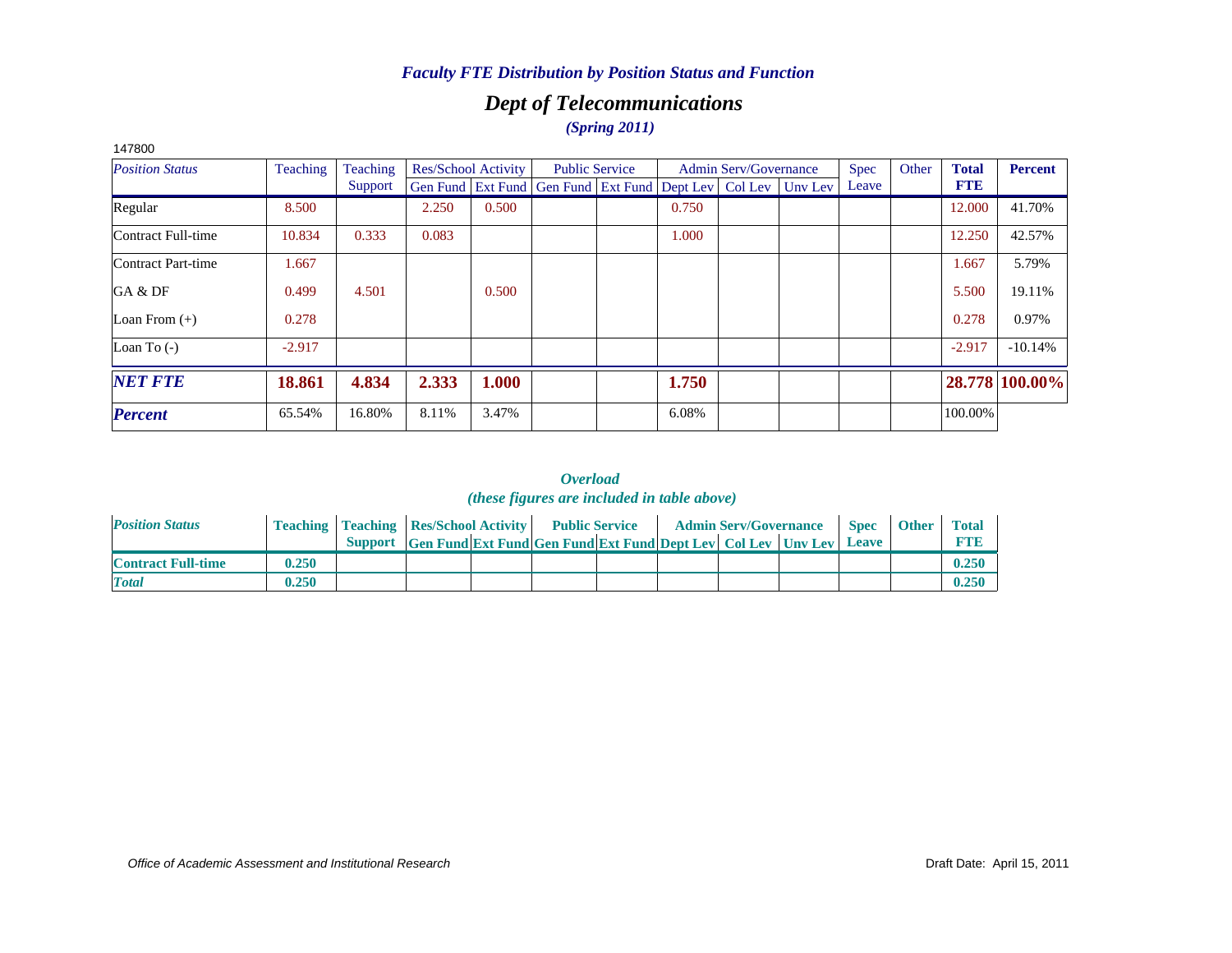# *Dept of Family & Consumer Sciences (Spring 2011)*

| 151000                 |                 |          |        |                            |                                                                |       |                              |         |             |       |              |                |
|------------------------|-----------------|----------|--------|----------------------------|----------------------------------------------------------------|-------|------------------------------|---------|-------------|-------|--------------|----------------|
| <b>Position Status</b> | <b>Teaching</b> | Teaching |        | <b>Res/School Activity</b> | <b>Public Service</b>                                          |       | <b>Admin Serv/Governance</b> |         | <b>Spec</b> | Other | <b>Total</b> | <b>Percent</b> |
|                        |                 | Support  |        |                            | Gen Fund   Ext Fund   Gen Fund   Ext Fund   Dept Lev   Col Lev |       |                              | Unv Lev | Leave       |       | <b>FTE</b>   |                |
| Regular                | 10.041          | 1.750    | 3.000  |                            |                                                                | 1.000 |                              |         |             |       | 15.791       | 42.23%         |
| Contract Full-time     | 10.939          | 2.333    |        |                            |                                                                |       |                              |         |             |       | 13.272       | 35.49%         |
| Contract Part-time     | 4.334           |          |        |                            |                                                                |       |                              |         |             |       | 4.334        | 11.59%         |
| GA & DF                | 0.250           |          | 3.750  |                            |                                                                |       |                              |         |             |       | 4.000        | 10.70%         |
| <b>NET FTE</b>         | 25.564          | 4.083    | 6.750  |                            |                                                                | 1.000 |                              |         |             |       |              | 37.397 100.00% |
| <b>Percent</b>         | 68.36%          | 10.92%   | 18.05% |                            |                                                                | 2.67% |                              |         |             |       | 100.00%      |                |

| <b>Position Status</b>    |       | <b>Teaching   Teaching   Res/School Activity  </b> |                                                                  | <b>Public Service</b> |  | <b>Admin Serv/Governance</b> | <b>Spec</b> | <b>Other</b> | <b>Total</b> |
|---------------------------|-------|----------------------------------------------------|------------------------------------------------------------------|-----------------------|--|------------------------------|-------------|--------------|--------------|
|                           |       | <b>Support</b>                                     | Gen Fund Ext Fund Gen Fund Ext Fund Dept Lev   Col Lev   Unv Lev |                       |  |                              | Leave       |              | <b>FTR</b>   |
| <b>Regular</b>            | 0.790 |                                                    |                                                                  |                       |  |                              |             |              | 0.790        |
| <b>Contract Full-time</b> | 0.732 | 0.540                                              |                                                                  |                       |  |                              |             |              | 1.272        |
| <b>Contract Part-time</b> | 0.334 |                                                    |                                                                  |                       |  |                              |             |              | 0.334        |
| <b>Total</b>              | l.856 | 0.540                                              |                                                                  |                       |  |                              |             |              | 2.396        |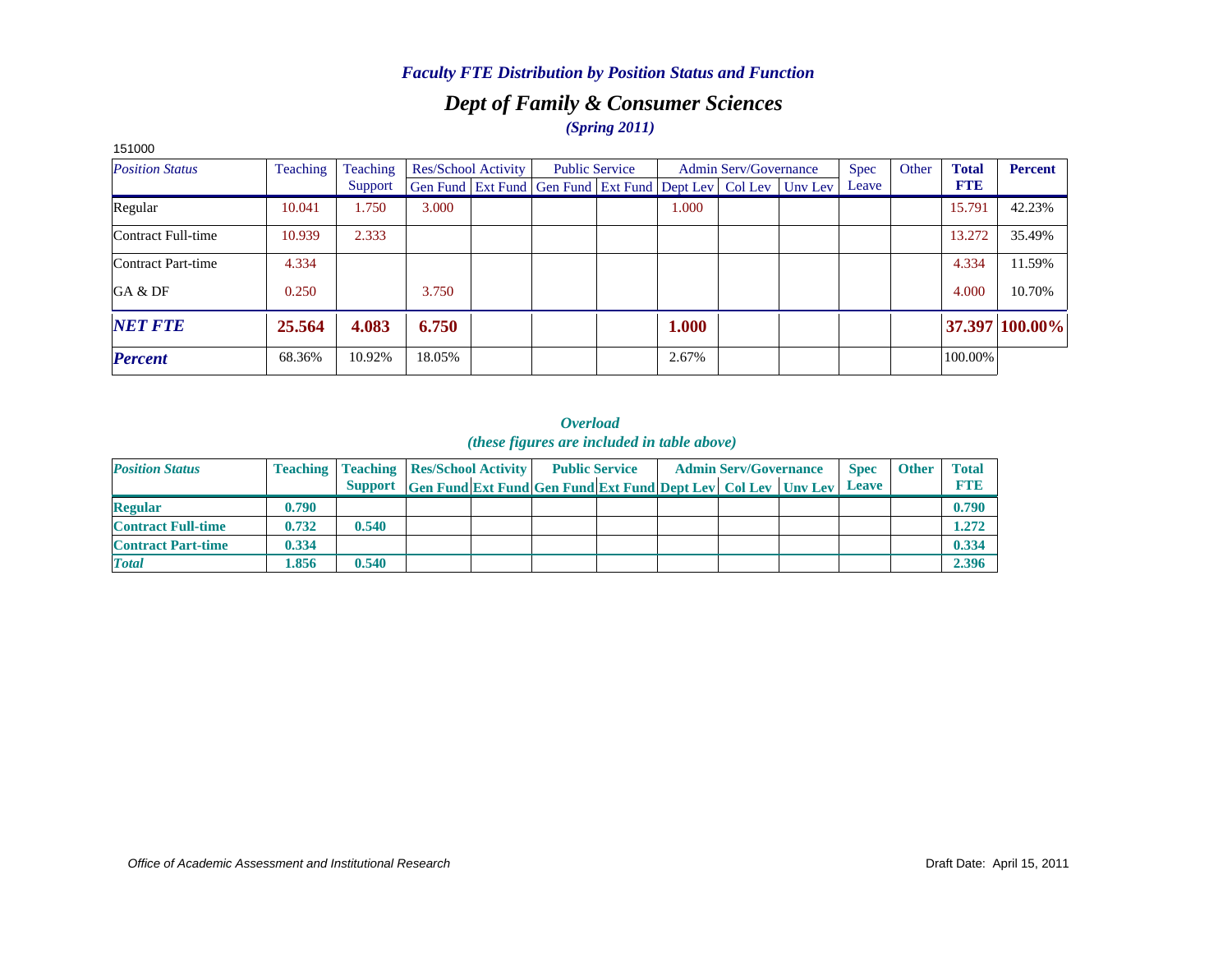# *Dept of Technology (Spring 2011)*

| 151300                 |          |          |       |                            |                                                      |       |                              |         |             |       |              |                            |
|------------------------|----------|----------|-------|----------------------------|------------------------------------------------------|-------|------------------------------|---------|-------------|-------|--------------|----------------------------|
| <b>Position Status</b> | Teaching | Teaching |       | <b>Res/School Activity</b> | <b>Public Service</b>                                |       | <b>Admin Serv/Governance</b> |         | <b>Spec</b> | Other | <b>Total</b> | <b>Percent</b>             |
|                        |          | Support  |       |                            | Gen Fund Ext Fund Gen Fund Ext Fund Dept Lev Col Lev |       |                              | Unv Lev | Leave       |       | <b>FTE</b>   |                            |
| Regular                | 9.750    |          | 2.250 | 0.500                      |                                                      | 1.250 |                              |         |             | 1.250 | 15.000       | 50.85%                     |
| Contract Full-time     | 7.000    |          |       |                            |                                                      | 0.250 |                              |         |             | 0.750 | 8.000        | 27.12%                     |
| Contract Part-time     | 2.000    |          |       |                            |                                                      |       |                              |         |             |       | 2.000        | 6.78%                      |
| GA & DF                | 0.875    | 3.750    |       |                            |                                                      |       |                              |         |             |       | 4.625        | 15.68%                     |
| Loan To $(-)$          | $-0.126$ |          |       |                            |                                                      |       |                              |         |             |       | $-0.126$     | $-0.43%$                   |
| <b>NET FTE</b>         | 19.499   | 3.750    | 2.250 | 0.500                      |                                                      | 1.500 |                              |         |             |       |              | $2.000$   29.499   100.00% |
| <b>Percent</b>         | 66.10%   | 12.71%   | 7.63% | .69%                       |                                                      | 5.08% |                              |         |             | 6.78% | 100.00%      |                            |

| <b>Position Status</b>    |       | <b>Teaching   Teaching   Res/School Activity   Public Service</b> |                                                                            |  | <b>Admin Serv/Governance</b> |  | <b>Spec</b> | <b>Other</b> | <b>Total</b> |
|---------------------------|-------|-------------------------------------------------------------------|----------------------------------------------------------------------------|--|------------------------------|--|-------------|--------------|--------------|
|                           |       |                                                                   | Support Gen Fund Ext Fund Gen Fund Ext Fund Dept Lev Col Lev Uny Lev Leave |  |                              |  |             |              | <b>RTIB</b>  |
| <b>Contract Full-time</b> | .000. |                                                                   |                                                                            |  |                              |  |             |              | 1.000        |
| <b>Total</b>              | .000  |                                                                   |                                                                            |  |                              |  |             |              | $1.000\,$    |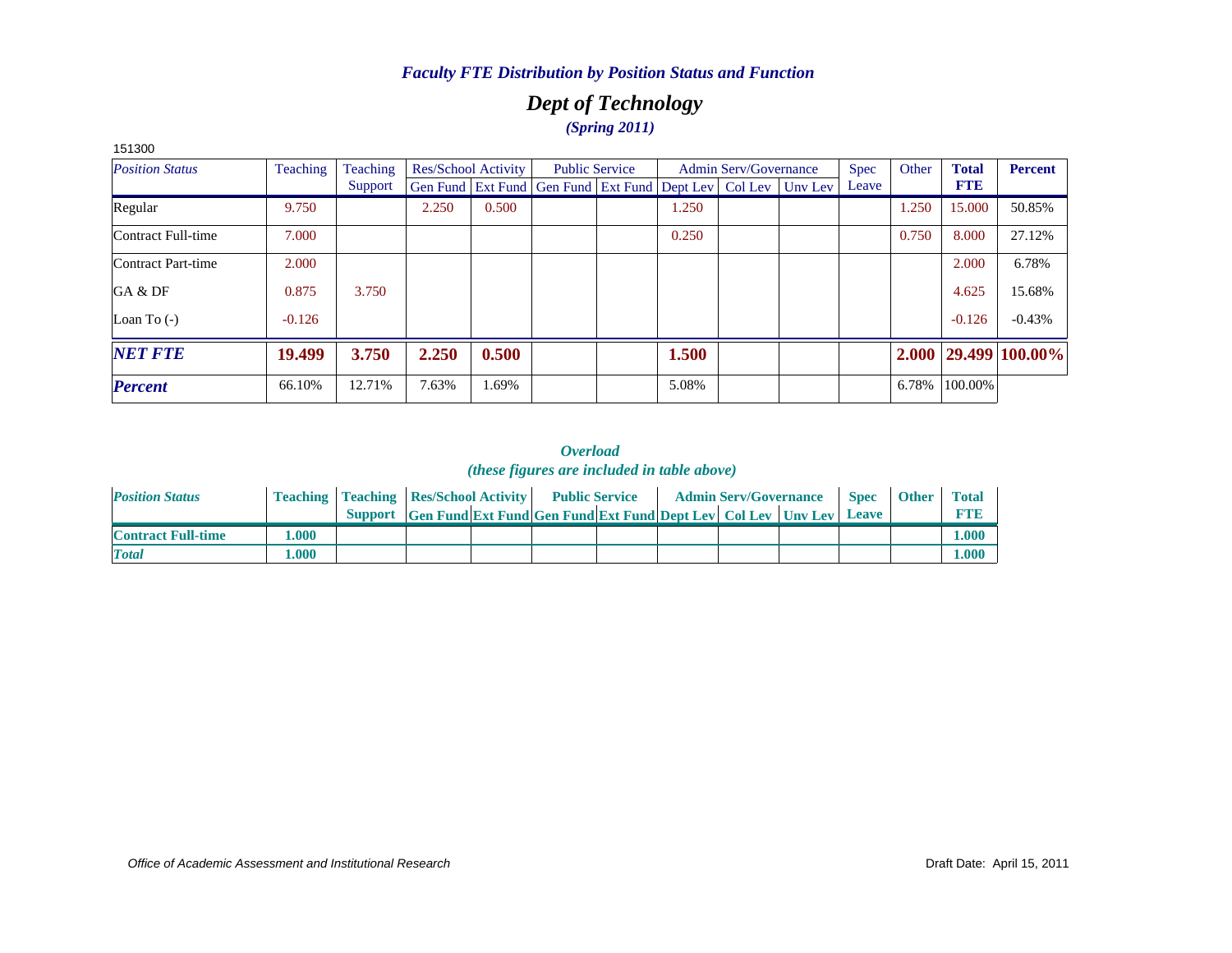## *Department of Military Science (Spring 2011)*

| 151000                 |          |          |                                                                          |  |                       |                       |             |       |              |                 |
|------------------------|----------|----------|--------------------------------------------------------------------------|--|-----------------------|-----------------------|-------------|-------|--------------|-----------------|
| <b>Position Status</b> | Teaching | Teaching | <b>Res/School Activity</b>                                               |  | <b>Public Service</b> | Admin Serv/Governance | <b>Spec</b> | Other | <b>Total</b> | <b>Percent</b>  |
|                        |          | Support  | Gen Fund   Ext Fund   Gen Fund   Ext Fund   Dept Lev   Col Lev   Unv Lev |  |                       |                       | Leave       |       | <b>FTE</b>   |                 |
| Contract Part-time     | 0.916    |          |                                                                          |  |                       |                       |             |       | 0.916        | 100.00%         |
| <b>NET FTE</b>         | 0.916    |          |                                                                          |  |                       |                       |             |       |              | $0.916$ 100.00% |
| <b>Percent</b>         | 100.00%  |          |                                                                          |  |                       |                       |             |       | 100.00%      |                 |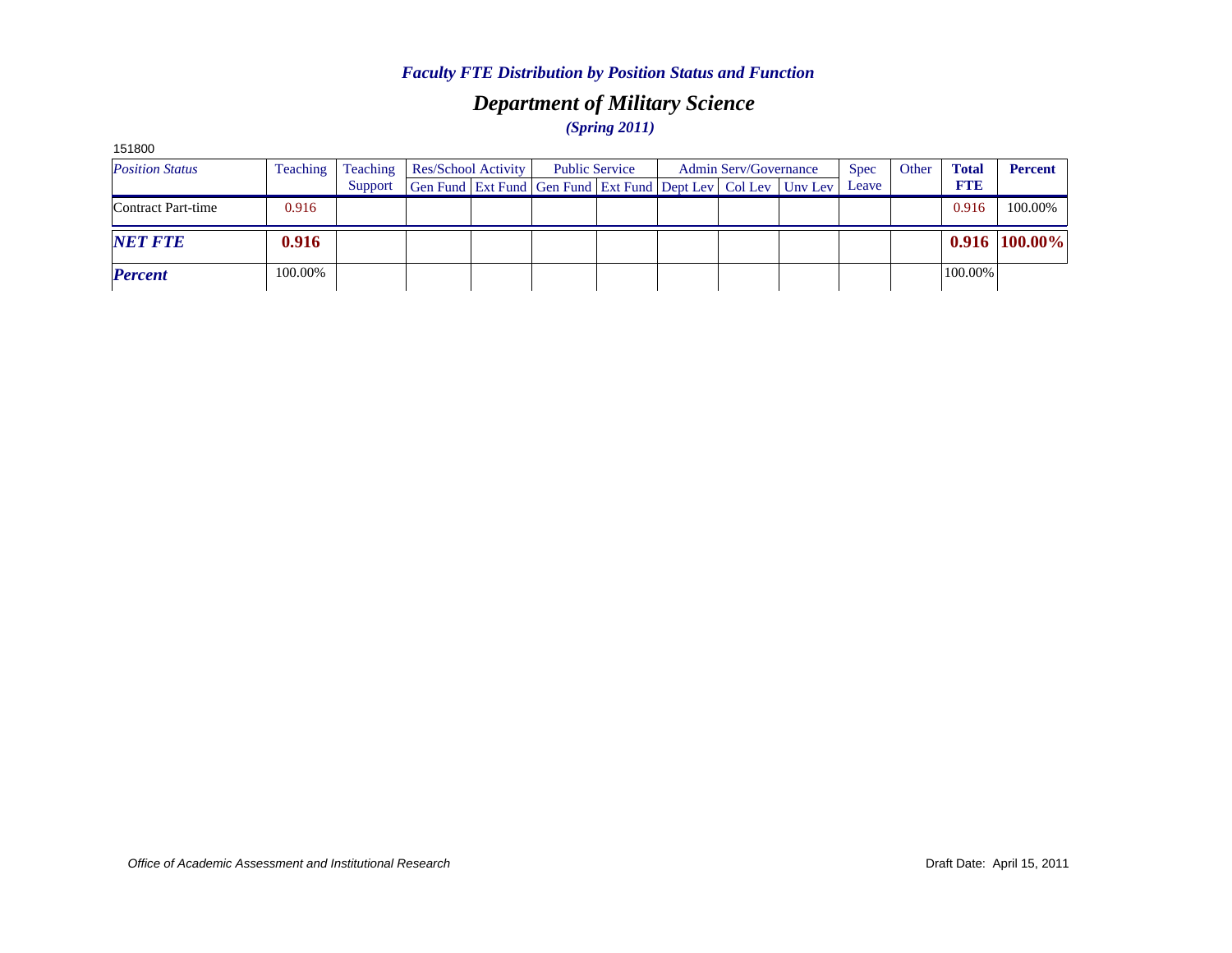# *School of Nursing (Spring 2011)*

| 152800                 |          |          |                            |                                                                          |                       |       |                              |             |       |              |                |
|------------------------|----------|----------|----------------------------|--------------------------------------------------------------------------|-----------------------|-------|------------------------------|-------------|-------|--------------|----------------|
| <b>Position Status</b> | Teaching | Teaching | <b>Res/School Activity</b> |                                                                          | <b>Public Service</b> |       | <b>Admin Serv/Governance</b> | <b>Spec</b> | Other | <b>Total</b> | <b>Percent</b> |
|                        |          | Support  |                            | Gen Fund   Ext Fund   Gen Fund   Ext Fund   Dept Lev   Col Lev   Unv Lev |                       |       |                              | Leave       |       | <b>FTE</b>   |                |
| Regular                | 8.502    | 0.083    | 1.249                      |                                                                          |                       | 2.166 |                              |             |       | 12.000       | 24.24%         |
| Contract Full-time     | 23.334   | 0.332    |                            |                                                                          |                       |       |                              |             |       | 23.666       | 47.81%         |
| Contract Part-time     | 10.665   |          |                            |                                                                          |                       |       |                              |             |       | 10.665       | 21.55%         |
| GA & DF                |          | 3.000    |                            |                                                                          |                       |       |                              |             |       | 3.000        | 6.06%          |
| Loan From $(+)$        | 0.167    |          |                            |                                                                          |                       |       |                              |             |       | 0.167        | 0.34%          |
| <b>NET FTE</b>         | 42.668   | 3.415    | 1.249                      |                                                                          |                       | 2.166 |                              |             |       |              | 49.498 100.00% |
| <b>Percent</b>         | 86.20%   | 6.90%    | 2.52%                      |                                                                          |                       | 4.38% |                              |             |       | 100.00%      |                |

| <b>Position Status</b>    |       | <b>Teaching   Teaching   Res/School Activity  </b> |                                                                     | <b>Public Service</b> |  | <b>Admin Serv/Governance</b> | <b>Spec</b>  | <b>Other</b> | <b>Total</b> |
|---------------------------|-------|----------------------------------------------------|---------------------------------------------------------------------|-----------------------|--|------------------------------|--------------|--------------|--------------|
|                           |       | <b>Support</b>                                     | <b>Gen Fund Ext Fund Gen Fund Ext Fund Dept Lev Col Lev Unv Lev</b> |                       |  |                              | <b>Leave</b> |              | <b>FTE</b>   |
| <b>Contract Full-time</b> | .666  |                                                    |                                                                     |                       |  |                              |              |              | 1.666        |
| <b>Contract Part-time</b> | 0.417 |                                                    |                                                                     |                       |  |                              |              |              | $0.41^{-}$   |
| <b>Total</b>              | 2.083 |                                                    |                                                                     |                       |  |                              |              |              | 2.083        |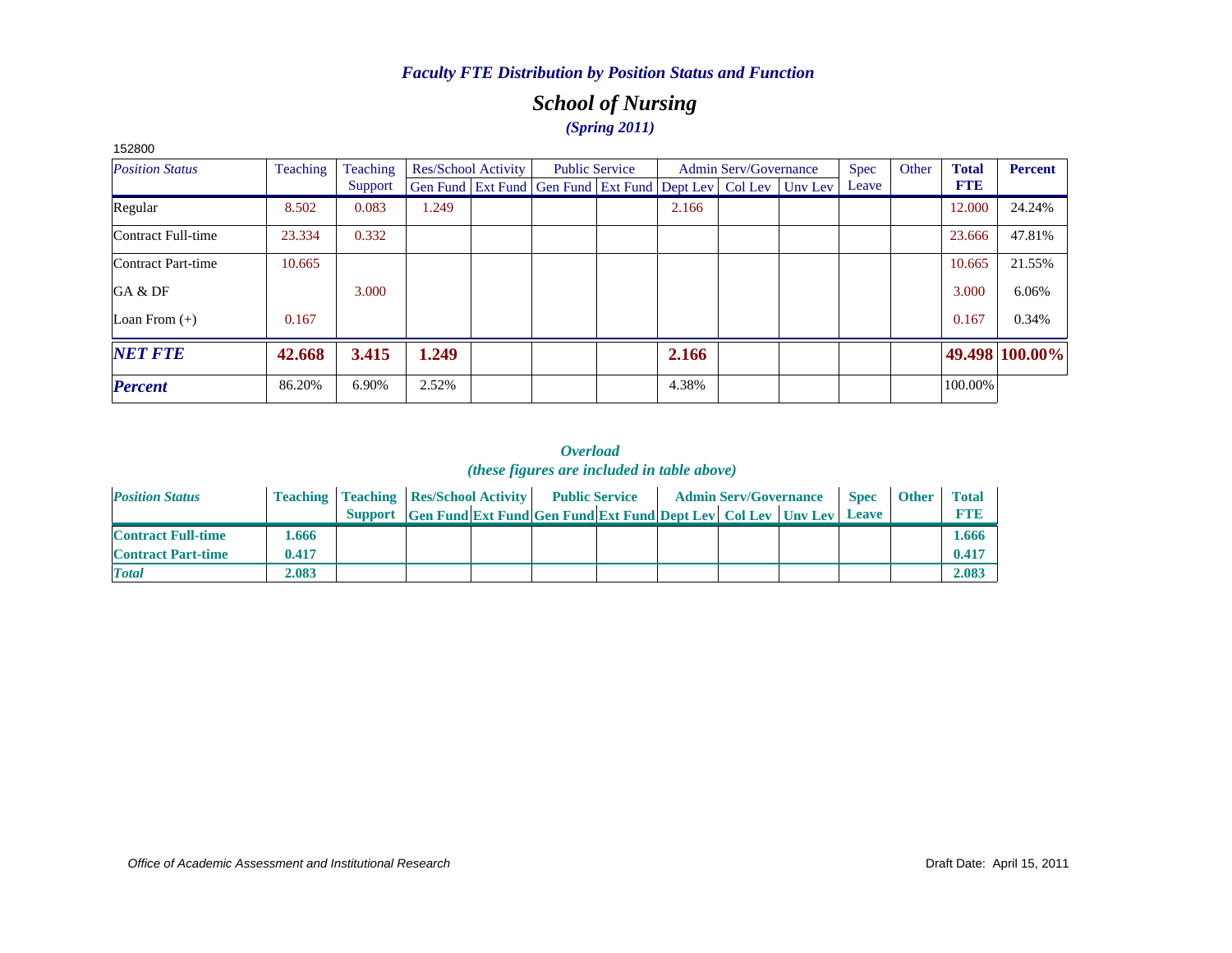# *School of Physical Education (Spring 2011)*

| 153100                 |          |          |        |                            |                                                                |       |                              |         |             |       |              |                |
|------------------------|----------|----------|--------|----------------------------|----------------------------------------------------------------|-------|------------------------------|---------|-------------|-------|--------------|----------------|
| <b>Position Status</b> | Teaching | Teaching |        | <b>Res/School Activity</b> | <b>Public Service</b>                                          |       | <b>Admin Serv/Governance</b> |         | <b>Spec</b> | Other | <b>Total</b> | <b>Percent</b> |
|                        |          | Support  |        |                            | Gen Fund   Ext Fund   Gen Fund   Ext Fund   Dept Lev   Col Lev |       |                              | Unv Lev | Leave       |       | <b>FTE</b>   |                |
| Regular                | 8.738    |          | 6.561  | 0.655                      |                                                                | 3.581 |                              | 0.500   | 0.949       |       | 20.984       | 30.94%         |
| Contract Full-time     | 16.877   |          | 0.250  | 1.000                      |                                                                | 1.416 |                              |         |             |       | 19.543       | 28.81%         |
| Contract Part-time     | 6.581    |          |        | 1.400                      |                                                                | 0.250 |                              |         |             |       | 8.231        | 12.13%         |
| GA & DF                | 1.844    |          | 13.466 | 4.180                      |                                                                |       |                              |         |             |       | 19.490       | 28.73%         |
| Loan From $(+)$        | 0.251    |          |        |                            |                                                                |       |                              |         |             |       | 0.251        | 0.37%          |
| Loan To $(-)$          | $-0.667$ |          |        |                            |                                                                |       |                              |         |             |       | $-0.667$     | $-0.98%$       |
| <b>NET FTE</b>         | 33.624   |          | 20.277 | 7.235                      |                                                                | 5.247 |                              | 0.500   | 0.949       |       |              | 67.832 100.00% |
| <b>Percent</b>         | 49.57%   |          | 29.89% | 10.67%                     |                                                                | 7.74% |                              | 0.74%   | 1.40%       |       | 100.00%      |                |

| <b>Position Status</b>    |       | <b>Teaching   Teaching   Res/School Activity   Public Service</b> |                                                                      |  |  | <b>Admin Serv/Governance</b> | <b>Spec</b> | <b>Other</b> | <b>Total</b> |
|---------------------------|-------|-------------------------------------------------------------------|----------------------------------------------------------------------|--|--|------------------------------|-------------|--------------|--------------|
|                           |       |                                                                   | Support Gen Fund Ext Fund Gen Fund Ext Fund Dept Lev Col Lev Unv Lev |  |  |                              | Leave       |              | <b>FTF</b>   |
| <b>Regular</b>            | 0.982 |                                                                   |                                                                      |  |  |                              |             |              | 0.982        |
| <b>Contract Full-time</b> | .469  |                                                                   |                                                                      |  |  |                              |             |              | 1.469        |
| <b>Total</b>              | 2.451 |                                                                   |                                                                      |  |  |                              |             |              | 2.451        |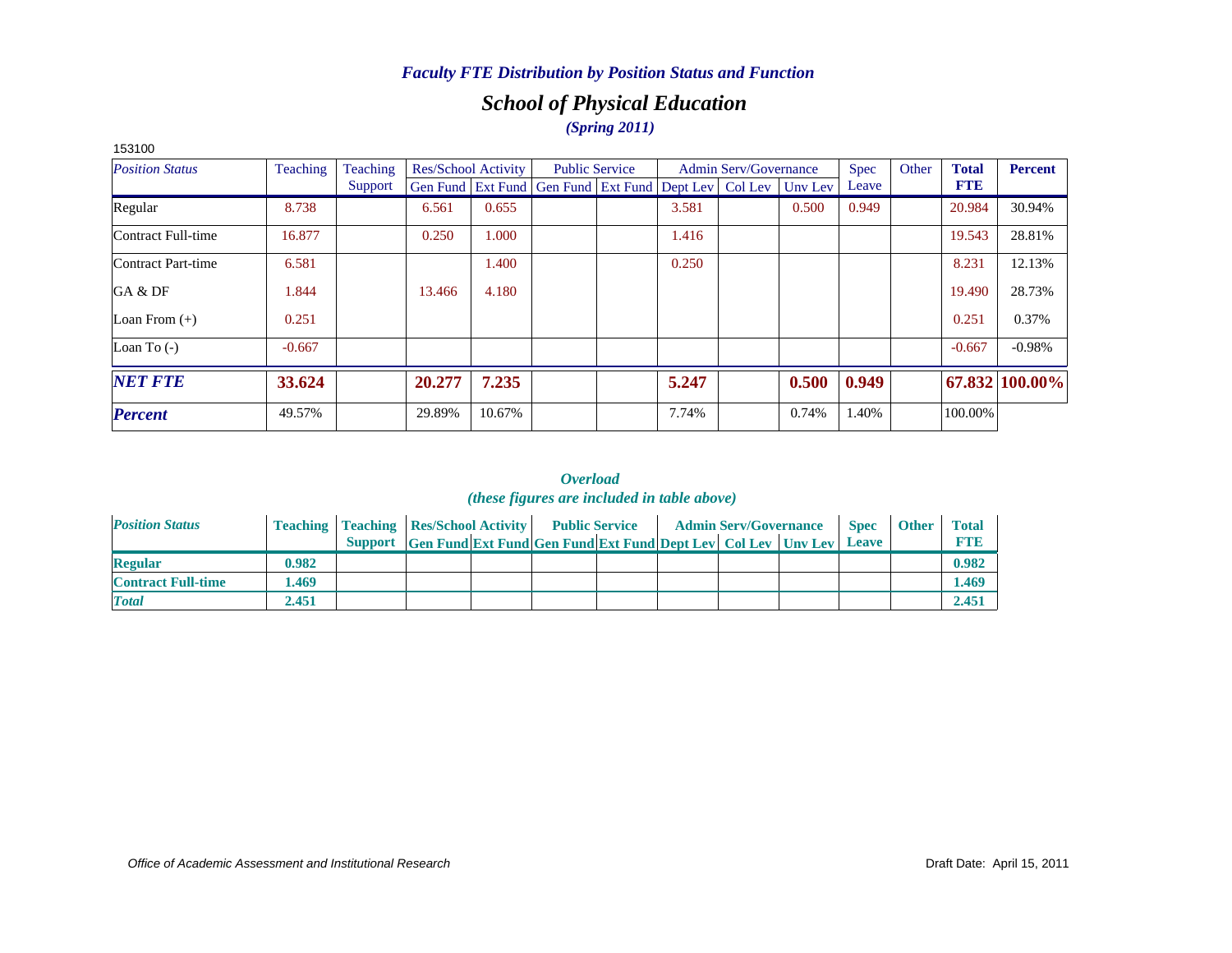# *Institute for Wellness/Gerontology*

## *(Spring 2011)*

| 130400                 |          |          |        |                            |                                                                |                       |       |                              |         |       |       |              |                |
|------------------------|----------|----------|--------|----------------------------|----------------------------------------------------------------|-----------------------|-------|------------------------------|---------|-------|-------|--------------|----------------|
| <b>Position Status</b> | Teaching | Teaching |        | <b>Res/School Activity</b> |                                                                | <b>Public Service</b> |       | <b>Admin Serv/Governance</b> |         | Spec  | Other | <b>Total</b> | <b>Percent</b> |
|                        |          | Support  |        |                            | Gen Fund   Ext Fund   Gen Fund   Ext Fund   Dept Lev   Col Lev |                       |       |                              | Unv Lev | Leave |       | <b>FTE</b>   |                |
| Regular                | 1.001    |          | 0.753  |                            |                                                                |                       | 0.246 |                              |         |       |       | 2.000        | 16.66%         |
| Contract Part-time     | 0.250    |          |        |                            |                                                                |                       |       |                              |         |       |       | 0.250        | 2.08%          |
| GA & DF                |          |          | 9.000  | 0.500                      |                                                                |                       |       |                              |         |       |       | 9.500        | 79.13%         |
| Loan From $(+)$        | 0.502    |          |        |                            |                                                                |                       |       |                              |         |       |       | 0.502        | 4.18%          |
| Loan To $(-)$          | $-0.247$ |          |        |                            |                                                                |                       |       |                              |         |       |       | $-0.247$     | $-2.06%$       |
| <b>NET FTE</b>         | 1.506    |          | 9.753  | 0.500                      |                                                                |                       | 0.246 |                              |         |       |       |              | 12.005 100.00% |
| <b>Percent</b>         | 12.54%   |          | 81.24% | 4.16%                      |                                                                |                       | 2.05% |                              |         |       |       | 100.00%      |                |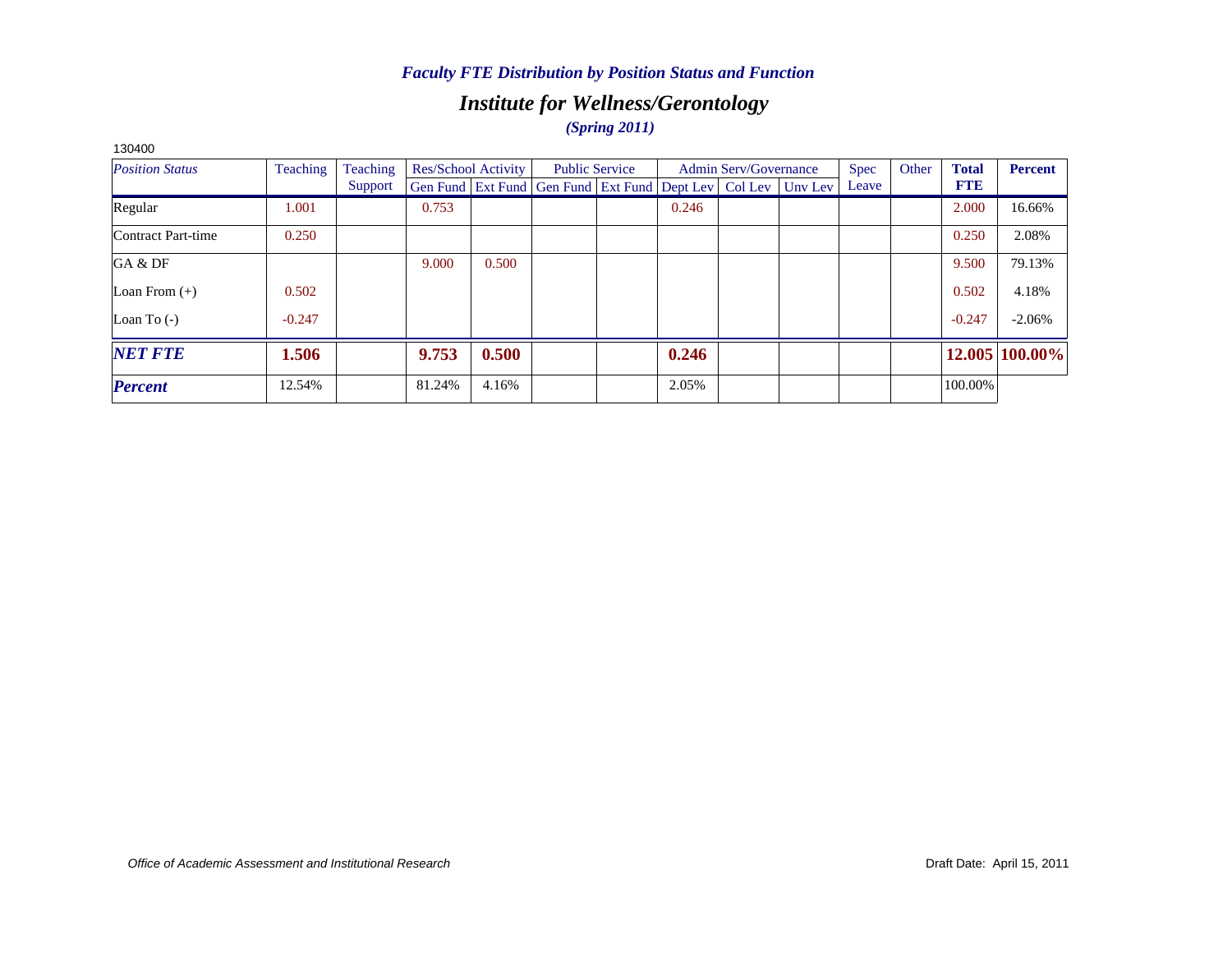## *Dept of Art (Spring 2011)*

| 155600                 |          |                 |                     |                                                                |                       |       |                              |          |             |       |              |                |
|------------------------|----------|-----------------|---------------------|----------------------------------------------------------------|-----------------------|-------|------------------------------|----------|-------------|-------|--------------|----------------|
| <b>Position Status</b> | Teaching | <b>Teaching</b> | Res/School Activity |                                                                | <b>Public Service</b> |       | <b>Admin Serv/Governance</b> |          | <b>Spec</b> | Other | <b>Total</b> | <b>Percent</b> |
|                        |          | Support         |                     | Gen Fund   Ext Fund   Gen Fund   Ext Fund   Dept Lev   Col Lev |                       |       |                              | Unv Lev  | Leave       |       | <b>FTE</b>   |                |
| Regular                | 20.250   |                 | 1.000               |                                                                |                       | 2.000 |                              | 0.000    |             |       | 23.250       | 60.46%         |
| Contract Full-time     | 9.000    |                 |                     |                                                                |                       | 0.500 |                              |          |             |       | 9.500        | 24.71%         |
| Contract Part-time     | 3.250    |                 |                     |                                                                |                       |       |                              |          |             |       | 3.250        | 8.45%          |
| GA & DF                | 0.500    | 2.000           |                     |                                                                |                       |       |                              |          |             |       | 2.500        | 6.50%          |
| Loan From $(+)$        | 0.002    |                 |                     |                                                                |                       |       |                              |          |             |       | 0.002        | 0.01%          |
| Loan To $(-)$          | $-0.050$ |                 |                     |                                                                |                       |       |                              |          |             |       | $-0.050$     | $-0.13%$       |
| <b>NET FTE</b>         | 32.952   | 2.000           | 1.000               |                                                                |                       | 2.500 |                              | 0.000    |             |       |              | 38.452 100.00% |
| <b>Percent</b>         | 85.70%   | 5.20%           | 2.60%               |                                                                |                       | 6.50% |                              | $0.00\%$ |             |       | 100.00%      |                |

| <b>Position Status</b>    |       | <b>Teaching   Teaching   Res/School Activity   Public Service</b> |                                                                      |  |  | <b>Admin Serv/Governance</b> | <b>Spec</b>  | <b>Other</b> | Total       |
|---------------------------|-------|-------------------------------------------------------------------|----------------------------------------------------------------------|--|--|------------------------------|--------------|--------------|-------------|
|                           |       |                                                                   | Support Gen Fund Ext Fund Gen Fund Ext Fund Dept Lev Col Lev Unv Lev |  |  |                              | <b>Leave</b> |              | <b>FTI3</b> |
| <b>Regular</b>            | 0.250 |                                                                   |                                                                      |  |  |                              |              |              | 0.250       |
| <b>Contract Full-time</b> | 0.500 |                                                                   |                                                                      |  |  |                              |              |              | 0.500       |
| <b>Total</b>              | 0.750 |                                                                   |                                                                      |  |  |                              |              |              | 0.750       |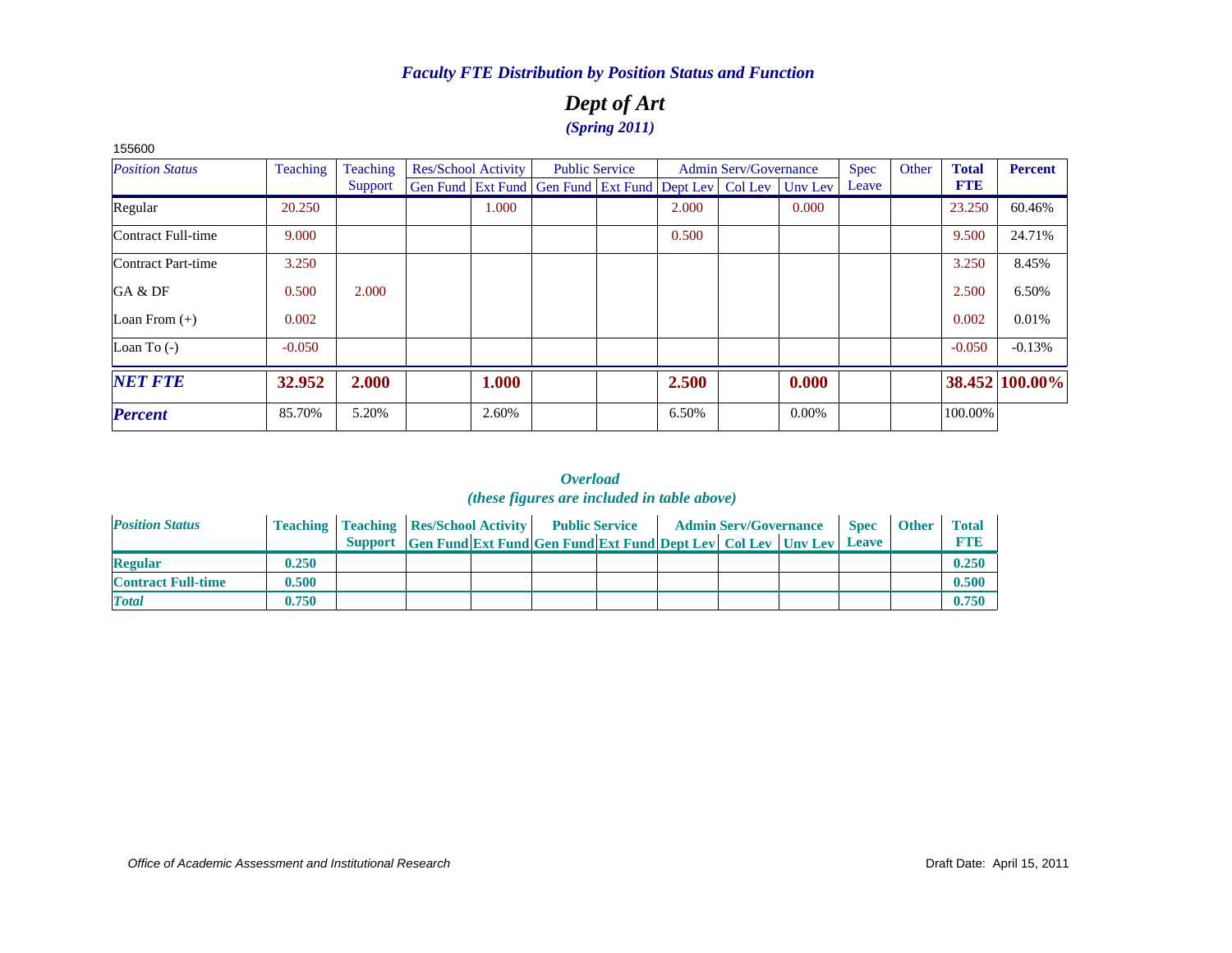# *School of Music (Spring 2011)*

| <b>Position Status</b> | Teaching | <b>Teaching</b> |       | Res/School Activity |                                                                  | <b>Public Service</b> |       | <b>Admin Serv/Governance</b> | <b>Spec</b> | Other | <b>Total</b> | <b>Percent</b> |
|------------------------|----------|-----------------|-------|---------------------|------------------------------------------------------------------|-----------------------|-------|------------------------------|-------------|-------|--------------|----------------|
|                        |          | Support         |       |                     | Gen Fund Ext Fund Gen Fund Ext Fund Dept Lev   Col Lev   Unv Lev |                       |       |                              | Leave       |       | <b>FTE</b>   |                |
| Regular                | 40.047   | 3.706           | 0.333 | 0.668               |                                                                  |                       | 3.246 |                              |             |       | 48.000       | 56.31%         |
| Contract Full-time     | 4.606    | 0.417           |       | 0.167               |                                                                  |                       | 0.810 |                              |             |       | 6.000        | 7.04%          |
| Contract Part-time     | 4.624    | 0.250           | 0.292 |                     |                                                                  |                       |       |                              |             |       | 5.250        | 6.16%          |
| GA & DF                | 9.896    | 18.800          |       |                     |                                                                  |                       |       |                              |             |       | 29.230       | 34.29%         |
| Loan From $(+)$        | 0.001    |                 |       |                     |                                                                  |                       |       |                              |             |       | 0.001        | $0.00\%$       |
| Loan To $(-)$          | $-3.232$ |                 |       |                     |                                                                  |                       |       |                              |             |       | $-3.232$     | $-3.79%$       |
| <b>NET FTE</b>         | 55.942   | 23.173          | 0.625 | 0.835               |                                                                  |                       | 4.056 |                              |             |       |              | 85.249 100.00% |
| <b>Percent</b>         | 65.62%   | 27.18%          | 0.73% | 0.98%               |                                                                  |                       | 4.76% |                              |             |       | 100.00%      |                |

156000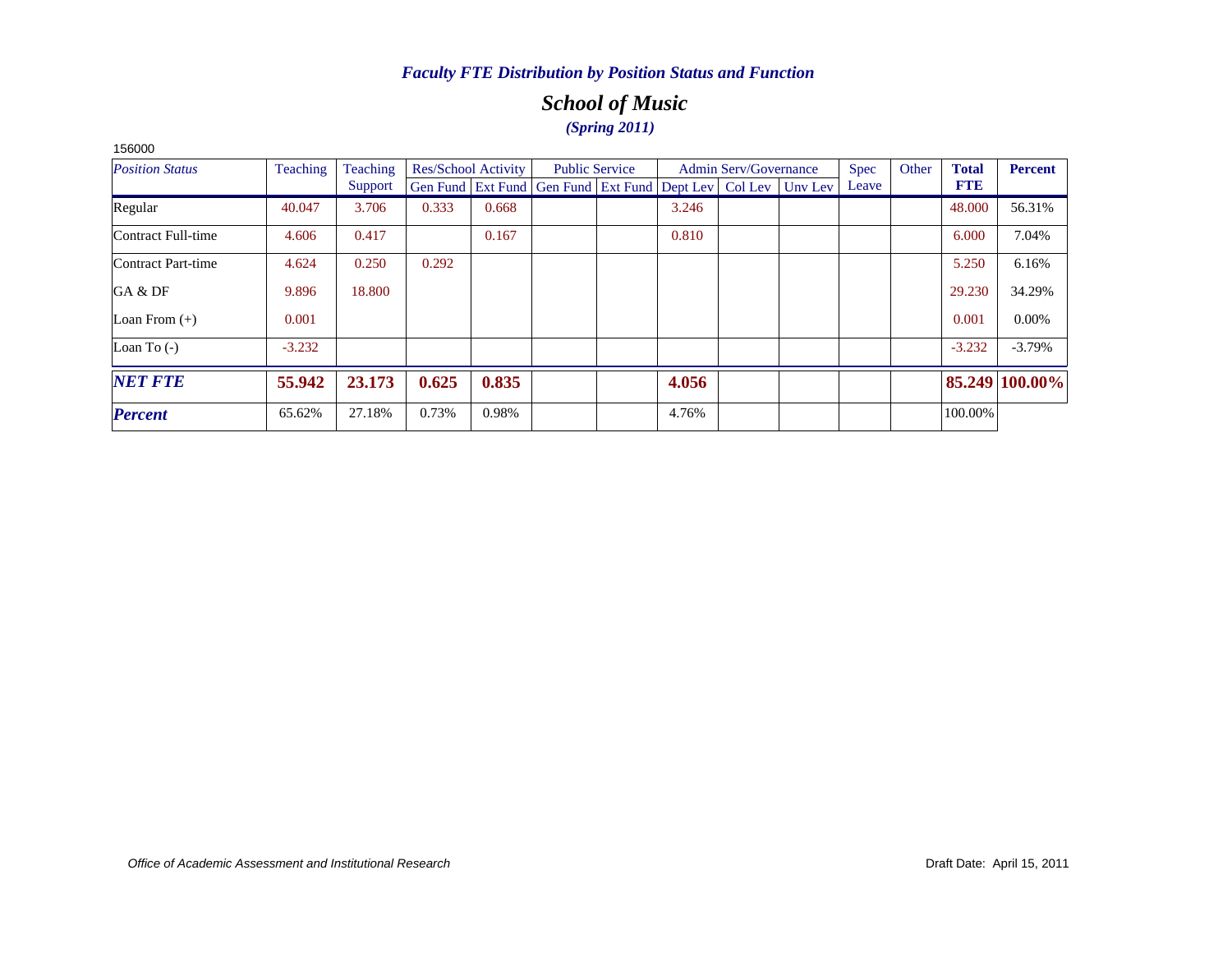# *Dept of Theatre & Dance (Spring 2011)*

| 156600                 |                 |          |                                                                |                       |          |                       |         |             |       |              |                      |
|------------------------|-----------------|----------|----------------------------------------------------------------|-----------------------|----------|-----------------------|---------|-------------|-------|--------------|----------------------|
| <b>Position Status</b> | <b>Teaching</b> | Teaching | Res/School Activity                                            | <b>Public Service</b> |          | Admin Serv/Governance |         | <b>Spec</b> | Other | <b>Total</b> | <b>Percent</b>       |
|                        |                 | Support  | Gen Fund   Ext Fund   Gen Fund   Ext Fund   Dept Lev   Col Lev |                       |          |                       | Unv Lev | Leave       |       | <b>FTE</b>   |                      |
| Regular                | 16.166          | 0.500    | 1.000                                                          |                       | 0.000    |                       |         |             | 1.417 | 19.083       | 49.73%               |
| Contract Full-time     | 4.915           |          |                                                                |                       | 0.000    |                       |         |             | 0.500 | 5.415        | 14.11%               |
| Contract Part-time     | 10.289          | 2.958    |                                                                |                       | 0.000    |                       |         |             |       | 13.247       | 34.52%               |
| Loan From $(+)$        | 0.627           |          |                                                                |                       |          |                       |         |             |       | 0.627        | 1.63%                |
| <b>NET FTE</b>         | 31.997          | 3.458    | 1.000                                                          |                       | 0.000    |                       |         |             |       |              | 1.917 38.372 100.00% |
| <b>Percent</b>         | 83.39%          | 9.01%    | 2.61%                                                          |                       | $0.00\%$ |                       |         |             | 5.00% | 100.00%      |                      |

| <b>Position Status</b>            |       | <b>Teaching   Teaching   Res/School Activity  </b> |                                                                      | <b>Public Service</b> |  | <b>Admin Serv/Governance</b> | <b>Spec</b>  | <b>Other</b> | <b>Total</b> |
|-----------------------------------|-------|----------------------------------------------------|----------------------------------------------------------------------|-----------------------|--|------------------------------|--------------|--------------|--------------|
|                                   |       |                                                    | Support Gen Fund Ext Fund Gen Fund Ext Fund Dept Lev Col Lev Unv Lev |                       |  |                              | <b>Leave</b> |              | <b>FTI3</b>  |
| <b>Regular</b>                    | 2.000 |                                                    |                                                                      |                       |  |                              |              |              | 2.000        |
| <b>Contract Full-time</b>         | 0.291 |                                                    |                                                                      |                       |  |                              |              |              | 0.291        |
| <b>Loan From <math>(+)</math></b> | 0.375 |                                                    |                                                                      |                       |  |                              |              |              | 0.375        |
| <b>Total</b>                      | 2.666 |                                                    |                                                                      |                       |  |                              |              |              | 2.666        |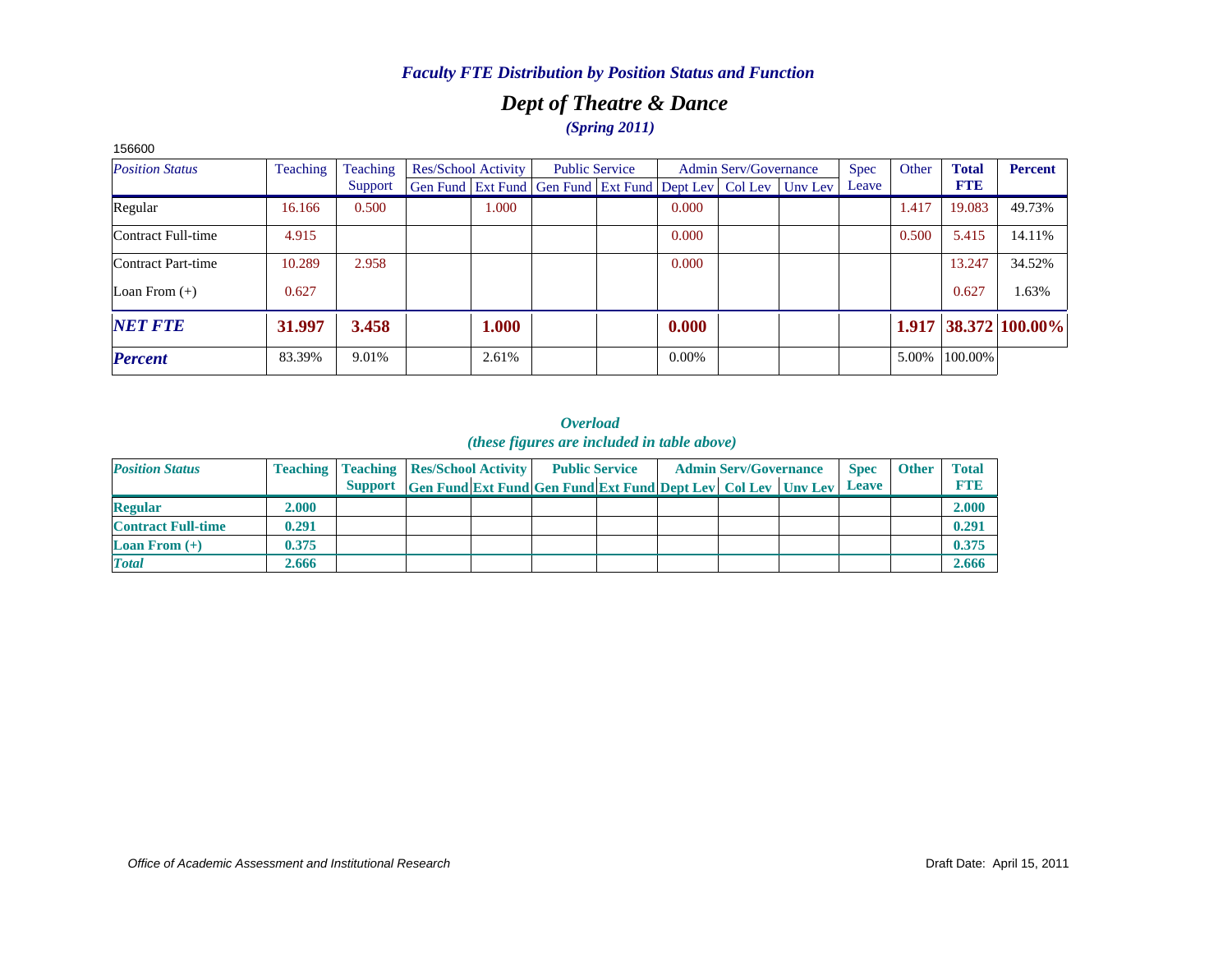# *Dept of Anthropology (Spring 2011)*

| 160300                 |          |          |       |                            |                                                                          |        |                              |       |       |              |                            |
|------------------------|----------|----------|-------|----------------------------|--------------------------------------------------------------------------|--------|------------------------------|-------|-------|--------------|----------------------------|
| <b>Position Status</b> | Teaching | Teaching |       | <b>Res/School Activity</b> | <b>Public Service</b>                                                    |        | <b>Admin Serv/Governance</b> | Spec  | Other | <b>Total</b> | <b>Percent</b>             |
|                        |          | Support  |       |                            | Gen Fund   Ext Fund   Gen Fund   Ext Fund   Dept Lev   Col Lev   Unv Lev |        |                              | Leave |       | <b>FTE</b>   |                            |
| Regular                | 6.251    |          | 1.590 | 0.390                      |                                                                          | 1.352  |                              |       | 0.500 | 10.083       | 44.14%                     |
| Contract Full-time     | 4.750    |          |       |                            |                                                                          |        |                              |       |       | 4.750        | 20.79%                     |
| Contract Part-time     | 2.275    |          |       |                            |                                                                          | 1.000  |                              |       |       | 3.275        | 14.34%                     |
| GA & DF                | 0.000    | 3.500    |       | 1.000                      |                                                                          |        |                              |       |       | 4.500        | 19.70%                     |
| Loan From $(+)$        | 0.261    |          |       |                            |                                                                          |        |                              |       |       | 0.261        | 1.14%                      |
| Loan To $(-)$          | $-0.025$ |          |       |                            |                                                                          |        |                              |       |       | $-0.025$     | $-0.11%$                   |
| <b>NET FTE</b>         | 13.512   | 3.500    | 1.590 | 1.390                      |                                                                          | 2.352  |                              |       |       |              | $0.500$   22.844   100.00% |
| <b>Percent</b>         | 59.15%   | 15.32%   | 6.96% | 6.08%                      |                                                                          | 10.30% |                              |       | 2.19% | 100.00%      |                            |

| <b>Position Status</b>    |       | <b>Teaching   Teaching   Res/School Activity   Public Service</b> |                                                                      |  |  | <b>Admin Serv/Governance</b> | <b>Spec</b> | <b>Other</b> | <b>Total</b> |
|---------------------------|-------|-------------------------------------------------------------------|----------------------------------------------------------------------|--|--|------------------------------|-------------|--------------|--------------|
|                           |       |                                                                   | Support Gen Fund Ext Fund Gen Fund Ext Fund Dept Lev Col Lev Unv Lev |  |  |                              | Leave       |              | <b>FTF</b>   |
| <b>Regular</b>            | 0.083 |                                                                   |                                                                      |  |  |                              |             |              | 0.083        |
| <b>Contract Full-time</b> | l.750 |                                                                   |                                                                      |  |  |                              |             |              | 1.750        |
| <b>Total</b>              | .833  |                                                                   |                                                                      |  |  |                              |             |              | 1.833        |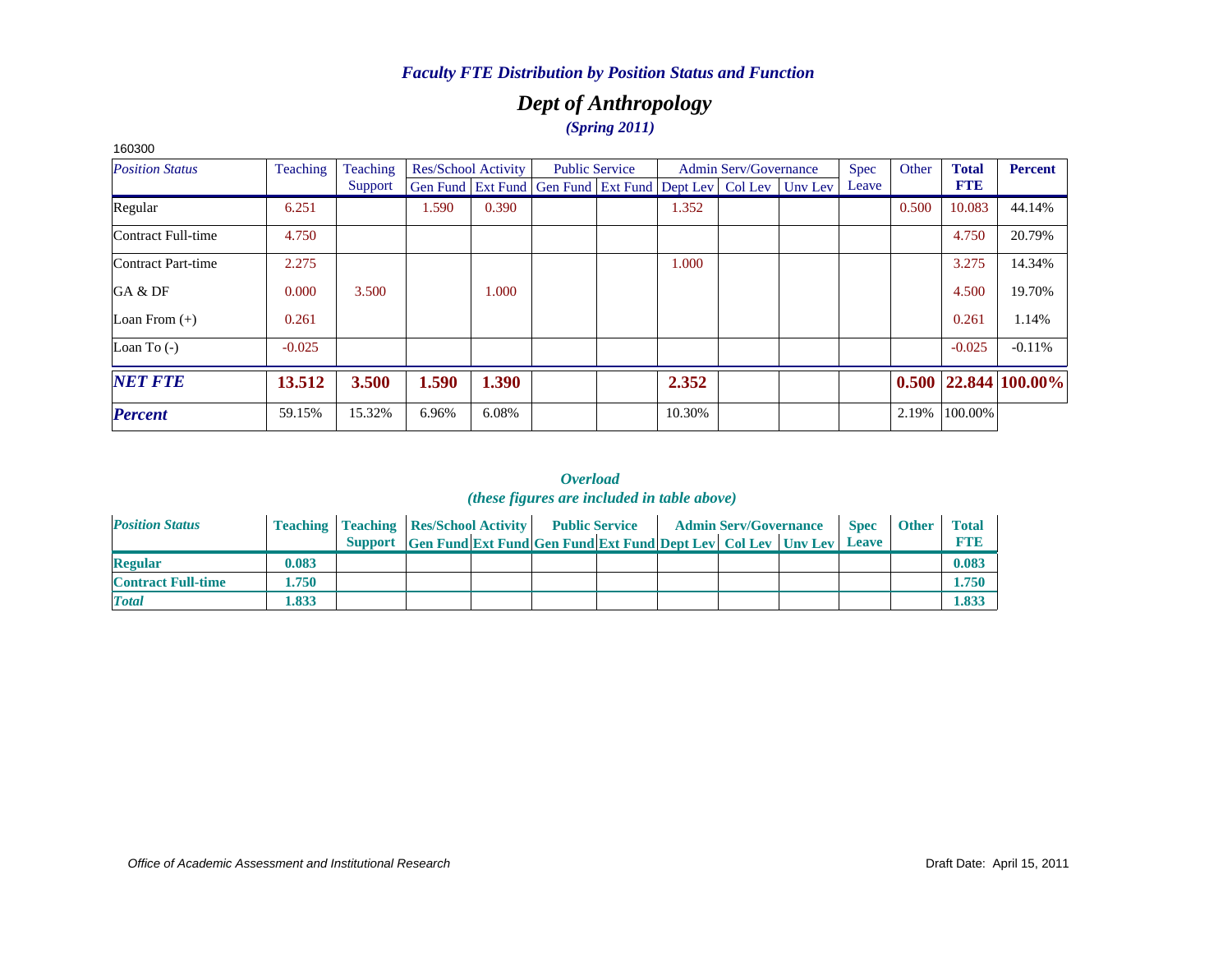# *Dept of Biology (Spring 2011)*

| <b>Position Status</b> | Teaching | Teaching |        | Res/School Activity |                                                                | <b>Public Service</b> |       | <b>Admin Serv/Governance</b> |         | <b>Spec</b> | Other | <b>Total</b> | <b>Percent</b> |
|------------------------|----------|----------|--------|---------------------|----------------------------------------------------------------|-----------------------|-------|------------------------------|---------|-------------|-------|--------------|----------------|
|                        |          | Support  |        |                     | Gen Fund   Ext Fund   Gen Fund   Ext Fund   Dept Lev   Col Lev |                       |       |                              | Uny Lev | Leave       |       | <b>FTE</b>   |                |
| Regular                | 13.775   |          | 4.280  | 0.610               |                                                                |                       | 1.334 | 0.167                        | 0.500   | 1.000       |       | 21.666       | 52.14%         |
| Contract Full-time     | 3.250    |          |        |                     |                                                                |                       |       |                              |         |             |       | 3.250        | 7.82%          |
| GA & DF                | 2.651    | 10.349   |        | 2.000               |                                                                |                       |       |                              |         |             |       | 15.000       | 36.10%         |
| Loan From $(+)$        | 1.715    |          |        |                     |                                                                |                       |       |                              |         |             |       | 1.715        | 4.13%          |
| Loan To $(-)$          | $-0.076$ |          |        |                     |                                                                |                       |       |                              |         |             |       | $-0.076$     | $-0.18%$       |
| <b>NET FTE</b>         | 21.315   | 10.349   | 4.280  | 2.610               |                                                                |                       | 1.334 | 0.167                        | 0.500   | 1.000       |       |              | 41.555 100.00% |
| <b>Percent</b>         | 51.29%   | 24.90%   | 10.30% | 6.28%               |                                                                |                       | 3.21% | 0.40%                        | 1.20%   | 2.41%       |       | 100.00%      |                |

#### *Overload (these figures are included in table above)*

| <b>Position Status</b>    |       | <b>Teaching   Teaching   Res/School Activity   Public Service</b>          |  |       | <b>Admin Serv/Governance</b> | <b>Spec</b> | <b>Other</b> | <b>Total</b> |
|---------------------------|-------|----------------------------------------------------------------------------|--|-------|------------------------------|-------------|--------------|--------------|
|                           |       | Support Gen Fund Ext Fund Gen Fund Ext Fund Dept Lev Col Lev Unv Lev Leave |  |       |                              |             |              | <b>FTB</b>   |
| <b>Regular</b>            | 0.332 |                                                                            |  | 0.250 |                              |             |              | 0.582        |
| <b>Contract Full-time</b> | 0.249 |                                                                            |  |       |                              |             |              | 0.249        |
| <b>Total</b>              | 0.581 |                                                                            |  | 0.250 |                              |             |              | 0.831        |

160600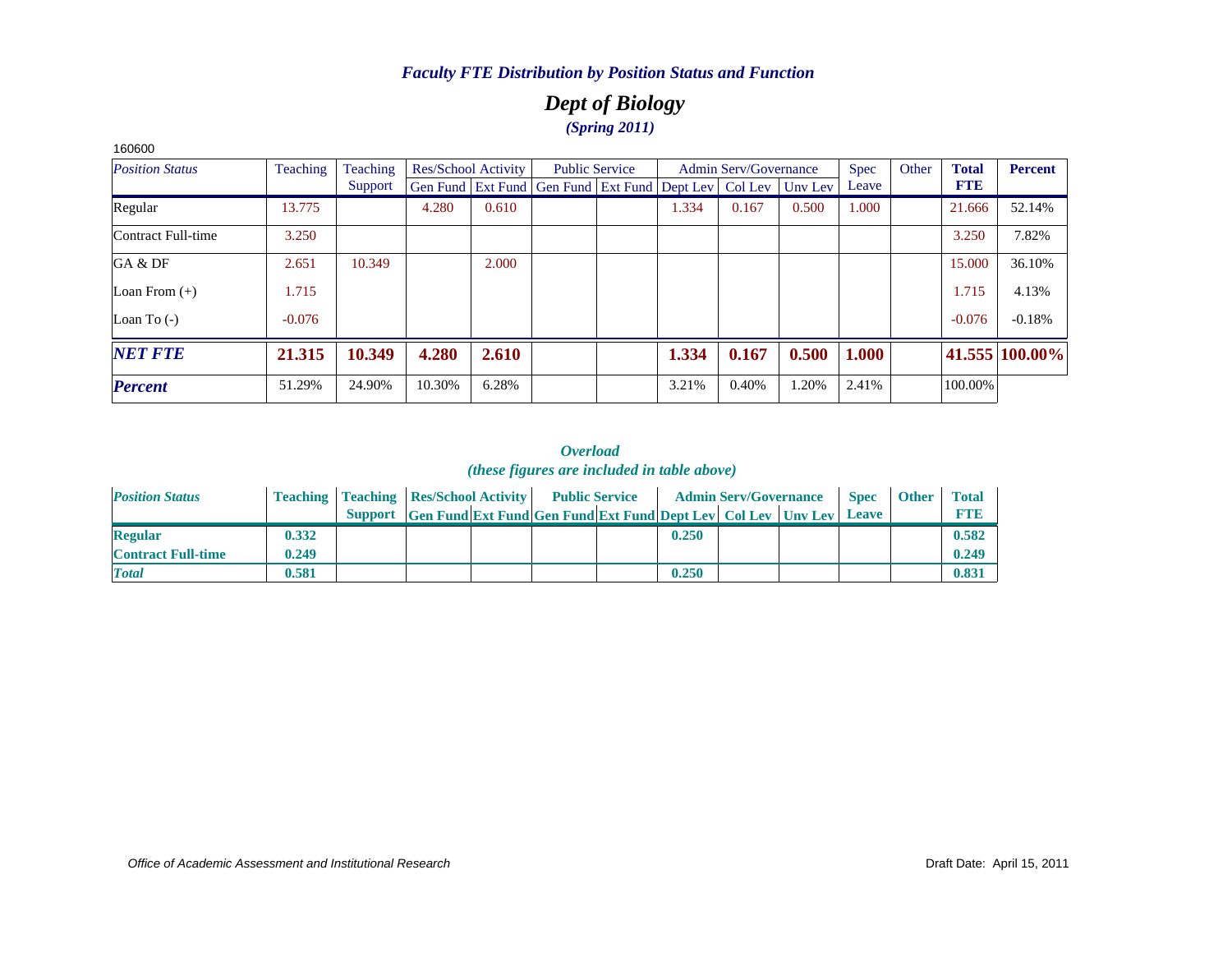# *Dept of Chemistry (Spring 2011)*

| ,,,,,,,                |          |          |       |                            |                                                                          |                       |       |                              |             |       |              |                |
|------------------------|----------|----------|-------|----------------------------|--------------------------------------------------------------------------|-----------------------|-------|------------------------------|-------------|-------|--------------|----------------|
| <b>Position Status</b> | Teaching | Teaching |       | <b>Res/School Activity</b> |                                                                          | <b>Public Service</b> |       | <b>Admin Serv/Governance</b> | <b>Spec</b> | Other | <b>Total</b> | <b>Percent</b> |
|                        |          | Support  |       |                            | Gen Fund   Ext Fund   Gen Fund   Ext Fund   Dept Lev   Col Lev   Unv Lev |                       |       |                              | Leave       |       | <b>FTE</b>   |                |
| Regular                | 10.504   |          | 2.796 |                            |                                                                          |                       | 0.750 |                              |             |       | 14.050       | 49.27%         |
| Contract Full-time     | 6.049    |          |       | 0.333                      |                                                                          |                       |       |                              |             |       | 6.382        | 22.38%         |
| Contract Part-time     | 0.500    |          |       |                            |                                                                          |                       |       |                              |             |       | 0.500        | 1.75%          |
| GA & DF                |          | 6.500    |       | 0.500                      |                                                                          |                       |       |                              |             |       | 7.000        | 24.55%         |
| Loan From $(+)$        | 0.584    |          |       |                            |                                                                          |                       |       |                              |             |       | 0.584        | 2.05%          |
| <b>NET FTE</b>         | 17.637   | 6.500    | 2.796 | 0.833                      |                                                                          |                       | 0.750 |                              |             |       |              | 28.516 100.00% |
| <b>Percent</b>         | 61.85%   | 22.79%   | 9.81% | 2.92%                      |                                                                          |                       | 2.63% |                              |             |       | 100.00%      |                |

#### *Overload (these figures are included in table above)*

| <b>Position Status</b>    |       | <b>Teaching   Teaching   Res/School Activity   Public Service</b> |                                                                            |  | <b>Admin Serv/Governance</b> |  | <b>Spec</b> | <b>Other</b> | <b>Total</b> |
|---------------------------|-------|-------------------------------------------------------------------|----------------------------------------------------------------------------|--|------------------------------|--|-------------|--------------|--------------|
|                           |       |                                                                   | Support Gen Fund Ext Fund Gen Fund Ext Fund Dept Lev Col Lev Unv Lev Leave |  |                              |  |             |              | <b>FTI3</b>  |
| <b>Contract Full-time</b> | 0.500 |                                                                   |                                                                            |  |                              |  |             |              | 0.500        |
| <b>Total</b>              | 0.500 |                                                                   |                                                                            |  |                              |  |             |              | 0.500        |

#### *Office of Academic Assessment and Institutional Research*

160900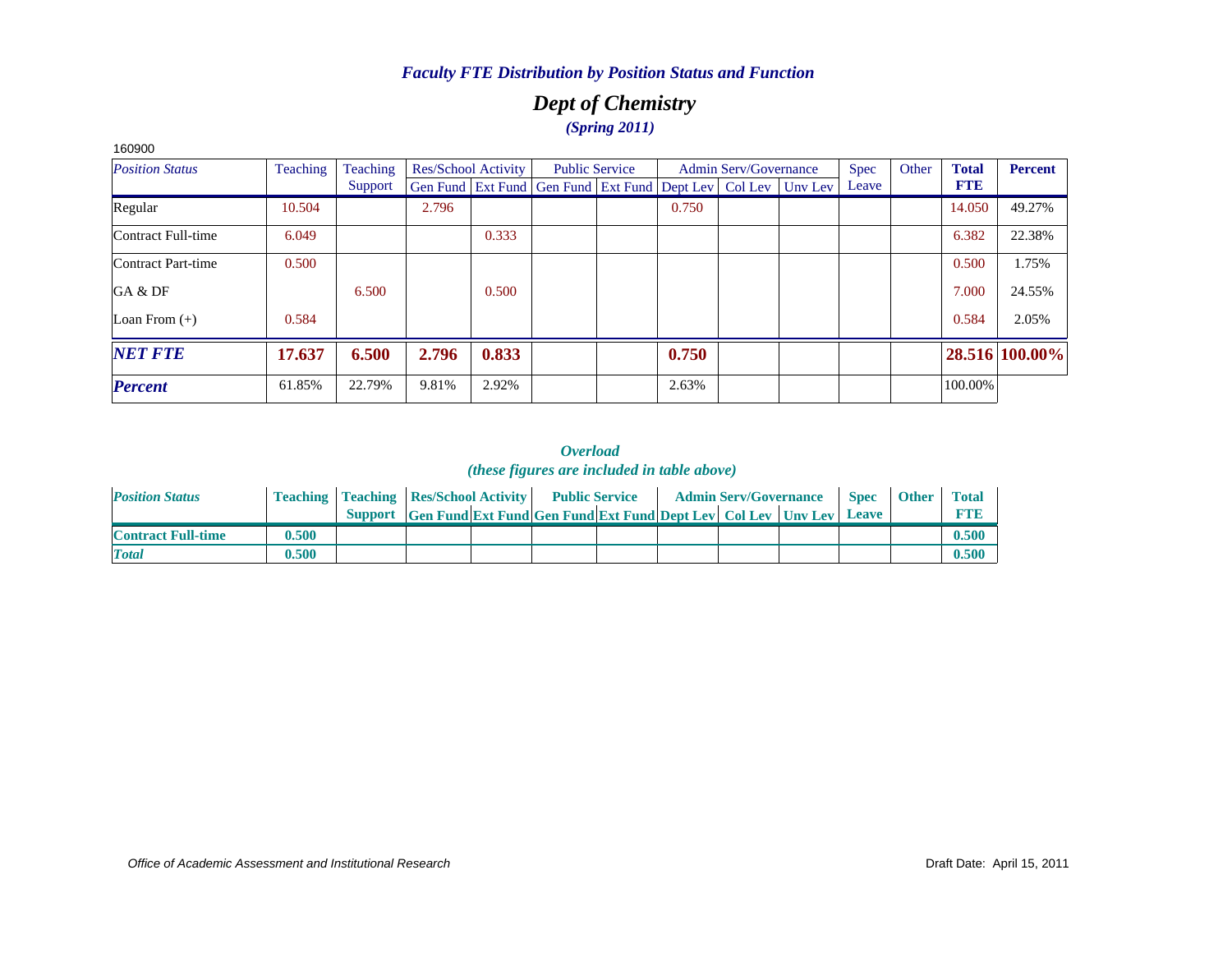# *Dept of Computer Science (Spring 2011)*

| 161200                 |                 |          |       |                     |                                                                  |                       |       |                              |             |       |              |                            |
|------------------------|-----------------|----------|-------|---------------------|------------------------------------------------------------------|-----------------------|-------|------------------------------|-------------|-------|--------------|----------------------------|
| <b>Position Status</b> | <b>Teaching</b> | Teaching |       | Res/School Activity |                                                                  | <b>Public Service</b> |       | <b>Admin Serv/Governance</b> | <b>Spec</b> | Other | <b>Total</b> | <b>Percent</b>             |
|                        |                 | Support  |       |                     | Gen Fund Ext Fund Gen Fund Ext Fund Dept Lev   Col Lev   Unv Lev |                       |       |                              | Leave       |       | <b>FTE</b>   |                            |
| Regular                | 5.794           |          | 1.866 | 1.532               |                                                                  |                       | 0.809 |                              | 1.000       | 0.000 | 11.001       | 52.78%                     |
| Contract Full-time     | 2.750           |          |       | 0.250               |                                                                  |                       |       |                              |             | 0.500 | 3.500        | 16.79%                     |
| Contract Part-time     | 2.440           |          |       |                     |                                                                  |                       |       |                              |             |       | 2.440        | 11.71%                     |
| GA & DF                | 0.503           | 2.500    |       | 1.500               |                                                                  |                       |       |                              |             |       | 4.503        | 21.60%                     |
| Loan From $(+)$        | 0.400           |          |       |                     |                                                                  |                       |       |                              |             |       | 0.400        | 1.92%                      |
| Loan To $(-)$          | $-1.001$        |          |       |                     |                                                                  |                       |       |                              |             |       | $-1.001$     | $-4.80%$                   |
| <b>NET FTE</b>         | 10.886          | 2.500    | 1.866 | 3.282               |                                                                  |                       | 0.809 |                              | 1.000       |       |              | $0.500$   20.843   100.00% |
| <b>Percent</b>         | 52.23%          | 11.99%   | 8.95% | 15.75%              |                                                                  |                       | 3.88% |                              | 4.80%       | 2.40% | 100.00%      |                            |

| <b>Position Status</b>    | <b>Teaching   Teaching   Res/School Activity   Public Service</b>    |  |  | <b>Admin Serv/Governance</b> | <b>Spec</b> | <b>Other</b> | <b>Total</b> |
|---------------------------|----------------------------------------------------------------------|--|--|------------------------------|-------------|--------------|--------------|
|                           | Support Gen Fund Ext Fund Gen Fund Ext Fund Dept Lev Col Lev Unv Lev |  |  |                              | Leave       |              | <b>RTIB</b>  |
| <b>Contract Full-time</b> |                                                                      |  |  |                              |             | 0.500        | 0.500        |
| <b>Total</b>              |                                                                      |  |  |                              |             | 0.500        | 0.500        |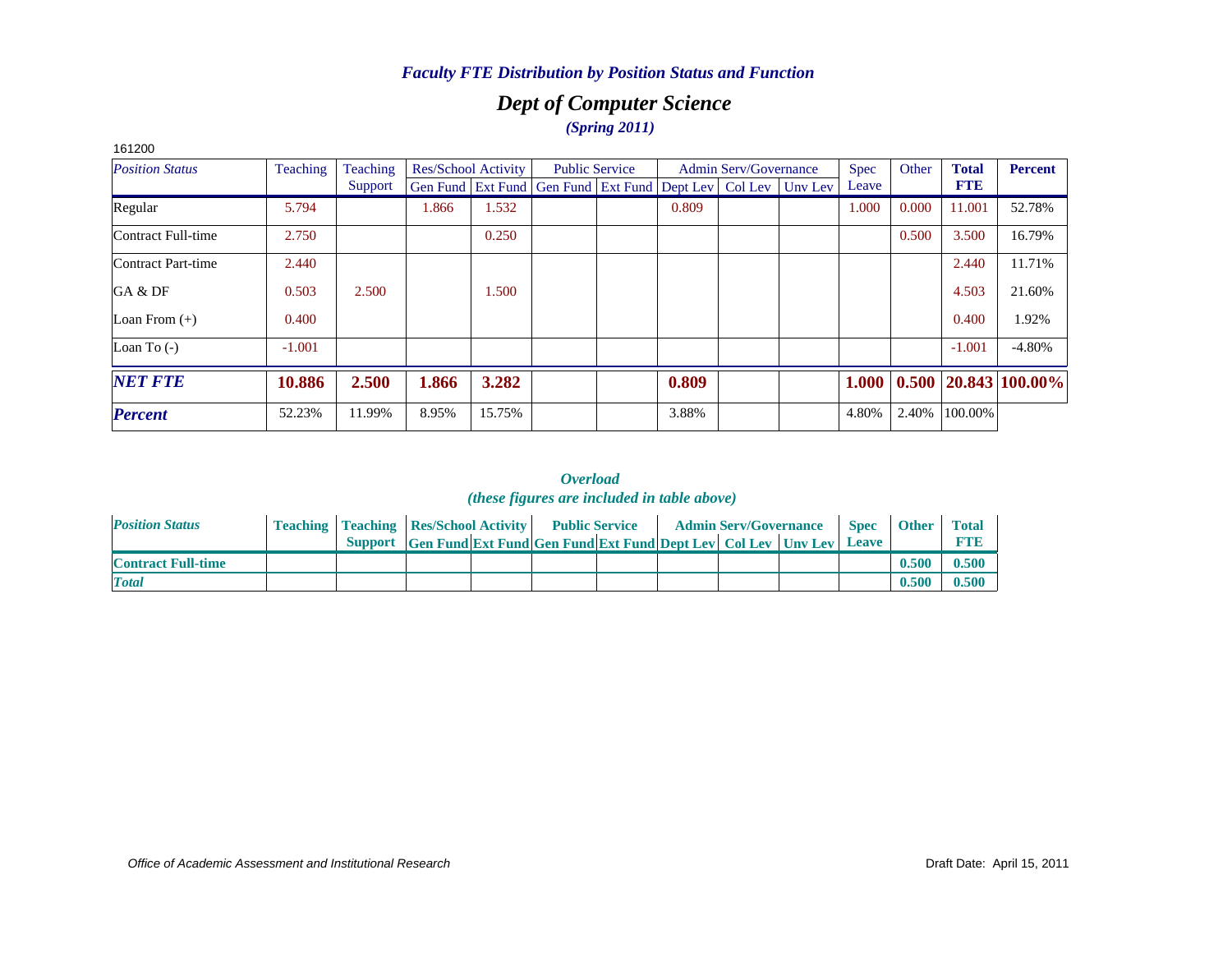## *Dept of Criminal Justice and Criminology (Spring 2011)*

| <b>UUCI 01</b>         |          |          |                     |       |                                                                          |                       |       |                              |             |       |              |                |
|------------------------|----------|----------|---------------------|-------|--------------------------------------------------------------------------|-----------------------|-------|------------------------------|-------------|-------|--------------|----------------|
| <b>Position Status</b> | Teaching | Teaching | Res/School Activity |       |                                                                          | <b>Public Service</b> |       | <b>Admin Serv/Governance</b> | <b>Spec</b> | Other | <b>Total</b> | <b>Percent</b> |
|                        |          | Support  |                     |       | Gen Fund   Ext Fund   Gen Fund   Ext Fund   Dept Lev   Col Lev   Unv Lev |                       |       |                              | Leave       |       | <b>FTE</b>   |                |
| Regular                | 6.089    | 0.125    | 1.736               |       |                                                                          |                       | 0.550 | 0.250                        |             |       | 8.750        | 57.77%         |
| Contract Full-time     | 3.396    |          |                     |       |                                                                          |                       |       |                              |             |       | 3.396        | 22.42%         |
| Contract Part-time     | 1.000    |          |                     | 0.500 |                                                                          |                       |       |                              |             |       | 1.500        | 9.90%          |
| GA & DF                |          | 1.500    |                     |       |                                                                          |                       |       |                              |             |       | 1.500        | 9.90%          |
| <b>NET FTE</b>         | 10.485   | 1.625    | 1.736               | 0.500 |                                                                          |                       | 0.550 | 0.250                        |             |       |              | 15.146 100.00% |
| <b>Percent</b>         | 69.23%   | 10.73%   | 11.46%              | 3.30% |                                                                          |                       | 3.63% | 1.65%                        |             |       | 100.00%      |                |

#### 161500

| <b>Position Status</b>    |       | <b>Teaching   Teaching   Res/School Activity  </b> |                                                                                   | <b>Public Service</b> |  | <b>Admin Serv/Governance</b> | <b>Spec</b>  | <b>Other</b> | <b>Total</b> |
|---------------------------|-------|----------------------------------------------------|-----------------------------------------------------------------------------------|-----------------------|--|------------------------------|--------------|--------------|--------------|
|                           |       |                                                    | <b>Support Gen Fund Ext Fund Gen Fund Ext Fund Dept Lev   Col Lev   Unv Lev  </b> |                       |  |                              | <b>Leave</b> |              | FTF          |
| <b>Regular</b>            | 0.750 |                                                    |                                                                                   |                       |  |                              |              |              | 0.750        |
| <b>Contract Full-time</b> | 0.500 |                                                    |                                                                                   |                       |  |                              |              |              | 0.500        |
| <b>Total</b>              | 1.250 |                                                    |                                                                                   |                       |  |                              |              |              | 1.250        |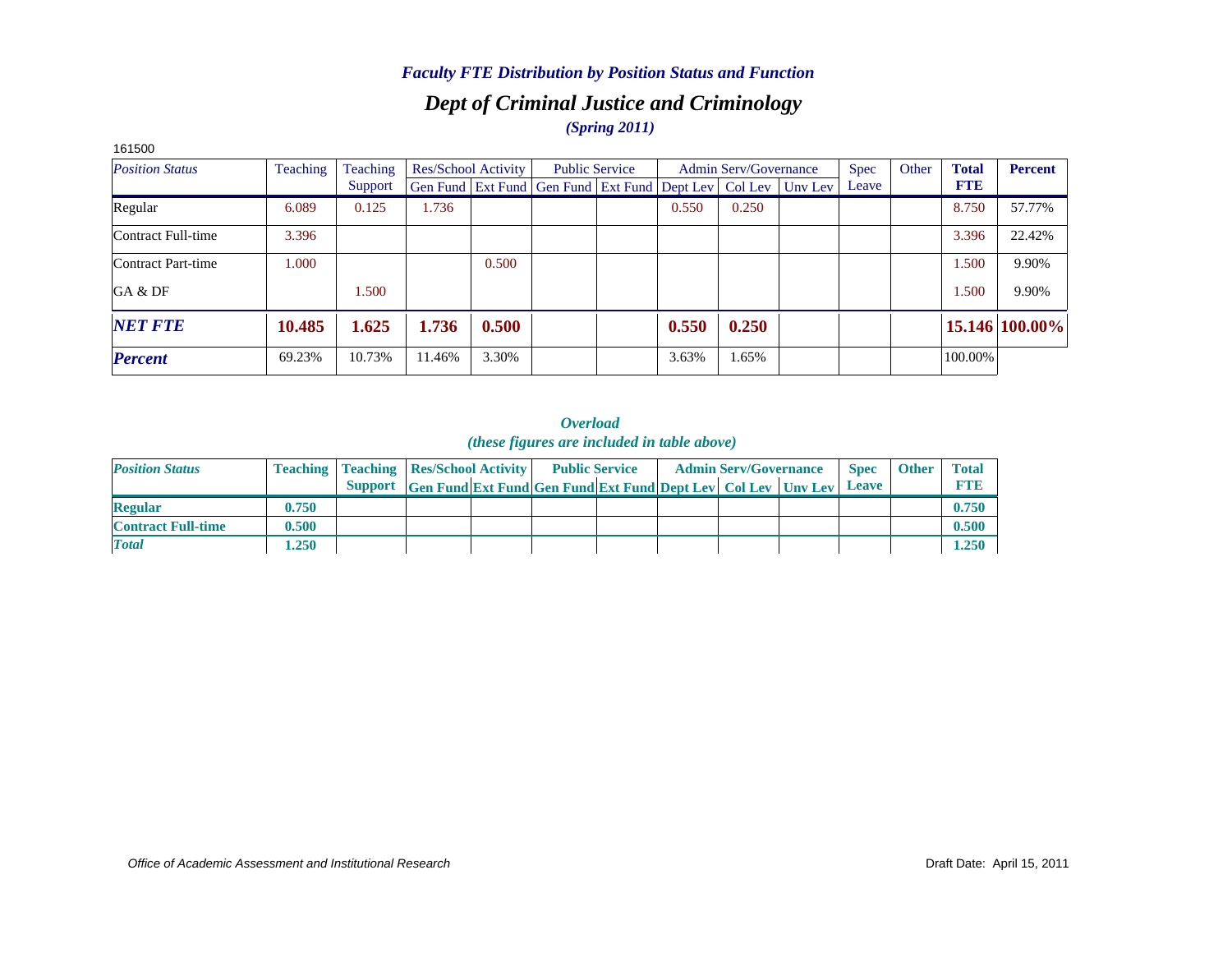# *Dept of English (Spring 2011)*

| 161800                 |                 |          |       |                     |                                                                |                       |       |                              |         |             |       |              |                 |
|------------------------|-----------------|----------|-------|---------------------|----------------------------------------------------------------|-----------------------|-------|------------------------------|---------|-------------|-------|--------------|-----------------|
| <b>Position Status</b> | <b>Teaching</b> | Teaching |       | Res/School Activity |                                                                | <b>Public Service</b> |       | <b>Admin Serv/Governance</b> |         | <b>Spec</b> | Other | <b>Total</b> | <b>Percent</b>  |
|                        |                 | Support  |       |                     | Gen Fund   Ext Fund   Gen Fund   Ext Fund   Dept Lev   Col Lev |                       |       |                              | Unv Lev | Leave       |       | <b>FTE</b>   |                 |
| Regular                | 17.348          |          | 5.962 | 1.250               |                                                                |                       | 3.440 |                              |         | 1.000       |       | 29,000       | 23.59%          |
| Contract Full-time     | 40.511          |          | 1.205 | 0.250               |                                                                |                       | 1.225 |                              | 1.225   | 1.000       |       | 45.416       | 36.94%          |
| Contract Part-time     | 24.911          |          |       |                     |                                                                |                       | 0.500 |                              |         |             |       | 25.411       | 20.67%          |
| GA & DF                | 19.875          | 3.375    | 1.000 |                     |                                                                |                       |       |                              | 0.250   |             |       | 24.500       | 19.93%          |
| Loan From $(+)$        | 1.076           |          |       |                     |                                                                |                       |       |                              |         |             |       | 1.076        | 0.88%           |
| Loan To $(-)$          | $-2.461$        |          |       |                     |                                                                |                       |       |                              |         |             |       | $-2.461$     | $-2.00\%$       |
| <b>NET FTE</b>         | 101.260         | 3.375    | 8.167 | 1.500               |                                                                |                       | 5.165 |                              | 1.475   | 2.000       |       |              | 122.942 100.00% |
| <b>Percent</b>         | 82.36%          | 2.75%    | 6.64% | .22%                |                                                                |                       | 4.20% |                              | 1.20%   | 1.63%       |       | 100.00%      |                 |

| <b>Position Status</b>    |       | <b>Teaching   Teaching   Res/School Activity   Public Service</b>    |  |  | <b>Admin Serv/Governance</b> | <b>Spec</b> | <b>Other</b> | <b>Total</b> |
|---------------------------|-------|----------------------------------------------------------------------|--|--|------------------------------|-------------|--------------|--------------|
|                           |       | Support Gen Fund Ext Fund Gen Fund Ext Fund Dept Lev Col Lev Unv Lev |  |  |                              | Leave       |              | <b>RTIB</b>  |
| <b>Contract Full-time</b> | 0.125 |                                                                      |  |  |                              |             |              | 0.125        |
| <b>Total</b>              | 0.125 |                                                                      |  |  |                              |             |              | 0.125        |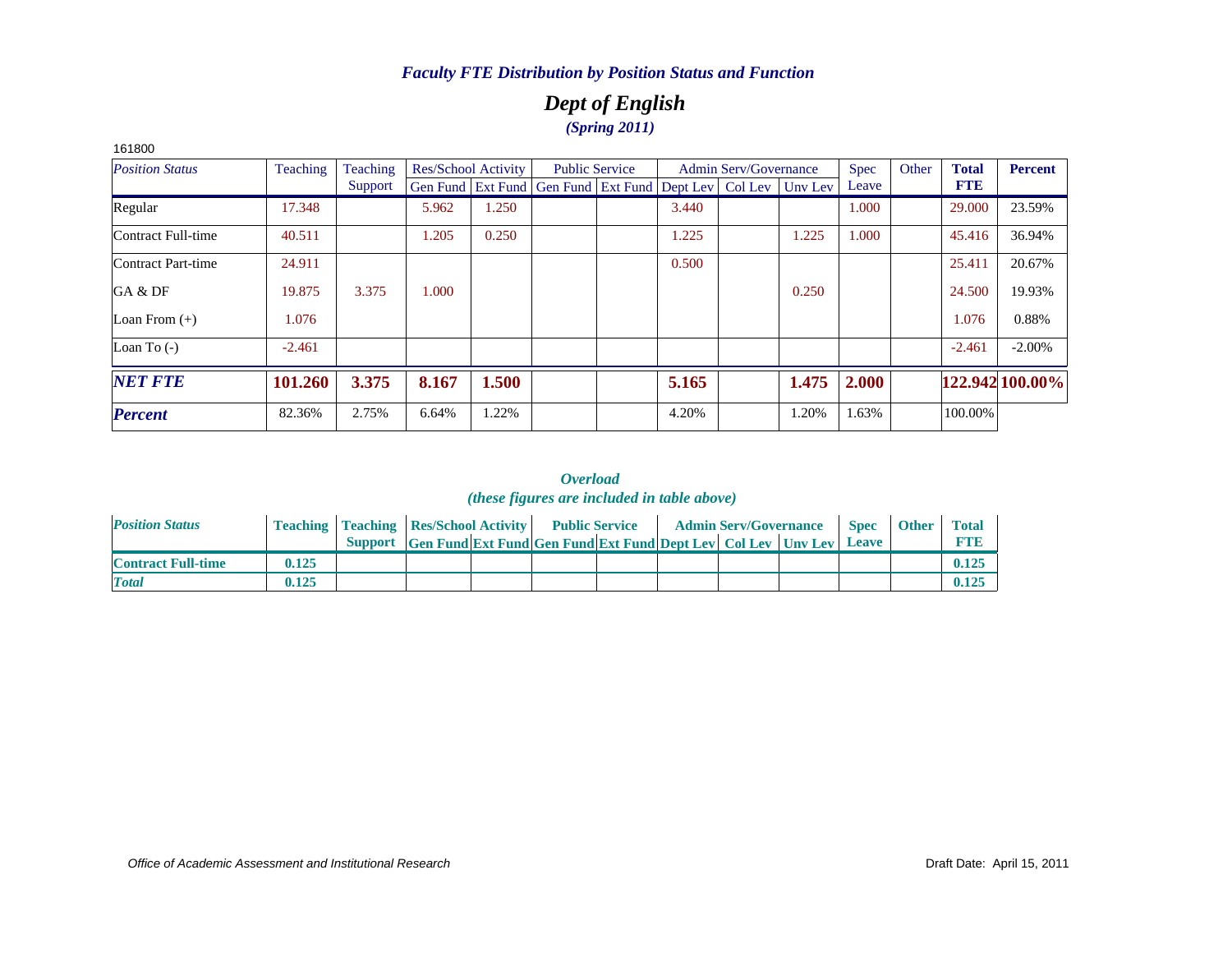## *Dept of Modern Languages and Classics (Spring 2011)*

| 162100                 |                 |                 |       |                     |                                                                |                       |       |                              |         |       |       |              |                |
|------------------------|-----------------|-----------------|-------|---------------------|----------------------------------------------------------------|-----------------------|-------|------------------------------|---------|-------|-------|--------------|----------------|
| <b>Position Status</b> | <b>Teaching</b> | <b>Teaching</b> |       | Res/School Activity |                                                                | <b>Public Service</b> |       | <b>Admin Serv/Governance</b> |         | Spec  | Other | <b>Total</b> | <b>Percent</b> |
|                        |                 | Support         |       |                     | Gen Fund   Ext Fund   Gen Fund   Ext Fund   Dept Lev   Col Lev |                       |       |                              | Unv Lev | Leave |       | <b>FTE</b>   |                |
| Regular                | 12.025          |                 | 4.076 |                     |                                                                |                       | 0.500 |                              |         | 1.000 |       | 17.601       | 40.85%         |
| Contract Full-time     | 12.165          |                 |       |                     |                                                                |                       |       |                              |         |       |       | 12.165       | 28.23%         |
| Contract Part-time     | 7.392           |                 |       |                     |                                                                |                       |       |                              |         |       |       | 7.392        | 17.15%         |
| GA & DF                | 1.332           | 2.168           |       |                     |                                                                |                       |       |                              |         |       |       | 3.500        | 8.12%          |
| Loan From $(+)$        | 2.505           |                 |       |                     |                                                                |                       |       |                              |         |       |       | 2.505        | 5.81%          |
| Loan To $(-)$          | $-0.073$        |                 |       |                     |                                                                |                       |       |                              |         |       |       | $-0.073$     | $-0.17%$       |
| <b>NET FTE</b>         | 35.346          | 2.168           | 4.076 |                     |                                                                |                       | 0.500 |                              |         | 1.000 |       |              | 43.090 100.00% |
| <b>Percent</b>         | 82.03%          | 5.03%           | 9.46% |                     |                                                                |                       | 1.16% |                              |         | 2.32% |       | 100.00%      |                |

| <b>Position Status</b>    |       | <b>Teaching   Teaching   Res/School Activity   Public Service</b> |                                                                      |  |  | <b>Admin Serv/Governance</b> | <b>Spec</b>  | <b>Other</b> | <b>Total</b> |
|---------------------------|-------|-------------------------------------------------------------------|----------------------------------------------------------------------|--|--|------------------------------|--------------|--------------|--------------|
|                           |       |                                                                   | Support Gen Fund Ext Fund Gen Fund Ext Fund Dept Lev Col Lev Unv Lev |  |  |                              | <b>Leave</b> |              | <b>FTP</b>   |
| <b>Regular</b>            | 0.250 |                                                                   |                                                                      |  |  |                              |              |              | 0.250        |
| <b>Contract Full-time</b> | 0.749 |                                                                   |                                                                      |  |  |                              |              |              | 0.749        |
| <b>Total</b>              | 0.999 |                                                                   |                                                                      |  |  |                              |              |              | 0.999        |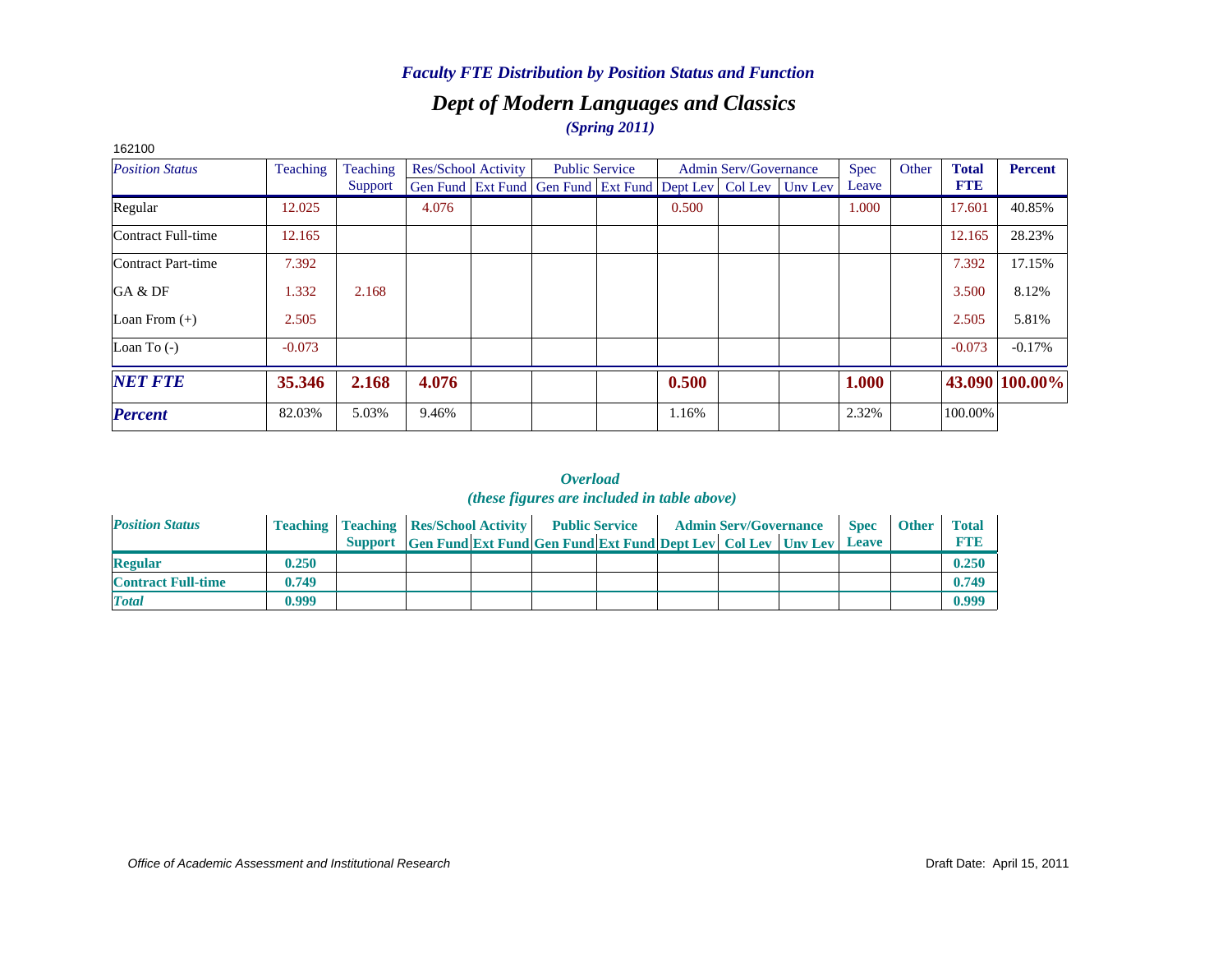# *Dept of Psychological Science (Spring 2011)*

| 162400                 |          |          |        |                     |                                                                |                       |       |                              |         |       |       |              |                |
|------------------------|----------|----------|--------|---------------------|----------------------------------------------------------------|-----------------------|-------|------------------------------|---------|-------|-------|--------------|----------------|
| <b>Position Status</b> | Teaching | Teaching |        | Res/School Activity |                                                                | <b>Public Service</b> |       | <b>Admin Serv/Governance</b> |         | Spec  | Other | <b>Total</b> | <b>Percent</b> |
|                        |          | Support  |        |                     | Gen Fund   Ext Fund   Gen Fund   Ext Fund   Dept Lev   Col Lev |                       |       |                              | Uny Lev | Leave |       | <b>FTE</b>   |                |
| Regular                | 11.331   |          | 2.919  |                     |                                                                |                       | 1.000 |                              | 0.750   |       |       | 16.000       | 48.03%         |
| Contract Full-time     | 5.750    |          |        |                     |                                                                |                       | 0.500 |                              |         |       |       | 6.250        | 18.76%         |
| Contract Part-time     | 2.000    |          |        |                     |                                                                |                       |       |                              |         |       |       | 2.000        | 6.00%          |
| GA & DF                |          |          | 8.500  |                     |                                                                |                       |       |                              |         |       |       | 8.500        | 25.52%         |
| Loan From $(+)$        | 1.137    |          |        |                     |                                                                |                       |       |                              |         |       |       | 1.137        | 3.41%          |
| Loan To $(-)$          | $-0.575$ |          |        |                     |                                                                |                       |       |                              |         |       |       | $-0.575$     | $-1.73%$       |
| <b>NET FTE</b>         | 19.643   |          | 11.419 |                     |                                                                |                       | 1.500 |                              | 0.750   |       |       |              | 33.312 100.00% |
| <b>Percent</b>         | 58.97%   |          | 34.28% |                     |                                                                |                       | 4.50% |                              | 2.25%   |       |       | 100.00%      |                |

| <b>Position Status</b>    |       | <b>Teaching   Teaching   Res/School Activity   Public Service</b> |                                                                      |  |  | <b>Admin Serv/Governance</b> | <b>Spec</b> | <b>Other</b> | <b>Total</b> |
|---------------------------|-------|-------------------------------------------------------------------|----------------------------------------------------------------------|--|--|------------------------------|-------------|--------------|--------------|
|                           |       |                                                                   | Support Gen Fund Ext Fund Gen Fund Ext Fund Dept Lev Col Lev Unv Lev |  |  |                              | Leave       |              | <b>FTF</b>   |
| <b>Contract Full-time</b> | .000. |                                                                   |                                                                      |  |  |                              |             |              | 1.000        |
| <b>Loan From</b> $(+)$    | 0.750 |                                                                   |                                                                      |  |  |                              |             |              | 0.750        |
| <b>Total</b>              | 1.750 |                                                                   |                                                                      |  |  |                              |             |              | 1.750        |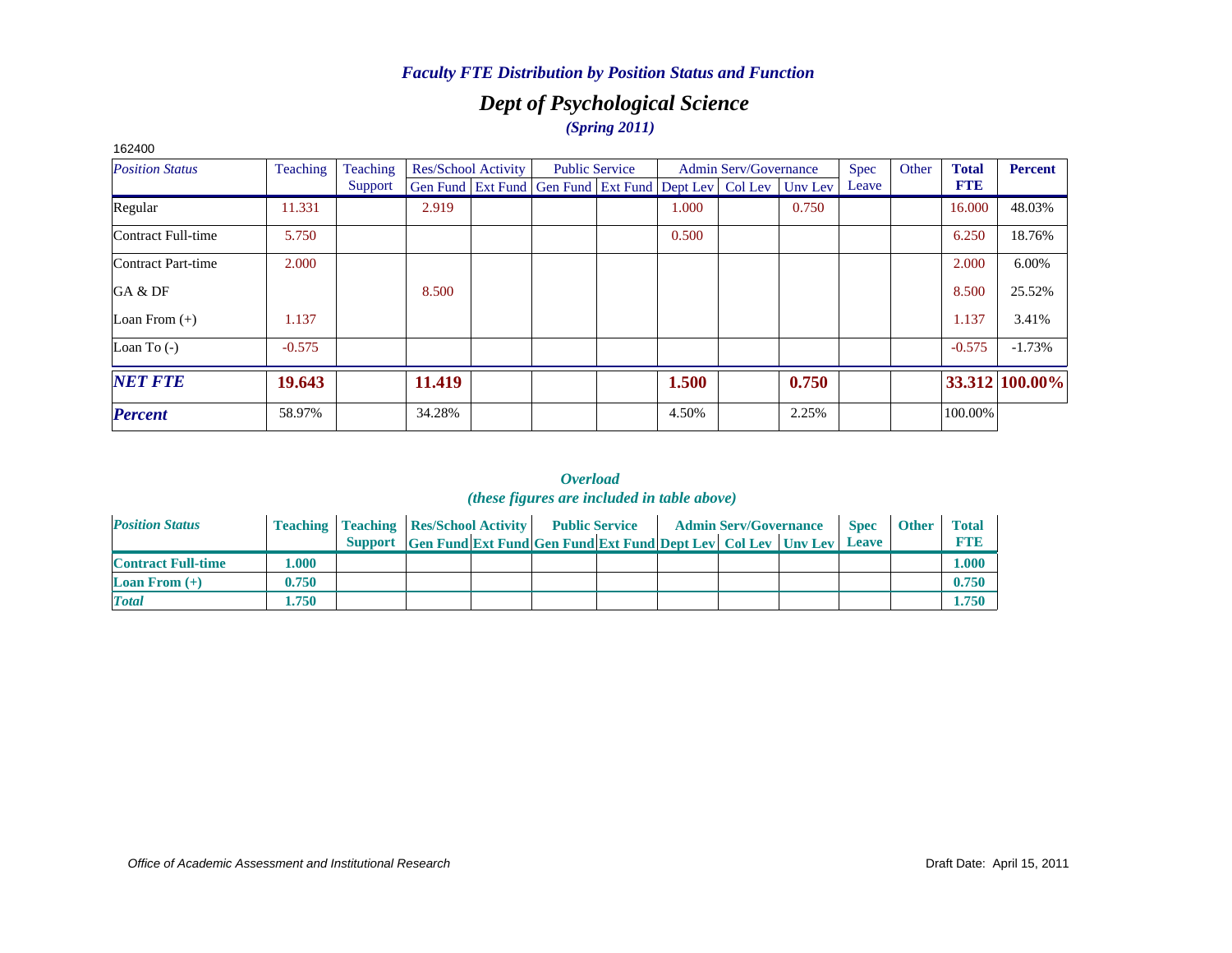# *Dept of Geography (Spring 2011)*

| 1 U L I U U<br><b>Position Status</b> | Teaching | Teaching |        | <b>Res/School Activity</b> |                                                                          | <b>Public Service</b> |       | <b>Admin Serv/Governance</b> | <b>Spec</b> | Other | <b>Total</b> | <b>Percent</b> |
|---------------------------------------|----------|----------|--------|----------------------------|--------------------------------------------------------------------------|-----------------------|-------|------------------------------|-------------|-------|--------------|----------------|
|                                       |          | Support  |        |                            | Gen Fund   Ext Fund   Gen Fund   Ext Fund   Dept Lev   Col Lev   Unv Lev |                       |       |                              | Leave       |       | <b>FTE</b>   |                |
| Regular                               | 8.772    |          | 1.728  | 0.250                      |                                                                          |                       | 0.500 |                              |             |       | 11.250       | 54.88%         |
| Contract Full-time                    | 3.750    |          |        |                            |                                                                          |                       | 0.250 |                              |             |       | 4.000        | 19.51%         |
| Contract Part-time                    | 1.750    |          |        |                            |                                                                          |                       |       |                              |             |       | 1.750        | 8.54%          |
| GA & DF                               | 0.000    | 3.000    | 0.500  |                            |                                                                          |                       |       |                              |             |       | 3.500        | 17.07%         |
| Loan From $(+)$                       | 0.001    |          |        |                            |                                                                          |                       |       |                              |             |       | 0.001        | $0.00\%$       |
| <b>NET FTE</b>                        | 14.273   | 3.000    | 2.228  | 0.250                      |                                                                          |                       | 0.750 |                              |             |       |              | 20.501 100.00% |
| <b>Percent</b>                        | 69.62%   | 14.63%   | 10.87% | 1.22%                      |                                                                          |                       | 3.66% |                              |             |       | 100.00%      |                |

#### *Overload (these figures are included in table above)*

| <b>Position Status</b>    |       | <b>Teaching   Teaching   Res/School Activity   Public Service</b> |                                                                            |  |  | <b>Admin Serv/Governance</b> | <b>Spec</b> | <b>Other</b> | <b>Total</b> |
|---------------------------|-------|-------------------------------------------------------------------|----------------------------------------------------------------------------|--|--|------------------------------|-------------|--------------|--------------|
|                           |       |                                                                   | Support Gen Fund Ext Fund Gen Fund Ext Fund Dept Lev Col Lev Unv Lev Leave |  |  |                              |             |              | <b>FTE</b>   |
| <b>Regular</b>            | 0.250 |                                                                   |                                                                            |  |  |                              |             |              | 0.250        |
| <b>Contract Full-time</b> | 1.000 |                                                                   |                                                                            |  |  |                              |             |              | 1.000        |
| <b>Contract Part-time</b> | 0.500 |                                                                   |                                                                            |  |  |                              |             |              | 0.500        |
| <b>Total</b>              | 1.750 |                                                                   |                                                                            |  |  |                              |             |              | 1.750        |

162700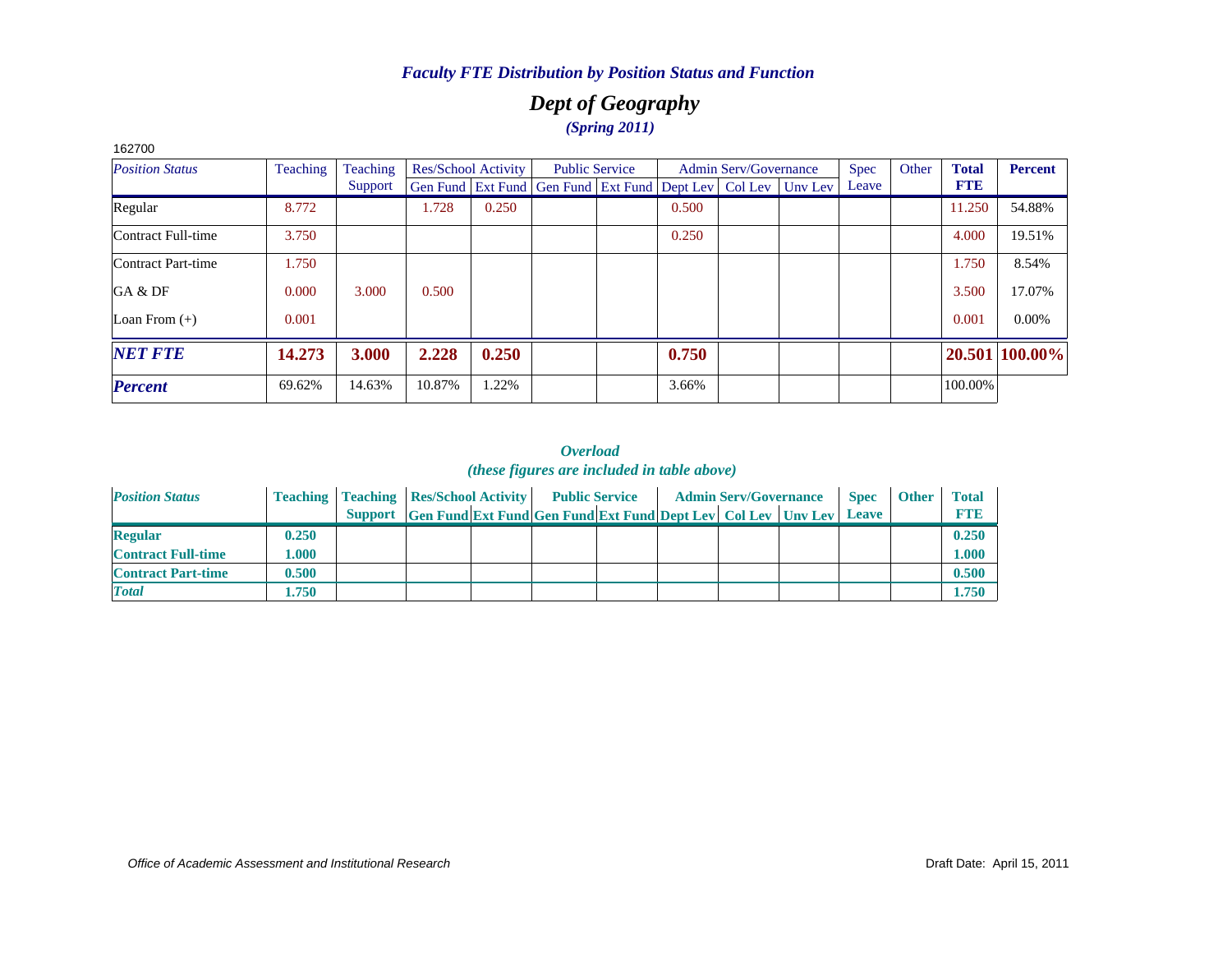# *Dept of Geology (Spring 2011)*

| 162800                 |          |          |        |                     |                                                                |       |                              |         |             |       |              |                |
|------------------------|----------|----------|--------|---------------------|----------------------------------------------------------------|-------|------------------------------|---------|-------------|-------|--------------|----------------|
| <b>Position Status</b> | Teaching | Teaching |        | Res/School Activity | <b>Public Service</b>                                          |       | <b>Admin Serv/Governance</b> |         | <b>Spec</b> | Other | <b>Total</b> | <b>Percent</b> |
|                        |          | Support  |        |                     | Gen Fund   Ext Fund   Gen Fund   Ext Fund   Dept Lev   Col Lev |       |                              | Unv Lev | Leave       |       | <b>FTE</b>   |                |
| Regular                | 3.749    |          | 1.834  |                     |                                                                | 0.500 | 0.000                        |         |             |       | 6.083        | 65.18%         |
| Contract Part-time     | 0.511    |          |        |                     |                                                                | 0.239 |                              |         |             |       | 0.750        | 8.04%          |
| GA & DF                |          | 2.000    |        | 0.500               |                                                                |       |                              |         |             |       | 2.500        | 26.79%         |
| <b>NET FTE</b>         | 4.260    | 2.000    | 1.834  | 0.500               |                                                                | 0.739 | 0.000                        |         |             |       | 9.333        | 100.00%        |
| <b>Percent</b>         | 45.64%   | 21.43%   | 19.65% | 5.36%               |                                                                | 7.92% | $0.00\%$                     |         |             |       | 100.00%      |                |

*Office of Academic Assessment and Institutional Research*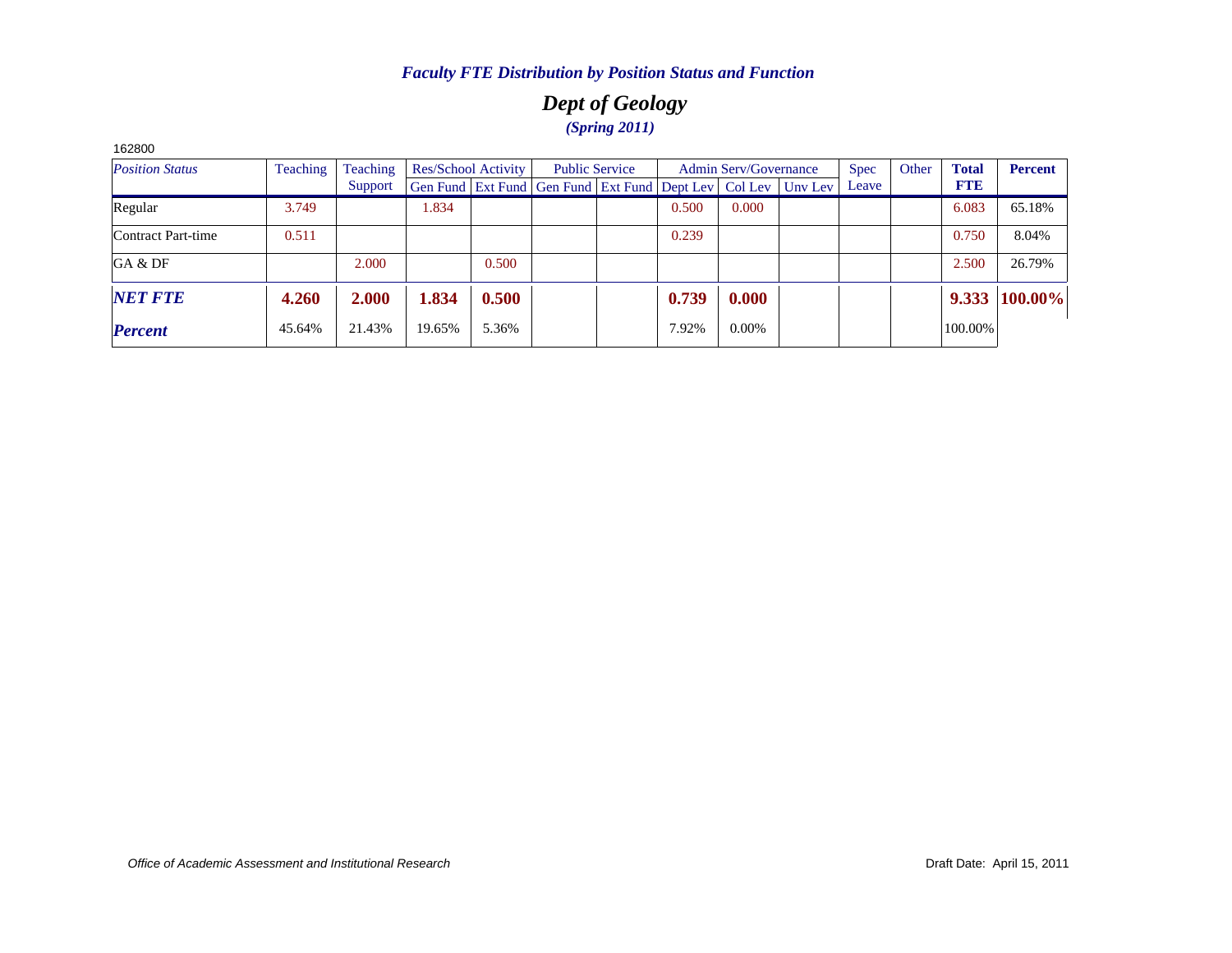# *Dept of History (Spring 2011)*

| 163000                 |          |                 |        |                     |                                                                  |                       |       |                              |             |       |              |                |
|------------------------|----------|-----------------|--------|---------------------|------------------------------------------------------------------|-----------------------|-------|------------------------------|-------------|-------|--------------|----------------|
| <b>Position Status</b> | Teaching | <b>Teaching</b> |        | Res/School Activity |                                                                  | <b>Public Service</b> |       | <b>Admin Serv/Governance</b> | <b>Spec</b> | Other | <b>Total</b> | <b>Percent</b> |
|                        |          | Support         |        |                     | Gen Fund Ext Fund Gen Fund Ext Fund Dept Lev   Col Lev   Unv Lev |                       |       |                              | Leave       |       | <b>FTE</b>   |                |
| Regular                | 15.759   |                 | 4.816  |                     |                                                                  |                       | 2.550 |                              | 1.000       |       | 24.125       | 57.77%         |
| Contract Full-time     | 6.250    |                 |        |                     |                                                                  |                       |       |                              |             |       | 6.250        | 14.97%         |
| Contract Part-time     | 8.347    |                 |        |                     |                                                                  |                       |       |                              |             |       | 8.347        | 19.99%         |
| GA & DF                |          | 3.000           |        |                     |                                                                  |                       |       |                              |             |       | 3.000        | 7.18%          |
| Loan From $(+)$        | 0.524    |                 |        |                     |                                                                  |                       |       |                              |             |       | 0.524        | 1.25%          |
| Loan To $(-)$          | $-0.489$ |                 |        |                     |                                                                  |                       |       |                              |             |       | $-0.489$     | $-1.17\%$      |
| <b>NET FTE</b>         | 30.391   | 3.000           | 4.816  |                     |                                                                  |                       | 2.550 |                              | 1.000       |       |              | 41.757 100.00% |
| <b>Percent</b>         | 72.78%   | 7.18%           | 11.53% |                     |                                                                  |                       | 6.11% |                              | 2.39%       |       | 100.00%      |                |

| <b>Position Status</b>    |       | <b>Teaching   Teaching   Res/School Activity   Public Service</b> |                                                                      |  |  | <b>Admin Serv/Governance</b> | <b>Spec</b>  | <b>Other</b> | Total       |
|---------------------------|-------|-------------------------------------------------------------------|----------------------------------------------------------------------|--|--|------------------------------|--------------|--------------|-------------|
|                           |       |                                                                   | Support Gen Fund Ext Fund Gen Fund Ext Fund Dept Lev Col Lev Unv Lev |  |  |                              | <b>Leave</b> |              | <b>FTIP</b> |
| <b>Regular</b>            | 0.062 |                                                                   |                                                                      |  |  |                              |              |              | 0.062       |
| <b>Contract Full-time</b> | 1.250 |                                                                   |                                                                      |  |  |                              |              |              | 1.250       |
| <b>Total</b>              | .312  |                                                                   |                                                                      |  |  |                              |              |              | 1.312       |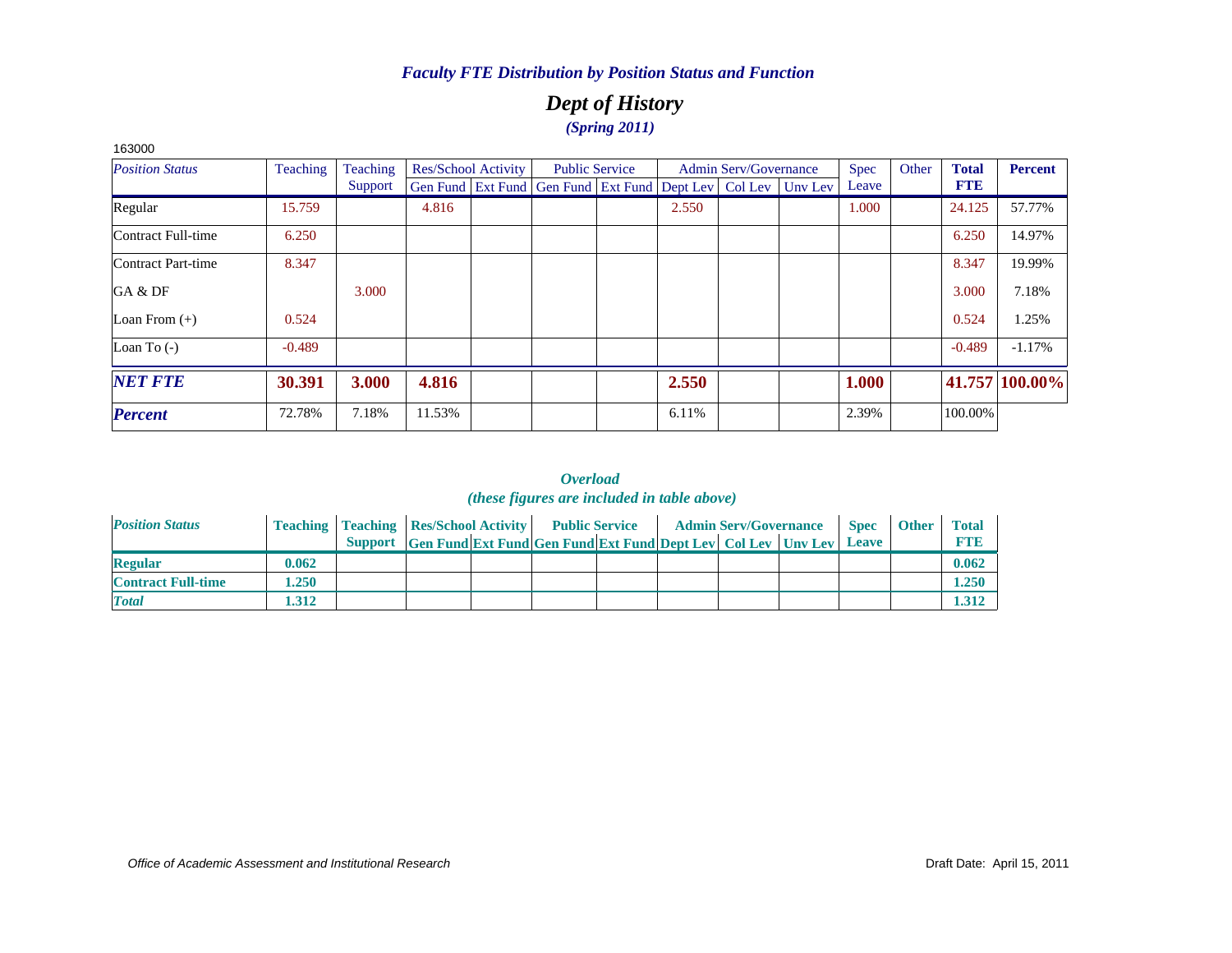# *Dept of Mathematical Sciences*

*(Spring 2011)*

| 163600                 |          |          |       |                     |                                                                  |                       |       |                              |             |       |              |                        |
|------------------------|----------|----------|-------|---------------------|------------------------------------------------------------------|-----------------------|-------|------------------------------|-------------|-------|--------------|------------------------|
| <b>Position Status</b> | Teaching | Teaching |       | Res/School Activity |                                                                  | <b>Public Service</b> |       | <b>Admin Serv/Governance</b> | <b>Spec</b> | Other | <b>Total</b> | <b>Percent</b>         |
|                        |          | Support  |       |                     | Gen Fund Ext Fund Gen Fund Ext Fund Dept Lev   Col Lev   Unv Lev |                       |       |                              | Leave       |       | <b>FTE</b>   |                        |
| Regular                | 12.601   |          | 4.899 | 0.750               |                                                                  |                       | 1.500 |                              | 2.000       | 0.250 | 22,000       | 38.09%                 |
| Contract Full-time     | 13.497   |          |       |                     |                                                                  |                       |       |                              |             |       | 13.497       | 23.37%                 |
| Contract Part-time     | 9.331    |          |       |                     |                                                                  |                       |       | 0.250                        |             |       | 9.581        | 16.59%                 |
| GA & DF                | 2.498    | 7.002    |       |                     |                                                                  |                       |       |                              |             |       | 9.500        | 16.45%                 |
| Loan From $(+)$        | 3.249    |          |       |                     |                                                                  |                       |       |                              |             |       | 3.249        | 5.63%                  |
| Loan To $(-)$          | $-0.076$ |          |       |                     |                                                                  |                       |       |                              |             |       | $-0.076$     | $-0.13%$               |
| <b>NET FTE</b>         | 41.100   | 7.002    | 4.899 | 0.750               |                                                                  |                       | 1.500 | 0.250                        | 2.000       |       |              | $0.250$ 57.751 100.00% |
| <b>Percent</b>         | 71.17%   | 12.12%   | 8.48% | 1.30%               |                                                                  |                       | 2.60% | 0.43%                        | 3.46%       | 0.43% | 100.00%      |                        |

| <b>Position Status</b>            |       | <b>Teaching   Teaching   Res/School Activity   Public Service</b>    |  |  | <b>Admin Serv/Governance</b> | <b>Spec</b>  | <b>Other</b> | <b>Total</b> |
|-----------------------------------|-------|----------------------------------------------------------------------|--|--|------------------------------|--------------|--------------|--------------|
|                                   |       | Support Gen Fund Ext Fund Gen Fund Ext Fund Dept Lev Col Lev Unv Lev |  |  |                              | <b>Leave</b> |              | <b>FTE</b>   |
| <b>Contract Full-time</b>         | .499  |                                                                      |  |  |                              |              |              | 1.499        |
| <b>Contract Part-time</b>         | 0.083 |                                                                      |  |  |                              |              |              | 0.083        |
| <b>Loan From <math>(+)</math></b> | 0.250 |                                                                      |  |  |                              |              |              | 0.250        |
| <b>Total</b>                      | .832  |                                                                      |  |  |                              |              |              | 1.832        |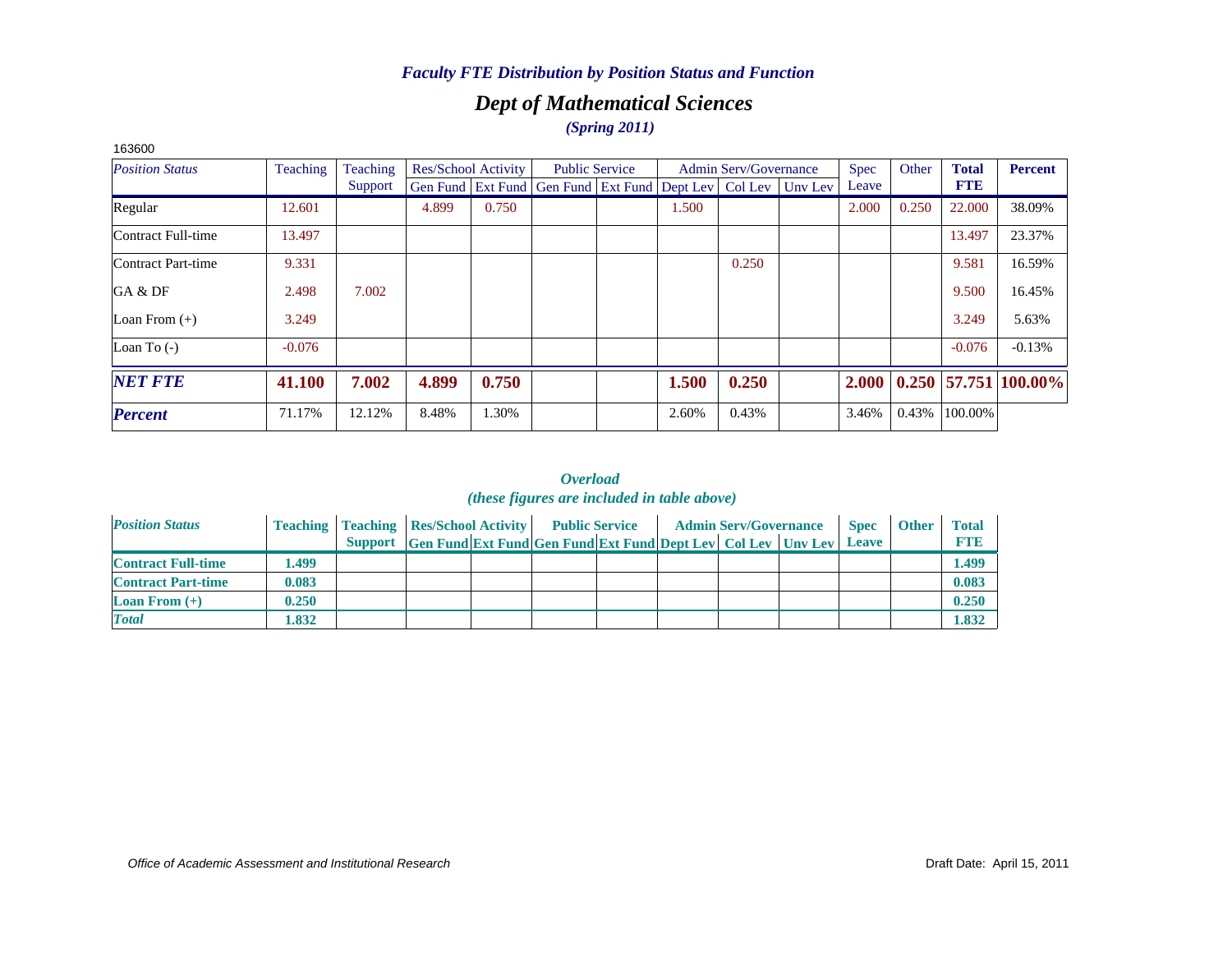# *Dept of Natural Resources (Spring 2011)*

| 163900                 |          |          |       |                     |                                                                  |                       |       |                              |             |       |              |                            |
|------------------------|----------|----------|-------|---------------------|------------------------------------------------------------------|-----------------------|-------|------------------------------|-------------|-------|--------------|----------------------------|
| <b>Position Status</b> | Teaching | Teaching |       | Res/School Activity |                                                                  | <b>Public Service</b> |       | <b>Admin Serv/Governance</b> | <b>Spec</b> | Other | <b>Total</b> | <b>Percent</b>             |
|                        |          | Support  |       |                     | Gen Fund Ext Fund Gen Fund Ext Fund Dept Lev   Col Lev   Unv Lev |                       |       |                              | Leave       |       | <b>FTE</b>   |                            |
| Regular                | 5.568    | 0.100    | 0.813 | 0.500               |                                                                  |                       | 0.500 |                              | 0.125       | 0.166 | 7.772        | 57.53%                     |
| Contract Part-time     | 2.953    |          |       |                     |                                                                  |                       |       |                              |             |       | 2.953        | 21.86%                     |
| GA & DF                | 0.561    | 1.724    |       |                     | 0.230                                                            |                       |       |                              |             |       | 2.515        | 18.62%                     |
| Loan From $(+)$        | 0.291    |          |       |                     |                                                                  |                       |       |                              |             |       | 0.291        | 2.15%                      |
| Loan To $(-)$          | $-0.021$ |          |       |                     |                                                                  |                       |       |                              |             |       | $-0.021$     | $-0.16%$                   |
| <b>NET FTE</b>         | 9.352    | 1.824    | 0.813 | 0.500               | 0.230                                                            |                       | 0.500 |                              | 0.125       |       |              | $0.166$   13.510   100.00% |
| <b>Percent</b>         | 69.22%   | 13.50%   | 6.02% | 3.70%               | 1.70%                                                            |                       | 3.70% |                              | 0.93%       | 1.23% | 100.00%      |                            |

| <b>Position Status</b>            |       | <b>Teaching   Teaching   Res/School Activity   Public Service</b> |                                                                            |  |  | <b>Admin Serv/Governance</b> | <b>Spec</b> | <b>Other</b> | <b>Total</b> |
|-----------------------------------|-------|-------------------------------------------------------------------|----------------------------------------------------------------------------|--|--|------------------------------|-------------|--------------|--------------|
|                                   |       |                                                                   | Support Gen Fund Ext Fund Gen Fund Ext Fund Dept Lev Col Lev Unv Lev Leave |  |  |                              |             |              | <b>FTE</b>   |
| <b>Regular</b>                    | 0.083 |                                                                   |                                                                            |  |  |                              |             |              | 0.083        |
| <b>Loan From <math>(+)</math></b> | 0.063 |                                                                   |                                                                            |  |  |                              |             |              | 0.063        |
| <b>Total</b>                      | 0.146 |                                                                   |                                                                            |  |  |                              |             |              | 0.146        |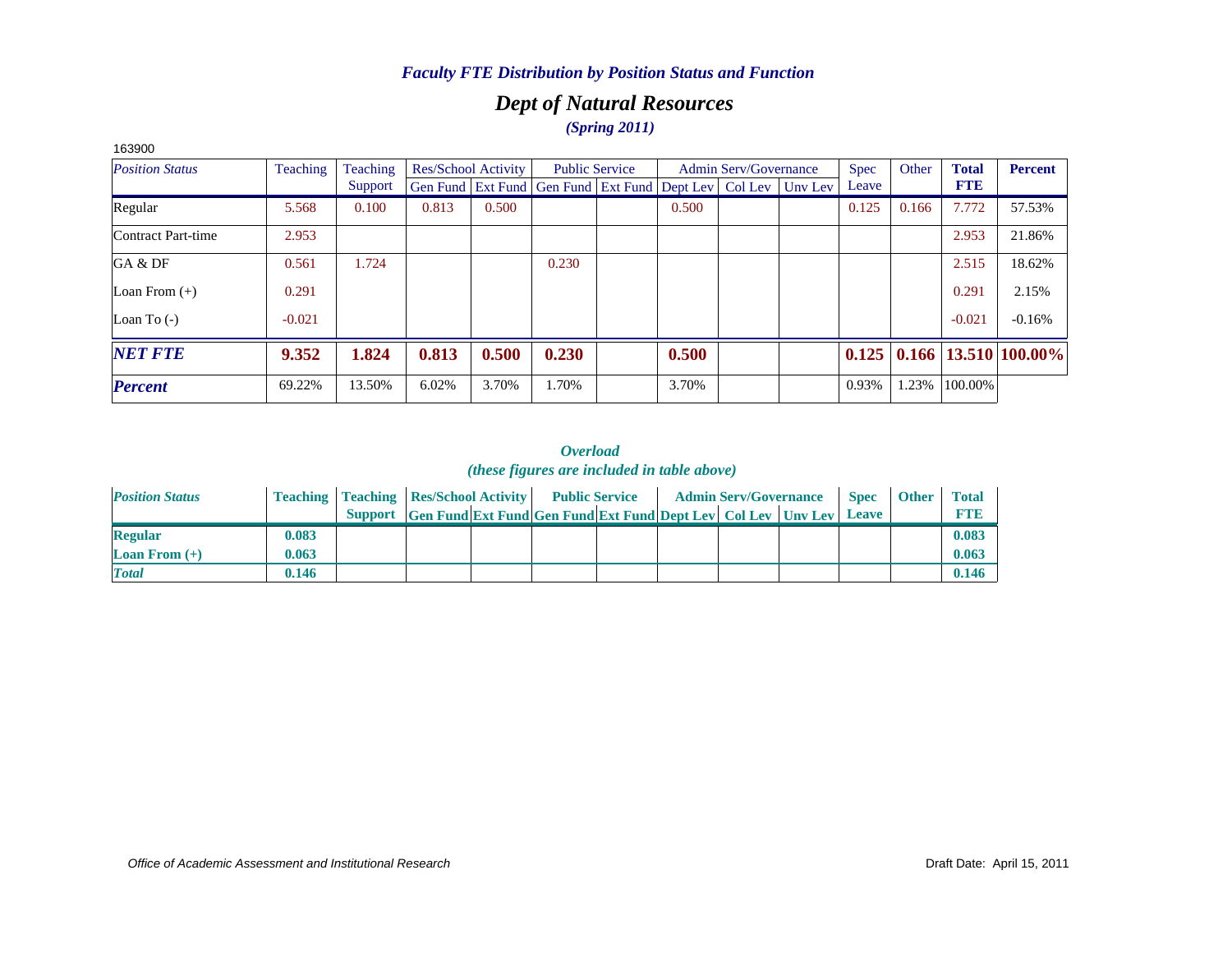# *Dept of Philosophy (Spring 2011)*

| 164200                 |                 |          |        |                     |                                                                          |                       |       |                              |       |       |              |                |
|------------------------|-----------------|----------|--------|---------------------|--------------------------------------------------------------------------|-----------------------|-------|------------------------------|-------|-------|--------------|----------------|
| <b>Position Status</b> | <b>Teaching</b> | Teaching |        | Res/School Activity |                                                                          | <b>Public Service</b> |       | <b>Admin Serv/Governance</b> | Spec  | Other | <b>Total</b> | <b>Percent</b> |
|                        |                 | Support  |        |                     | Gen Fund   Ext Fund   Gen Fund   Ext Fund   Dept Lev   Col Lev   Unv Lev |                       |       |                              | Leave |       | <b>FTE</b>   |                |
| Regular                | 6.859           |          | 2.391  |                     |                                                                          |                       | 0.500 |                              | 1.000 |       | 10.750       | 93.48%         |
| Contract Part-time     | 0.875           |          |        |                     |                                                                          |                       |       |                              |       |       | 0.875        | 7.61%          |
| Loan From $(+)$        | 0.250           |          |        |                     |                                                                          |                       |       |                              |       |       | 0.250        | 2.17%          |
| Loan To $(-)$          | $-0.375$        |          |        |                     |                                                                          |                       |       |                              |       |       | $-0.375$     | $-3.26%$       |
| <b>NET FTE</b>         | 7.609           |          | 2.391  |                     |                                                                          |                       | 0.500 |                              | 1.000 |       |              | 11.500 100.00% |
| <b>Percent</b>         | 66.17%          |          | 20.79% |                     |                                                                          |                       | 4.35% |                              | 8.70% |       | 100.00%      |                |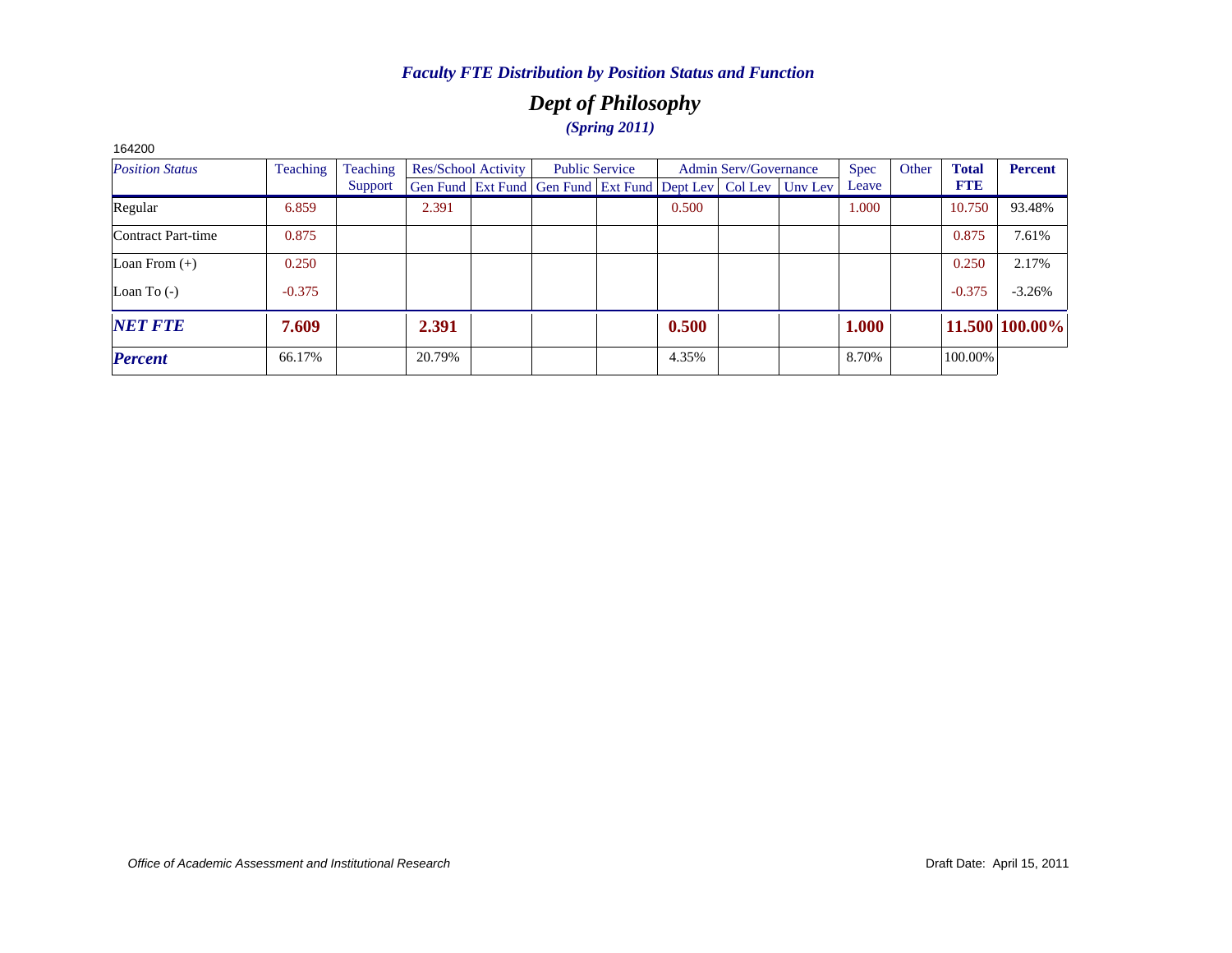## *Dept of Physics & Astronomy (Spring 2011)*

| 164500                 |          |          |                            |       |                                                                  |                       |       |                              |             |       |              |                |
|------------------------|----------|----------|----------------------------|-------|------------------------------------------------------------------|-----------------------|-------|------------------------------|-------------|-------|--------------|----------------|
| <b>Position Status</b> | Teaching | Teaching | <b>Res/School Activity</b> |       |                                                                  | <b>Public Service</b> |       | <b>Admin Serv/Governance</b> | <b>Spec</b> | Other | <b>Total</b> | <b>Percent</b> |
|                        |          | Support  |                            |       | Gen Fund Ext Fund Gen Fund Ext Fund Dept Lev   Col Lev   Unv Lev |                       |       |                              | Leave       |       | <b>FTE</b>   |                |
| Regular                | 7.767    | 0.083    | 2.796                      | 0.000 | 0.846                                                            |                       | 0.500 |                              |             |       | 11.992       | 50.00%         |
| Contract Full-time     | 4.371    |          |                            |       |                                                                  |                       | 0.183 |                              |             |       | 4.554        | 18.99%         |
| GA & DF                | 0.500    | 4.000    |                            | 1.000 |                                                                  |                       |       |                              |             |       | 5.500        | 22.93%         |
| Loan From $(+)$        | 2.256    |          |                            |       |                                                                  |                       |       |                              |             |       | 2.256        | 9.41%          |
| Loan To $(-)$          | $-0.317$ |          |                            |       |                                                                  |                       |       |                              |             |       | $-0.317$     | $-1.32%$       |
| <b>NET FTE</b>         | 14.577   | 4.083    | 2.796                      | 1.000 | 0.846                                                            |                       | 0.683 |                              |             |       |              | 23.985 100.00% |
| <b>Percent</b>         | 60.78%   | 17.02%   | 11.66%                     | 4.17% | 3.53%                                                            |                       | 2.85% |                              |             |       | 100.00%      |                |

#### *Overload (these figures are included in table above)*

| <b>Position Status</b>    |       | <b>Teaching   Teaching   Res/School Activity    </b> |                                                                      | <b>Public Service</b> |  | <b>Admin Serv/Governance</b> | <b>Spec</b>  | <b>Other</b> | <b>Total</b> |
|---------------------------|-------|------------------------------------------------------|----------------------------------------------------------------------|-----------------------|--|------------------------------|--------------|--------------|--------------|
|                           |       |                                                      | Support Gen Fund Ext Fund Gen Fund Ext Fund Dept Lev Col Lev Unv Lev |                       |  |                              | <b>Leave</b> |              | <b>FTIE</b>  |
| <b>Regular</b>            | 0.333 |                                                      |                                                                      |                       |  |                              |              |              | 0.333        |
| <b>Contract Full-time</b> | 0.500 |                                                      |                                                                      |                       |  |                              |              |              | 0.500        |
| <b>Total</b>              | 0.833 |                                                      |                                                                      |                       |  |                              |              |              | 0.833        |

#### *Office of Academic Assessment and Institutional Research*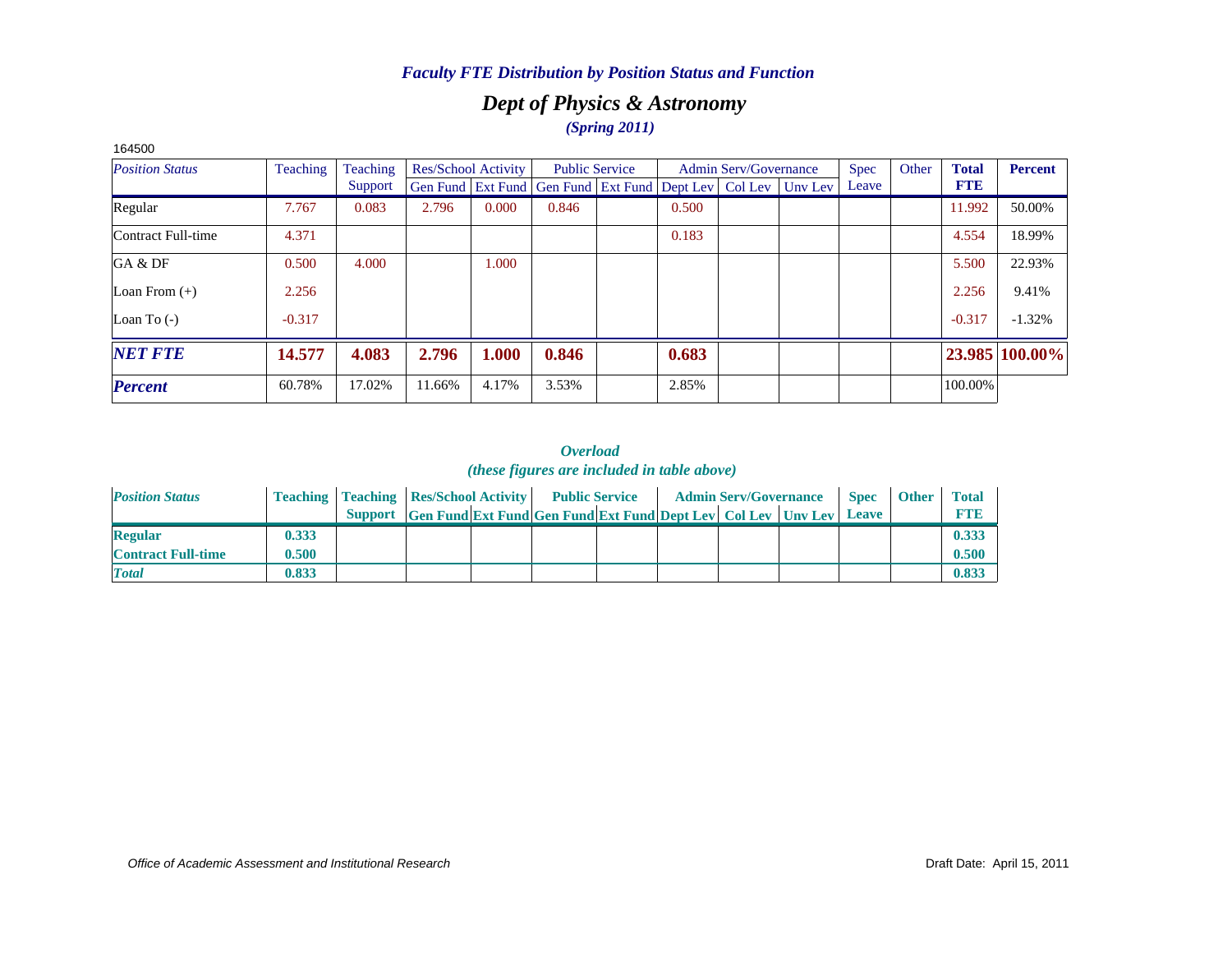# *Dept of Physiology & Health Sciences (Spring 2011)*

| 164800                 |          |                 |       |                     |                                                                          |                       |       |                              |             |       |              |                      |
|------------------------|----------|-----------------|-------|---------------------|--------------------------------------------------------------------------|-----------------------|-------|------------------------------|-------------|-------|--------------|----------------------|
| <b>Position Status</b> | Teaching | <b>Teaching</b> |       | Res/School Activity |                                                                          | <b>Public Service</b> |       | <b>Admin Serv/Governance</b> | <b>Spec</b> | Other | <b>Total</b> | <b>Percent</b>       |
|                        |          | Support         |       |                     | Gen Fund   Ext Fund   Gen Fund   Ext Fund   Dept Lev   Col Lev   Unv Lev |                       |       |                              | Leave       |       | <b>FTE</b>   |                      |
| Regular                | 9.416    | 0.000           | 2.001 |                     |                                                                          |                       | 0.750 |                              |             | 0.166 | 12.333       | 43.74%               |
| Contract Full-time     | 8.316    |                 | 0.110 | 0.140               |                                                                          |                       |       |                              |             | 0.850 | 9.416        | 33.39%               |
| Contract Part-time     | 0.644    |                 |       | 0.250               |                                                                          |                       |       |                              |             |       | 0.894        | 3.17%                |
| GA & DF                | 1.909    | 2.591           |       |                     |                                                                          |                       |       |                              |             |       | 4.500        | 15.96%               |
| Loan From $(+)$        | 1.304    |                 |       |                     |                                                                          |                       |       |                              |             |       | 1.304        | 4.62%                |
| Loan To $(-)$          | $-0.251$ |                 |       |                     |                                                                          |                       |       |                              |             |       | $-0.251$     | $-0.89%$             |
| <b>NET FTE</b>         | 21.338   | 2.591           | 2.111 | 0.390               |                                                                          |                       | 0.750 |                              |             |       |              | 1.016 28.196 100.00% |
| <b>Percent</b>         | 75.68%   | 9.19%           | 7.49% | 1.38%               |                                                                          |                       | 2.66% |                              |             | 3.60% | 100.00%      |                      |

| <b>Position Status</b>    |       | <b>Teaching   Teaching   Res/School Activity   Public Service</b> |                                                                      |       |  | <b>Admin Serv/Governance</b> | <b>Spec</b>  | <b>Other</b> | <b>Total</b> |
|---------------------------|-------|-------------------------------------------------------------------|----------------------------------------------------------------------|-------|--|------------------------------|--------------|--------------|--------------|
|                           |       |                                                                   | Support Gen Fund Ext Fund Gen Fund Ext Fund Dept Lev Col Lev Unv Lev |       |  |                              | <b>Leave</b> |              | <b>FTI3</b>  |
| <b>Regular</b>            | 0.333 |                                                                   |                                                                      |       |  |                              |              |              | 0.333        |
| <b>Contract Full-time</b> | 1.166 |                                                                   | 0.110                                                                | 0.140 |  |                              |              |              | 1.416        |
| <b>Total</b>              | .499  |                                                                   | 0.110                                                                | 0.140 |  |                              |              |              | 1.749        |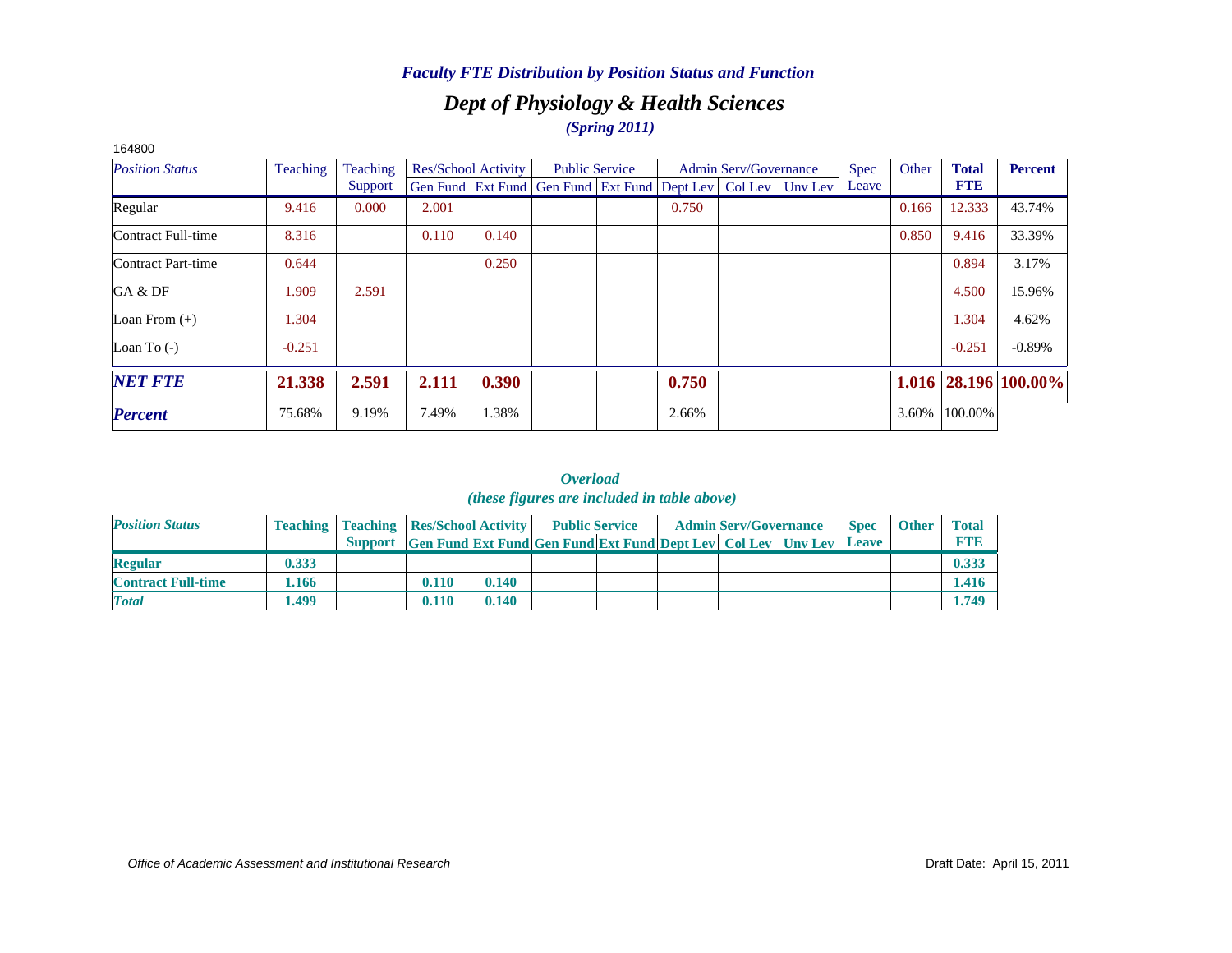# *Dept of Political Science (Spring 2011)*

| 100100                 |          |          |        |                            |                                                                  |                       |       |                              |             |       |              |                      |
|------------------------|----------|----------|--------|----------------------------|------------------------------------------------------------------|-----------------------|-------|------------------------------|-------------|-------|--------------|----------------------|
| <b>Position Status</b> | Teaching | Teaching |        | <b>Res/School Activity</b> |                                                                  | <b>Public Service</b> |       | <b>Admin Serv/Governance</b> | <b>Spec</b> | Other | <b>Total</b> | <b>Percent</b>       |
|                        |          | Support  |        |                            | Gen Fund Ext Fund Gen Fund Ext Fund Dept Lev   Col Lev   Unv Lev |                       |       |                              | Leave       |       | <b>FTE</b>   |                      |
| Regular                | 10.650   | 0.000    | 2.340  | 0.750                      |                                                                  |                       | 0.500 |                              |             | 1.010 | 15.250       | 63.34%               |
| Contract Full-time     | 1.603    |          |        |                            |                                                                  |                       |       |                              |             | 0.397 | 2.000        | 8.31%                |
| Contract Part-time     | 3.350    |          |        |                            |                                                                  |                       |       |                              |             |       | 3.350        | 13.91%               |
| GA & DF                |          | 1.750    | 1.750  |                            |                                                                  |                       |       |                              |             |       | 3.500        | 14.54%               |
| Loan To $(-)$          | $-0.025$ |          |        |                            |                                                                  |                       |       |                              |             |       | $-0.025$     | $-0.10%$             |
| <b>NET FTE</b>         | 15.578   | 1.750    | 4.090  | 0.750                      |                                                                  |                       | 0.500 |                              |             |       |              | 1.407 24.075 100.00% |
| <b>Percent</b>         | 64.71%   | 7.27%    | 16.99% | 3.12%                      |                                                                  |                       | 2.08% |                              |             | 5.84% | 100.00%      |                      |

#### 165100

| <b>Position Status</b> |       | <b>Teaching   Teaching   Res/School Activity   Public Service</b> |                                                                            |  |  | <b>Admin Serv/Governance</b> Spec | <b>Other</b> | <b>Total</b> |
|------------------------|-------|-------------------------------------------------------------------|----------------------------------------------------------------------------|--|--|-----------------------------------|--------------|--------------|
|                        |       |                                                                   | Support Gen Fund Ext Fund Gen Fund Ext Fund Dept Lev Col Lev Unv Lev Leave |  |  |                                   |              | <b>FTE</b>   |
| <b>Regular</b>         | 0.250 |                                                                   |                                                                            |  |  |                                   |              | 0.250        |
| <b>Total</b>           | 0.250 |                                                                   |                                                                            |  |  |                                   |              | 0.250        |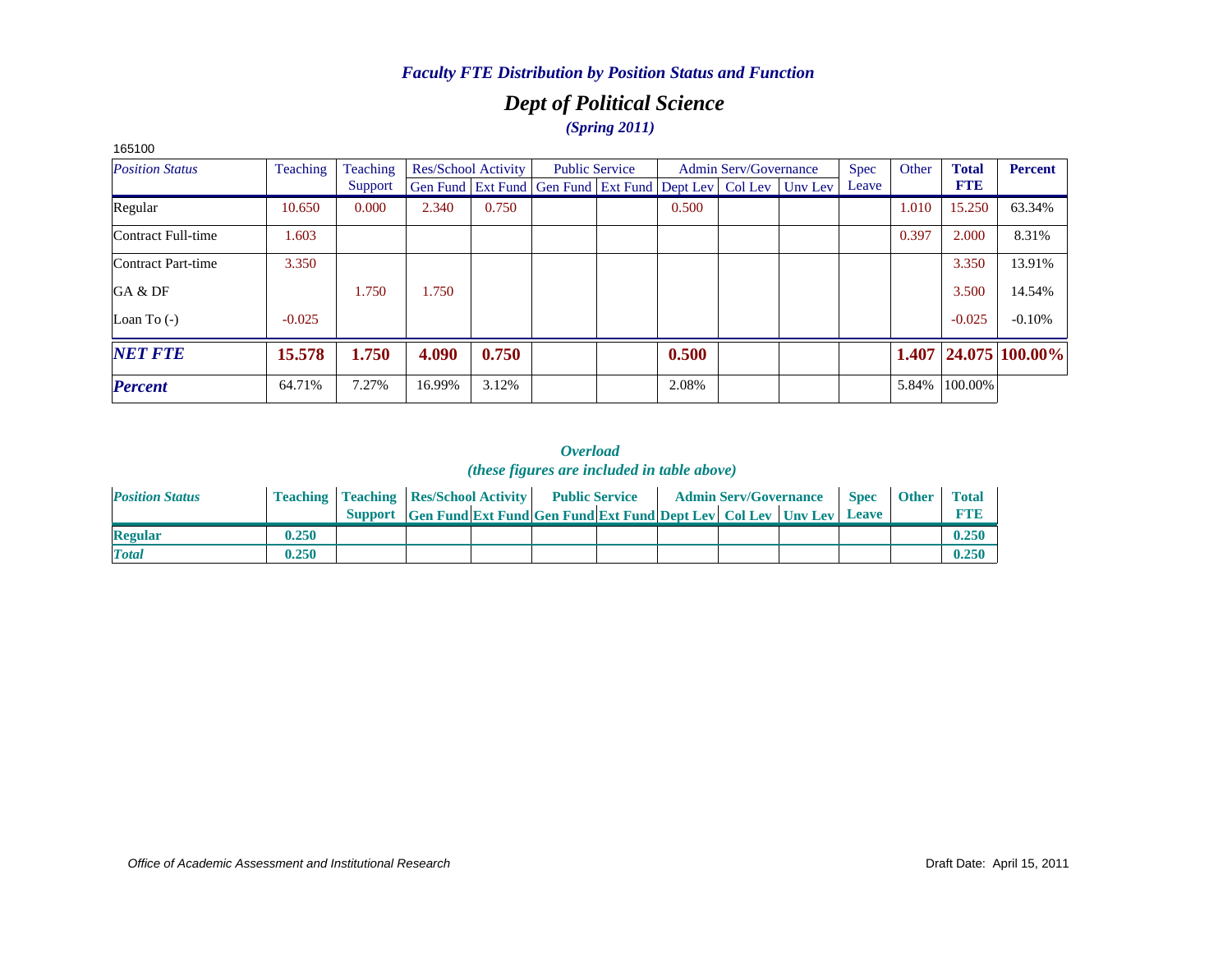# *Dept of Social Work (Spring 2011)*

| 165700                 |                 |                 |        |                            |                                                                |                       |        |                              |         |             |       |              |                |
|------------------------|-----------------|-----------------|--------|----------------------------|----------------------------------------------------------------|-----------------------|--------|------------------------------|---------|-------------|-------|--------------|----------------|
| <b>Position Status</b> | <b>Teaching</b> | <b>Teaching</b> |        | <b>Res/School Activity</b> |                                                                | <b>Public Service</b> |        | <b>Admin Serv/Governance</b> |         | <b>Spec</b> | Other | <b>Total</b> | <b>Percent</b> |
|                        |                 | Support         |        |                            | Gen Fund   Ext Fund   Gen Fund   Ext Fund   Dept Lev   Col Lev |                       |        |                              | Unv Lev | Leave       |       | <b>FTE</b>   |                |
| Regular                | 4.842           | 0.200           | 1.033  | 0.300                      | 0.225                                                          |                       | 1.400  |                              |         |             |       | 8.000        | 78.05%         |
| Contract Full-time     | 1.750           |                 |        |                            |                                                                |                       | 0.250  |                              |         |             |       | 2.000        | 19.51%         |
| Contract Part-time     | 0.250           |                 |        |                            |                                                                |                       |        |                              |         |             |       | 0.250        | 2.44%          |
| <b>NET FTE</b>         | 6.842           | 0.200           | 1.033  | 0.300                      | 0.225                                                          |                       | 1.650  |                              |         |             |       |              | 10.250 100.00% |
| <b>Percent</b>         | 66.75%          | 1.95%           | 10.08% | 2.93%                      | 2.20%                                                          |                       | 16.10% |                              |         |             |       | 100.00%      |                |

| <b>Position Status</b> |       | <b>Teaching   Teaching   Res/School Activity  </b> |                                                                      | <b>Public Service</b> |  | <b>Admin Serv/Governance</b> | <b>Spec</b> | <b>Other</b> | <b>Total</b> |
|------------------------|-------|----------------------------------------------------|----------------------------------------------------------------------|-----------------------|--|------------------------------|-------------|--------------|--------------|
|                        |       |                                                    | Support Gen Fund Ext Fund Gen Fund Ext Fund Dept Lev Col Lev Unv Lev |                       |  |                              | Leave       |              | <b>FTE</b>   |
| <b>Regular</b>         | 0.750 |                                                    |                                                                      |                       |  |                              |             |              | 0.750        |
| <b>Total</b>           | 0.750 |                                                    |                                                                      |                       |  |                              |             |              | 0.750        |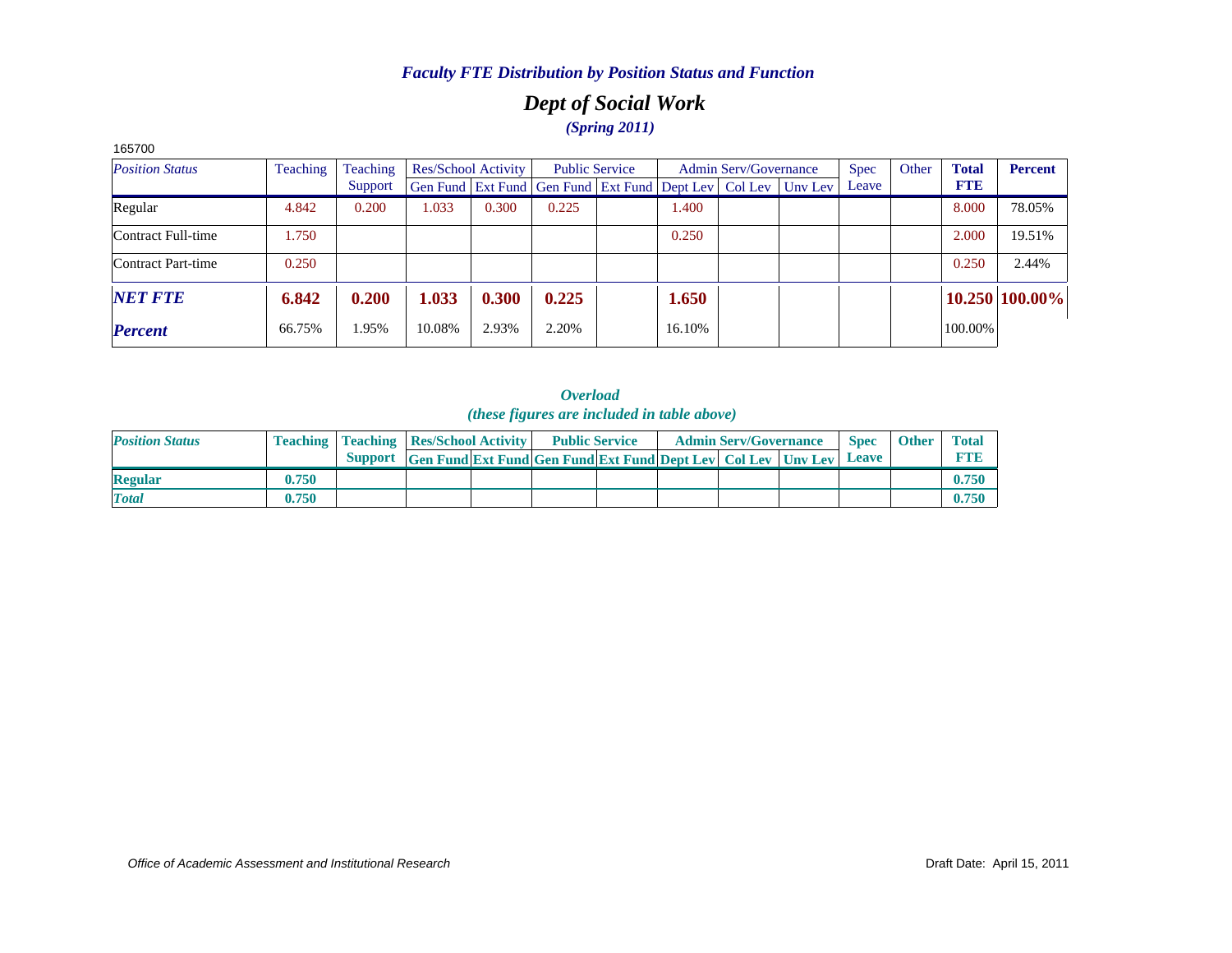# *Dept of Sociology (Spring 2011)*

| TUUUU                  |          |          |        |                            |                                                                |                       |       |                              |         |       |       |              |                |
|------------------------|----------|----------|--------|----------------------------|----------------------------------------------------------------|-----------------------|-------|------------------------------|---------|-------|-------|--------------|----------------|
| <b>Position Status</b> | Teaching | Teaching |        | <b>Res/School Activity</b> |                                                                | <b>Public Service</b> |       | <b>Admin Serv/Governance</b> |         | Spec  | Other | <b>Total</b> | <b>Percent</b> |
|                        |          | Support  |        |                            | Gen Fund   Ext Fund   Gen Fund   Ext Fund   Dept Lev   Col Lev |                       |       |                              | Uny Lev | Leave |       | <b>FTE</b>   |                |
| Regular                | 6.771    |          | 2.333  |                            |                                                                |                       | 1.396 |                              | 0.500   |       |       | 11.000       | 58.45%         |
| Contract Part-time     | 4.650    |          |        |                            |                                                                |                       |       |                              |         |       |       | 4.650        | 24.71%         |
| GA & DF                |          | 3.000    |        |                            |                                                                |                       |       |                              |         |       |       | 3.000        | 15.94%         |
| Loan From $(+)$        | 0.375    |          |        |                            |                                                                |                       |       |                              |         |       |       | 0.375        | 1.99%          |
| Loan To $(-)$          | $-0.204$ |          |        |                            |                                                                |                       |       |                              |         |       |       | $-0.204$     | $-1.08%$       |
| <b>NET FTE</b>         | 11.592   | 3.000    | 2.333  |                            |                                                                |                       | 1.396 |                              | 0.500   |       |       |              | 18.821 100.00% |
| <b>Percent</b>         | 61.59%   | 15.94%   | 12.40% |                            |                                                                |                       | 7.42% |                              | 2.66%   |       |       | 100.00%      |                |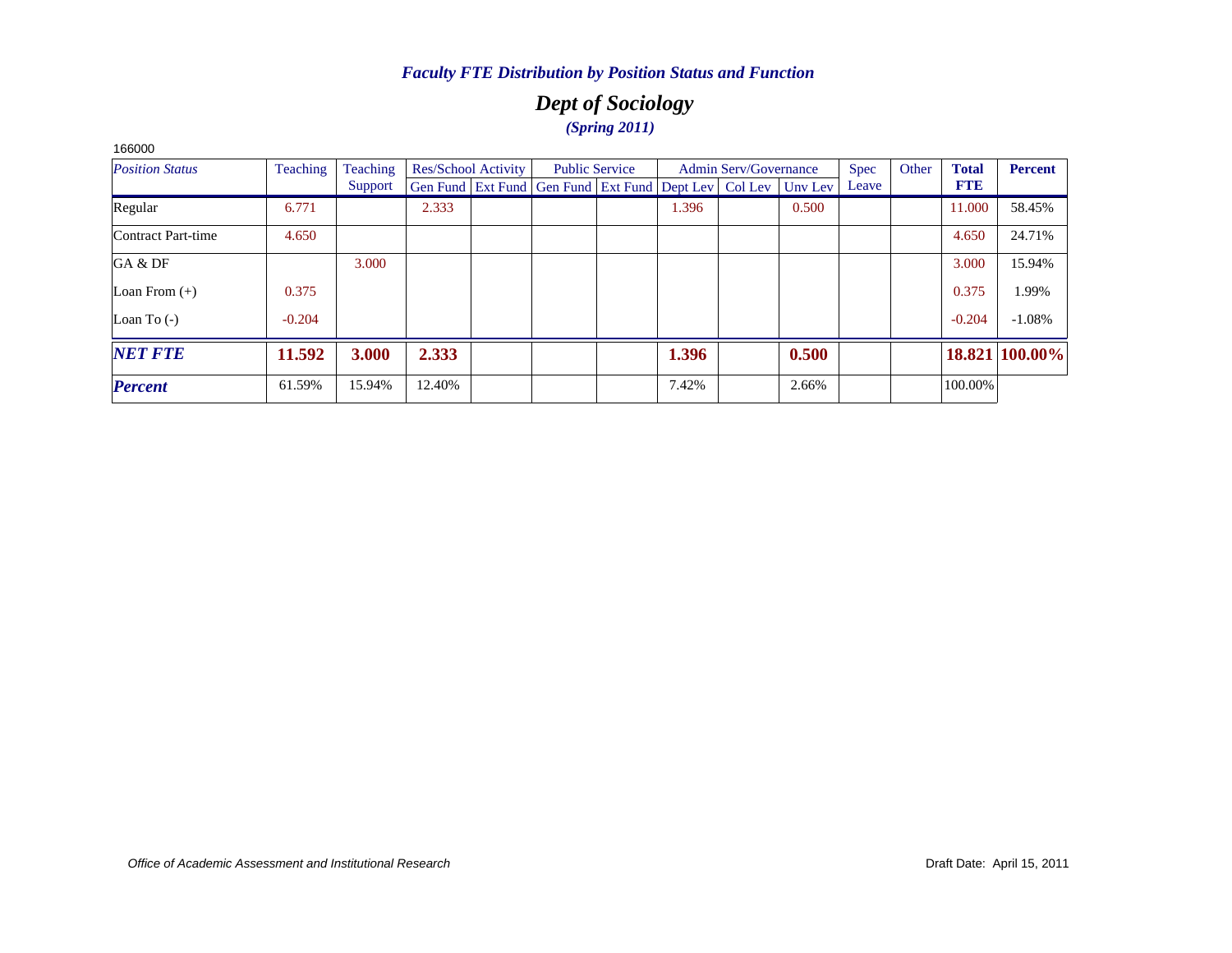## *Dept of Speech Pathology and Audiology (Spring 2011)*

| ,,,,,,,<br><b>Position Status</b> | Teaching | Teaching |       | <b>Res/School Activity</b> |                                                                  | <b>Public Service</b> |       | <b>Admin Serv/Governance</b> | <b>Spec</b> | Other | <b>Total</b> | <b>Percent</b> |
|-----------------------------------|----------|----------|-------|----------------------------|------------------------------------------------------------------|-----------------------|-------|------------------------------|-------------|-------|--------------|----------------|
|                                   |          | Support  |       |                            | Gen Fund Ext Fund Gen Fund Ext Fund Dept Lev   Col Lev   Unv Lev |                       |       |                              | Leave       |       | <b>FTE</b>   |                |
| Regular                           | 4.501    |          | 1.000 |                            |                                                                  |                       | 0.750 |                              |             |       | 6.251        | 26.89%         |
| Contract Full-time                | 8.256    | 0.500    |       |                            | 0.244                                                            |                       |       |                              |             |       | 9.000        | 38.71%         |
| Contract Part-time                | 2.250    |          |       |                            | 0.250                                                            |                       |       |                              |             |       | 2.500        | 10.75%         |
| GA & DF                           |          | 5.500    |       |                            |                                                                  |                       |       |                              |             |       | 5.500        | 23.66%         |
| Loan To $(-)$                     | $-0.002$ |          |       |                            |                                                                  |                       |       |                              |             |       | $-0.002$     | $-0.01%$       |
| <b>NET FTE</b>                    | 15.005   | 6.000    | 1.000 |                            | 0.494                                                            |                       | 0.750 |                              |             |       |              | 23.249 100.00% |
| <b>Percent</b>                    | 64.54%   | 25.81%   | 4.30% |                            | 2.12%                                                            |                       | 3.23% |                              |             |       | 100.00%      |                |

#### *Overload (these figures are included in table above)*

| <b>Position Status</b> |       | <b>Teaching   Teaching   Res/School Activity   Public Service</b> |                                                                            |  |  | <b>Admin Serv/Governance</b> | <b>Spec</b> | <b>Other</b> | <b>Total</b> |
|------------------------|-------|-------------------------------------------------------------------|----------------------------------------------------------------------------|--|--|------------------------------|-------------|--------------|--------------|
|                        |       |                                                                   | Support Gen Fund Ext Fund Gen Fund Ext Fund Dept Lev Col Lev Unv Lev Leave |  |  |                              |             |              |              |
| <b>Regular</b>         | 0.251 |                                                                   |                                                                            |  |  |                              |             |              | 0.25         |
| <b>Total</b>           | 0.251 |                                                                   |                                                                            |  |  |                              |             |              | 0.25         |

#### *Office of Academic Assessment and Institutional Research*

166300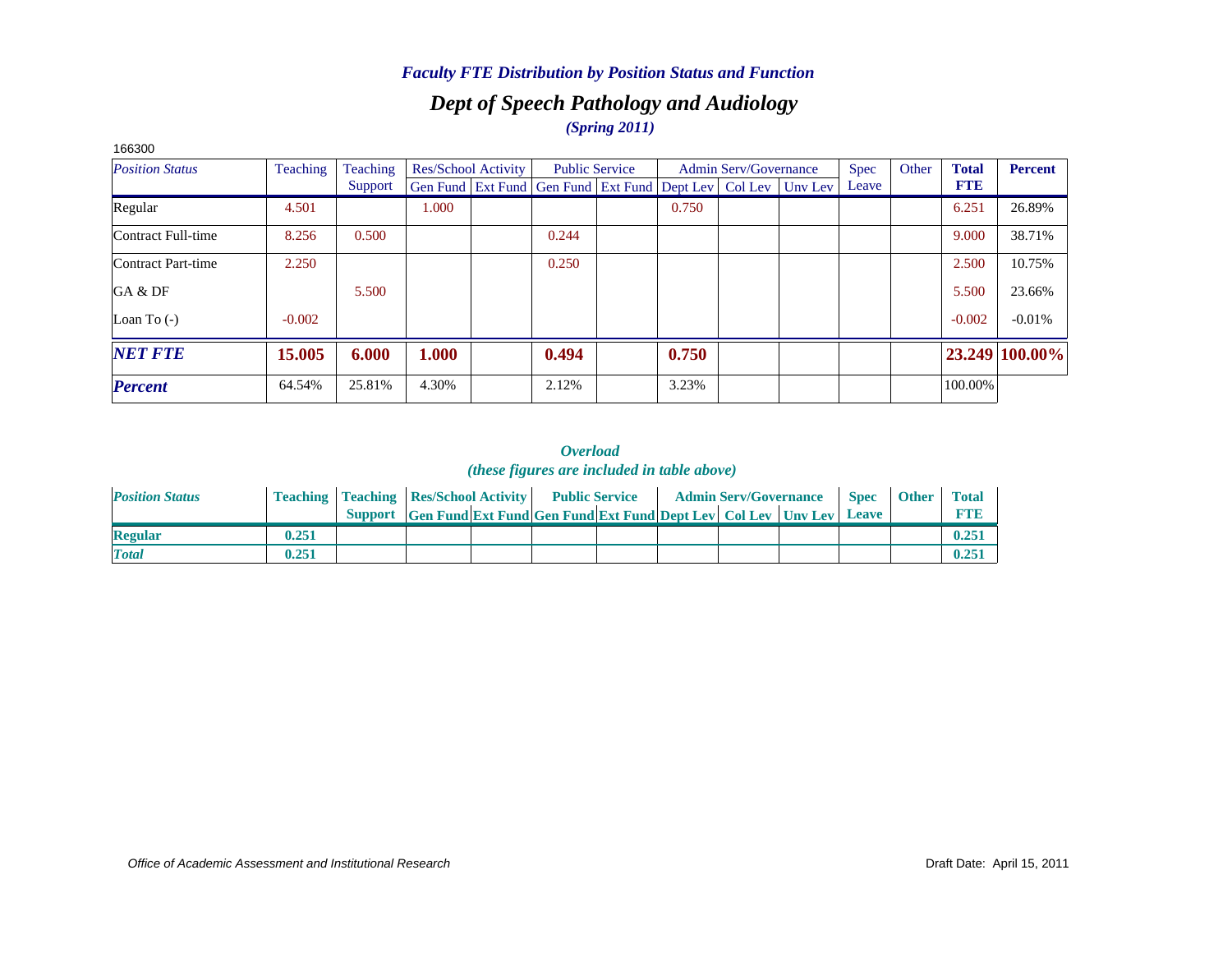# *Women's Studies (Spring 2011)*

| <b>Position Status</b> | Teaching | Teaching | Res/School Activity                                          | <b>Public Service</b> |         | Admin Serv/Governance | <b>Spec</b> | Other | <b>Total</b> | <b>Percent</b> |
|------------------------|----------|----------|--------------------------------------------------------------|-----------------------|---------|-----------------------|-------------|-------|--------------|----------------|
|                        |          | Support  | Gen Fund Ext Fund Gen Fund Ext Fund Dept Lev Col Lev Unv Lev |                       |         |                       | Leave       |       | <b>FTE</b>   |                |
| Contract Part-time     | 0.750    |          |                                                              |                       |         |                       |             |       | 0.750        | 300.00%        |
| GA & DF                | 0.250    |          |                                                              |                       | 0.250   |                       |             |       | 0.500        | 200.00%        |
| Loan To $(-)$          | $-1.000$ |          |                                                              |                       |         |                       |             |       | $-1.000$     | -400.00%       |
| <b>NET FTE</b>         | 0.000    |          |                                                              |                       | 0.250   |                       |             |       | 0.250        | 100.00%        |
| <b>Percent</b>         | $0.00\%$ |          |                                                              |                       | 100.00% |                       |             |       | 100.00%      |                |

160130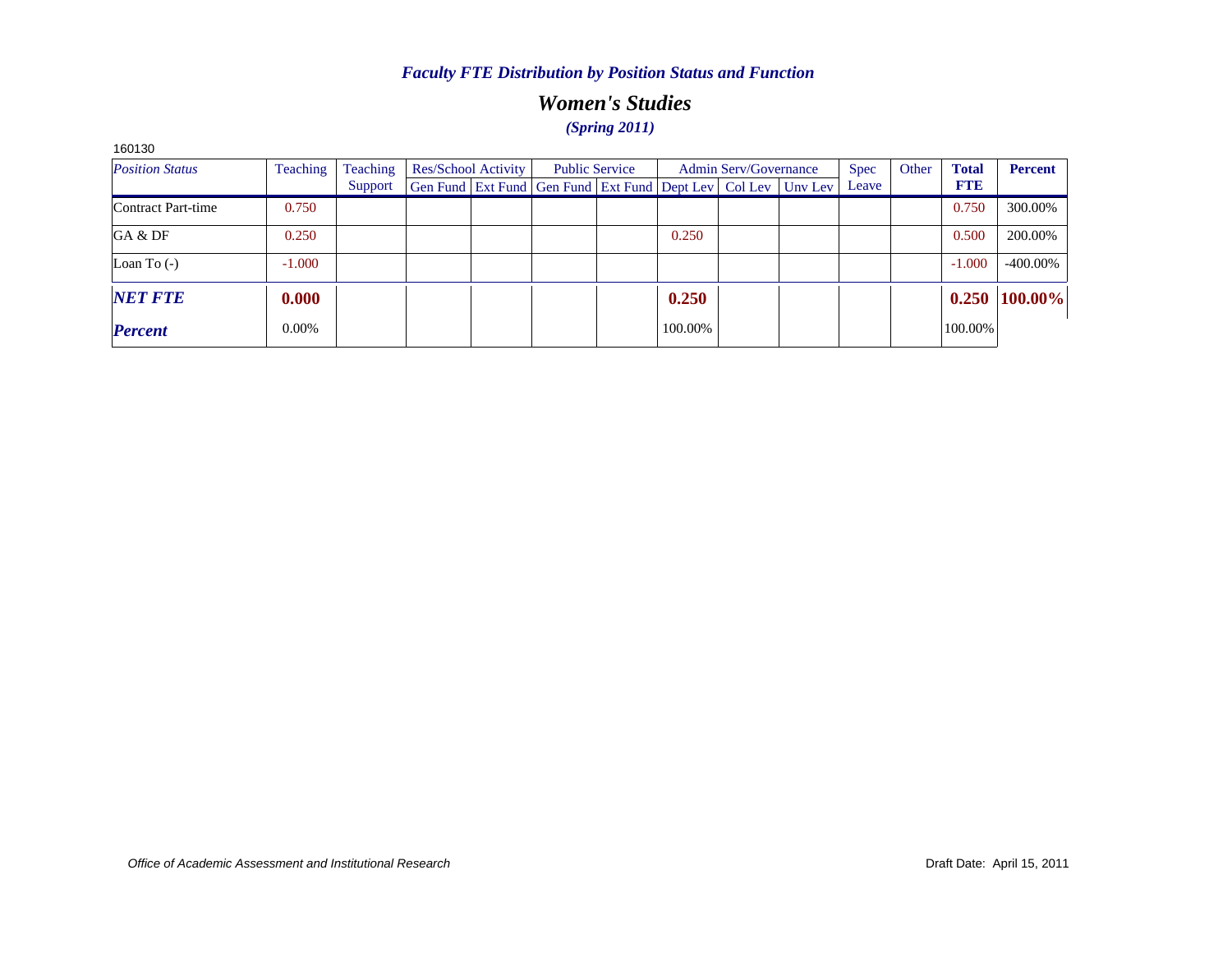# *Dept of Counseling Psychology (Spring 2011)*

| 170700                 |          |          |        |                            |                                                      |                       |        |                              |         |             |       |              |                |
|------------------------|----------|----------|--------|----------------------------|------------------------------------------------------|-----------------------|--------|------------------------------|---------|-------------|-------|--------------|----------------|
| <b>Position Status</b> | Teaching | Teaching |        | <b>Res/School Activity</b> |                                                      | <b>Public Service</b> |        | <b>Admin Serv/Governance</b> |         | <b>Spec</b> | Other | <b>Total</b> | <b>Percent</b> |
|                        |          | Support  |        |                            | Gen Fund   Ext Fund   Gen Fund   Ext Fund   Dept Lev |                       |        | Col Lev                      | Unv Lev | Leave       |       | <b>FTE</b>   |                |
| Regular                | 5.750    | 0.250    | 2.750  | 0.250                      |                                                      |                       | 1.500  | 0.500                        | 0.250   |             |       | 11.250       | 38.79%         |
| Contract Full-time     | 1.750    |          |        |                            |                                                      |                       |        |                              |         |             |       | 1.750        | 6.03%          |
| Contract Part-time     | 1.000    |          |        |                            |                                                      |                       |        |                              |         |             |       | 1.000        | 3.45%          |
| GA & DF                | 3.500    | 2.000    | 4.250  |                            | 3.500                                                | 0.250                 | 1.500  |                              |         |             |       | 15.000       | 51.72%         |
| Loan From $(+)$        | 0.250    |          |        |                            |                                                      |                       |        |                              |         |             |       | 0.250        | 0.86%          |
| Loan To $(-)$          | $-0.250$ |          |        |                            |                                                      |                       |        |                              |         |             |       | $-0.250$     | $-0.86%$       |
| <b>NET FTE</b>         | 12.000   | 2.250    | 7.000  | 0.250                      | 3.500                                                | 0.250                 | 3.000  | 0.500                        | 0.250   |             |       |              | 29.000 100.00% |
| <b>Percent</b>         | 41.38%   | 7.76%    | 24.14% | 0.86%                      | 12.07%                                               | 0.86%                 | 10.34% | 1.72%                        | 0.86%   |             |       | 100.00%      |                |

| <b>Position Status</b>    |       | <b>Teaching   Teaching   Res/School Activity   Public Service</b> |                                                                      |  |  | <b>Admin Serv/Governance</b> | <b>Spec</b>  | <b>Other</b> | <b>Total</b> |
|---------------------------|-------|-------------------------------------------------------------------|----------------------------------------------------------------------|--|--|------------------------------|--------------|--------------|--------------|
|                           |       |                                                                   | Support Gen Fund Ext Fund Gen Fund Ext Fund Dept Lev Col Lev Unv Lev |  |  |                              | <b>Leave</b> |              | <b>FTP</b>   |
| <b>Regular</b>            | 0.250 |                                                                   |                                                                      |  |  |                              |              |              | 0.250        |
| <b>Contract Full-time</b> | 0.750 |                                                                   |                                                                      |  |  |                              |              |              | 0.750        |
| <b>Total</b>              | .000. |                                                                   |                                                                      |  |  |                              |              |              | 000.1        |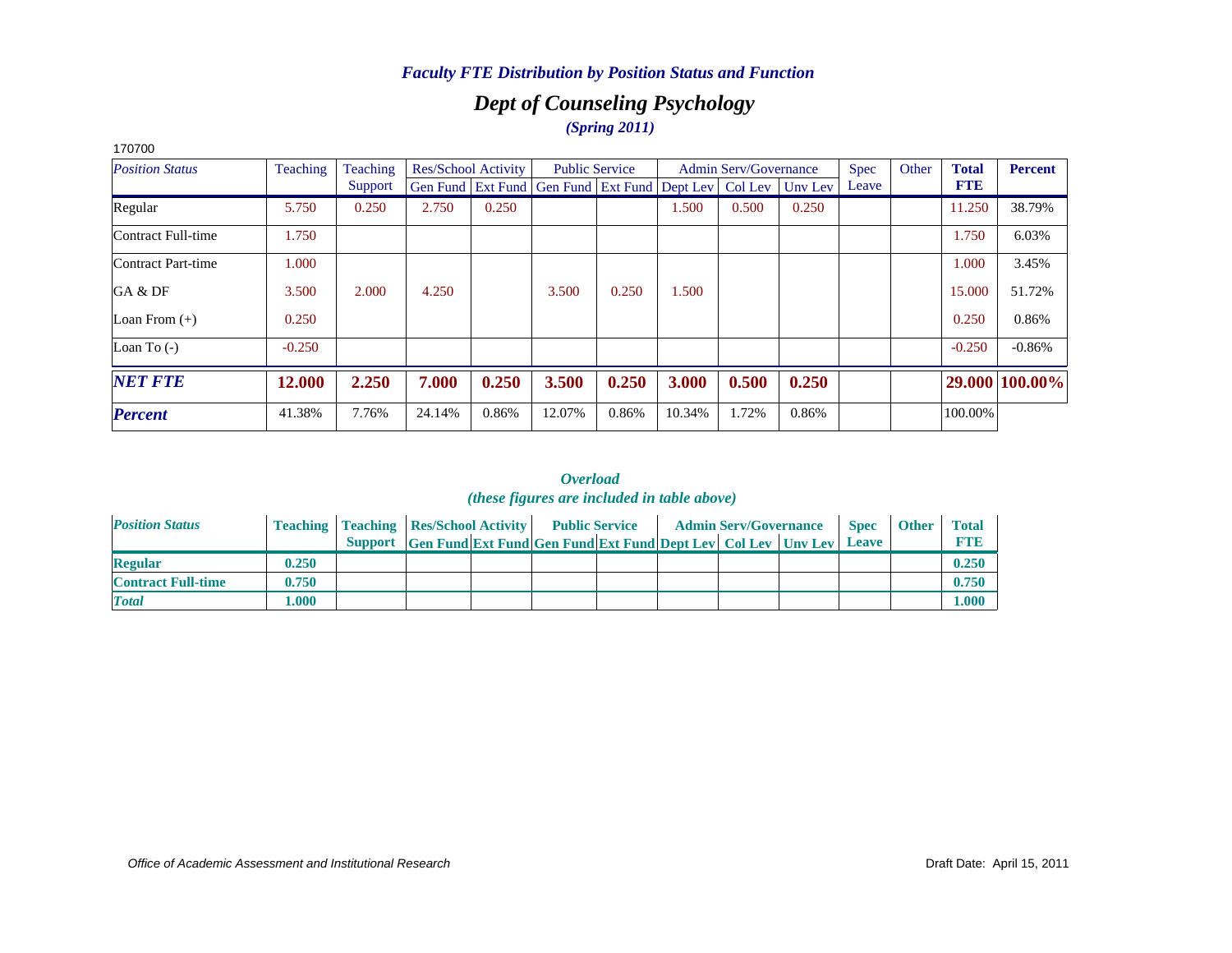# *Dept of Educational Leadership*

# *(Spring 2011)*

| 171000                 |          |          |        |                     |                                                                  |                       |       |                              |             |       |              |                            |
|------------------------|----------|----------|--------|---------------------|------------------------------------------------------------------|-----------------------|-------|------------------------------|-------------|-------|--------------|----------------------------|
| <b>Position Status</b> | Teaching | Teaching |        | Res/School Activity |                                                                  | <b>Public Service</b> |       | <b>Admin Serv/Governance</b> | <b>Spec</b> | Other | <b>Total</b> | <b>Percent</b>             |
|                        |          | Support  |        |                     | Gen Fund Ext Fund Gen Fund Ext Fund Dept Lev   Col Lev   Unv Lev |                       |       |                              | Leave       |       | <b>FTE</b>   |                            |
| Regular                | 3.750    |          | 1.250  |                     |                                                                  |                       | 1.000 |                              |             | 0.500 | 6.500        | 52.00%                     |
| Contract Part-time     | 3.000    |          |        |                     |                                                                  |                       |       |                              |             |       | 3.000        | 24.00%                     |
| GA & DF                |          |          | 3.000  |                     |                                                                  |                       |       |                              |             |       | 3.000        | 24.00%                     |
| <b>NET FTE</b>         | 6.750    |          | 4.250  |                     |                                                                  |                       | 1.000 |                              |             |       |              | $0.500$   12.500   100.00% |
| <b>Percent</b>         | 54.00%   |          | 34.00% |                     |                                                                  |                       | 8.00% |                              |             | 4.00% | 100.00%      |                            |

| <b>Position Status</b> |       | <b>Teaching   Teaching   Res/School Activity  </b>                       |  | <b>Public Service</b> |  | <b>Admin Serv/Governance</b> | <b>Spec</b> | <b>Other</b> | <b>Total</b> |
|------------------------|-------|--------------------------------------------------------------------------|--|-----------------------|--|------------------------------|-------------|--------------|--------------|
|                        |       | Support Gen Fund Ext Fund Gen Fund Ext Fund Dept Lev   Col Lev   Unv Lev |  |                       |  |                              | Leave       |              | <b>FTE</b>   |
| <b>Regular</b>         | 0.250 |                                                                          |  |                       |  |                              |             |              | 0.250        |
| <b>Total</b>           | 0.250 |                                                                          |  |                       |  |                              |             |              | 0.250        |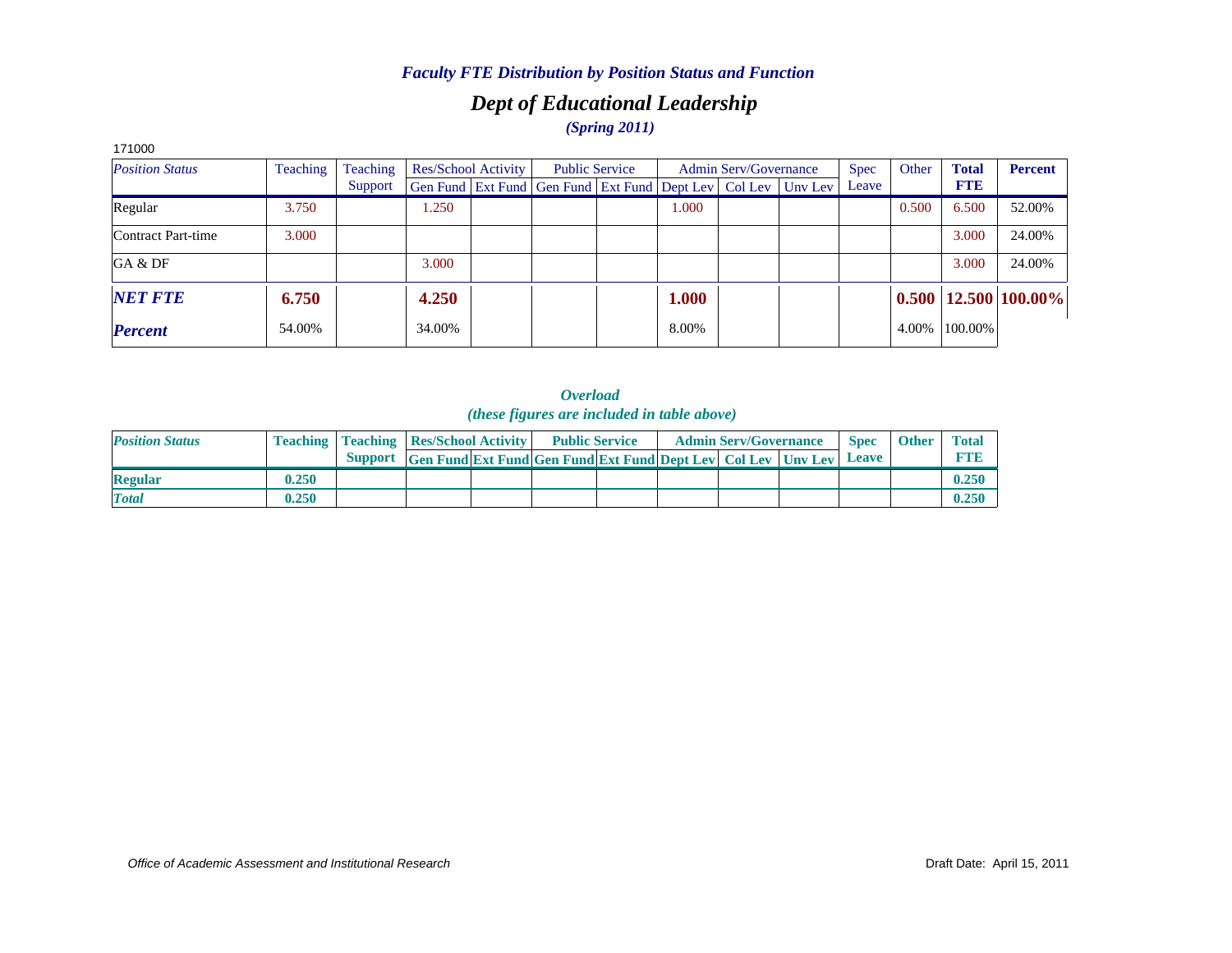# *Dept of Educational Psychology (Spring 2011)*

| 171300                 |                 |          |        |                     |                                                                  |                       |       |                              |             |       |              |                        |
|------------------------|-----------------|----------|--------|---------------------|------------------------------------------------------------------|-----------------------|-------|------------------------------|-------------|-------|--------------|------------------------|
| <b>Position Status</b> | <b>Teaching</b> | Teaching |        | Res/School Activity |                                                                  | <b>Public Service</b> |       | <b>Admin Serv/Governance</b> | <b>Spec</b> | Other | <b>Total</b> | <b>Percent</b>         |
|                        |                 | Support  |        |                     | Gen Fund Ext Fund Gen Fund Ext Fund Dept Lev   Col Lev   Unv Lev |                       |       |                              | Leave       |       | <b>FTE</b>   |                        |
| Regular                | 9.250           | 1.000    | 4.210  | 0.040               |                                                                  |                       | 1.000 |                              |             | 1.250 | 16.750       | 37.22%                 |
| Contract Full-time     | 4.500           | 0.250    |        |                     |                                                                  |                       |       |                              |             |       | 4.750        | 10.56%                 |
| Contract Part-time     | 5.750           |          | 0.500  |                     |                                                                  |                       |       |                              |             | 0.750 | 7.000        | 15.56%                 |
| GA & DF                |                 |          | 16.000 | 0.500               |                                                                  |                       |       |                              |             | 0.500 | 17.000       | 37.78%                 |
| Loan From $(+)$        | 0.250           |          |        |                     |                                                                  |                       |       |                              |             |       | 0.250        | 0.56%                  |
| Loan To $(-)$          | $-0.750$        |          |        |                     |                                                                  |                       |       |                              |             |       | $-0.750$     | $-1.67\%$              |
| <b>NET FTE</b>         | 19.000          | 1.250    | 20.710 | 0.540               |                                                                  |                       | 1.000 |                              |             |       |              | $2.500$ 45.000 100.00% |
| <b>Percent</b>         | 42.22%          | 2.78%    | 46.02% | .20%                |                                                                  |                       | 2.22% |                              |             | 5.56% | 100.00%      |                        |

| <b>Position Status</b>    |       | <b>Teaching   Teaching   Res/School Activity  </b> |                                                                      | <b>Public Service</b> |  | <b>Admin Serv/Governance</b> | <b>Spec</b> | <b>Other</b> | <b>Total</b> |
|---------------------------|-------|----------------------------------------------------|----------------------------------------------------------------------|-----------------------|--|------------------------------|-------------|--------------|--------------|
|                           |       |                                                    | Support Gen Fund Ext Fund Gen Fund Ext Fund Dept Lev Col Lev Unv Lev |                       |  |                              | Leave       |              | <b>FTE</b>   |
| <b>Regular</b>            | 0.250 |                                                    |                                                                      |                       |  |                              |             |              | 0.250        |
| <b>Contract Full-time</b> | 0.250 |                                                    |                                                                      |                       |  |                              |             |              | 0.250        |
| <b>Contract Part-time</b> | 0.250 |                                                    |                                                                      |                       |  |                              |             |              | 0.250        |
| <b>Loan From</b> $(+)$    | 0.250 |                                                    |                                                                      |                       |  |                              |             |              | 0.250        |
| <b>Total</b>              | 1.000 |                                                    |                                                                      |                       |  |                              |             |              | 1.000        |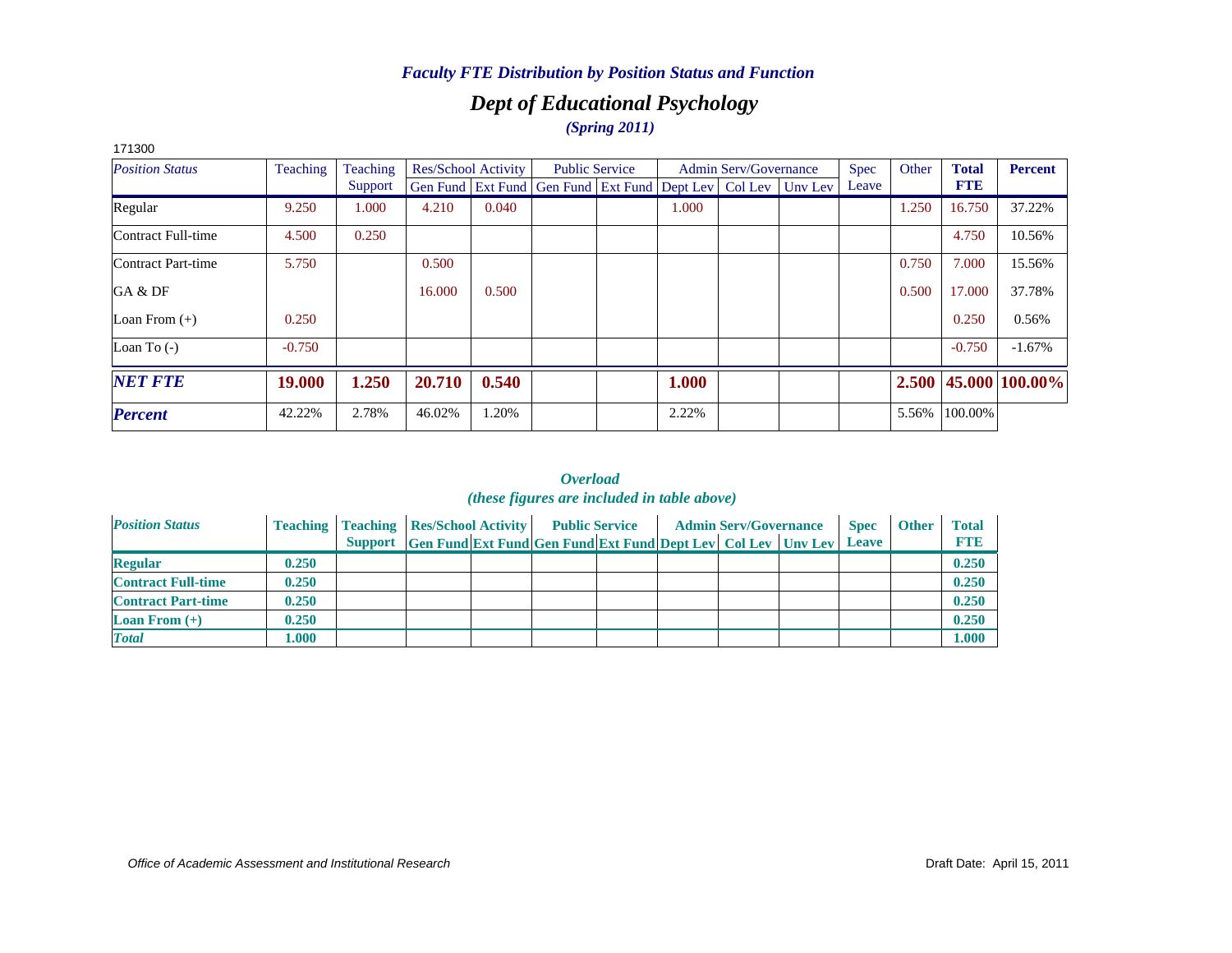## *Dept of Elementary Education (Spring 2011)*

| ,,,,,,,,               |          |          |        |                     |                                                                |                       |       |                              |         |             |       |              |                      |
|------------------------|----------|----------|--------|---------------------|----------------------------------------------------------------|-----------------------|-------|------------------------------|---------|-------------|-------|--------------|----------------------|
| <b>Position Status</b> | Teaching | Teaching |        | Res/School Activity |                                                                | <b>Public Service</b> |       | <b>Admin Serv/Governance</b> |         | <b>Spec</b> | Other | <b>Total</b> | <b>Percent</b>       |
|                        |          | Support  |        |                     | Gen Fund   Ext Fund   Gen Fund   Ext Fund   Dept Lev   Col Lev |                       |       |                              | Unv Lev | Leave       |       | <b>FTE</b>   |                      |
| Regular                | 11.915   | 1.668    | 4.904  | 0.346               |                                                                |                       | 1.333 |                              |         |             |       | 20.166       | 45.82%               |
| Contract Full-time     | 12.664   | 0.336    | 0.250  |                     |                                                                |                       | 0.250 |                              |         |             | 2.750 | 16.250       | 36.92%               |
| Contract Part-time     | 2.608    |          |        |                     |                                                                |                       |       |                              |         |             |       | 2.608        | 5.93%                |
| GA & DF                | 0.500    | 4.750    |        |                     |                                                                |                       |       |                              |         |             |       | 5.250        | 11.93%               |
| Loan From $(+)$        | 0.853    |          |        |                     |                                                                |                       |       |                              |         |             |       | 0.853        | 1.94%                |
| Loan To $(-)$          | $-1.117$ |          |        |                     |                                                                |                       |       |                              |         |             |       | $-1.117$     | $-2.54%$             |
| <b>NET FTE</b>         | 27.423   | 6.754    | 5.154  | 0.346               |                                                                |                       | 1.583 |                              |         |             |       |              | 2.750 44.010 100.00% |
| <b>Percent</b>         | 62.31%   | 15.35%   | 11.71% | 0.79%               |                                                                |                       | 3.60% |                              |         |             | 6.25% | 100.00%      |                      |

#### 171600

| <b>Position Status</b>    |       | <b>Teaching   Teaching   Res/School Activity   Public Service</b> |                                                                      |  |       | <b>Admin Serv/Governance</b> | <b>Spec</b> | <b>Other</b> | Total      |
|---------------------------|-------|-------------------------------------------------------------------|----------------------------------------------------------------------|--|-------|------------------------------|-------------|--------------|------------|
|                           |       |                                                                   | Support Gen Fund Ext Fund Gen Fund Ext Fund Dept Lev Col Lev Unv Lev |  |       |                              | Leave       |              | <b>FTP</b> |
| <b>Regular</b>            | 0.833 |                                                                   |                                                                      |  | 0.083 |                              |             |              | 0.916      |
| <b>Contract Full-time</b> | 0.250 |                                                                   |                                                                      |  |       |                              |             |              | 0.250      |
| <b>Total</b>              | .083  |                                                                   |                                                                      |  | 0.083 |                              |             |              | 1.166      |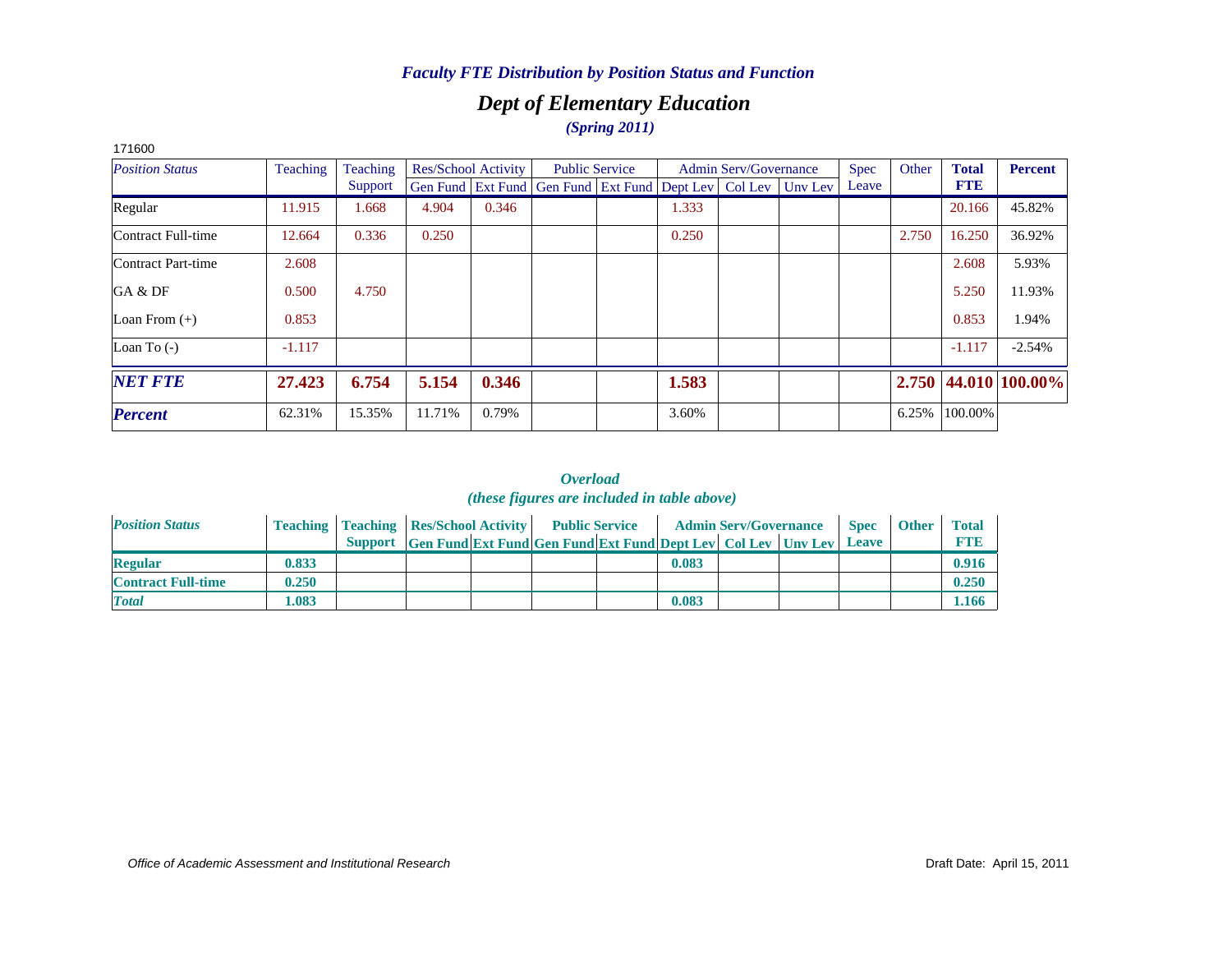# *Dept of Educational Studies*

*(Spring 2011)*

| 172500                 |          |          |        |                     |                                                                |       |                              |         |             |       |              |                            |
|------------------------|----------|----------|--------|---------------------|----------------------------------------------------------------|-------|------------------------------|---------|-------------|-------|--------------|----------------------------|
| <b>Position Status</b> | Teaching | Teaching |        | Res/School Activity | <b>Public Service</b>                                          |       | <b>Admin Serv/Governance</b> |         | <b>Spec</b> | Other | <b>Total</b> | <b>Percent</b>             |
|                        |          | Support  |        |                     | Gen Fund   Ext Fund   Gen Fund   Ext Fund   Dept Lev   Col Lev |       |                              | Unv Lev | Leave       |       | <b>FTE</b>   |                            |
| Regular                | 12.250   |          | 4.250  | 1.000               |                                                                | 1.750 |                              |         |             | 0.250 | 19.500       | 51.06%                     |
| Contract Full-time     | 4.250    |          |        | 0.250               |                                                                | 0.250 |                              |         |             | 1.250 | 6.000        | 15.71%                     |
| Contract Part-time     | 3.521    |          |        |                     |                                                                |       |                              |         |             |       | 3.521        | 9.22%                      |
| GA & DF                | 1.500    | 4.500    |        |                     |                                                                |       |                              |         |             |       | 6.000        | 15.71%                     |
| Loan From $(+)$        | 4.106    |          |        |                     |                                                                |       |                              |         |             |       | 4.106        | 10.75%                     |
| Loan To $(-)$          | $-0.935$ |          |        |                     |                                                                |       |                              |         |             |       | $-0.935$     | $-2.45%$                   |
| <b>NET FTE</b>         | 24.692   | 4.500    | 4.250  | 1.250               |                                                                | 2.000 |                              |         |             |       |              | $1.500$   38.192   100.00% |
| <b>Percent</b>         | 64.65%   | 11.78%   | 11.13% | 3.27%               |                                                                | 5.24% |                              |         |             | 3.93% | 100.00%      |                            |

| <b>Position Status</b> |       | <b>Teaching   Teaching   Res/School Activity  </b> |                                                                      | <b>Public Service</b> |  | <b>Admin Serv/Governance</b> | <b>Spec</b>  | <b>Other</b> | <b>Total</b> |
|------------------------|-------|----------------------------------------------------|----------------------------------------------------------------------|-----------------------|--|------------------------------|--------------|--------------|--------------|
|                        |       |                                                    | Support Gen Fund Ext Fund Gen Fund Ext Fund Dept Lev Col Lev Unv Lev |                       |  |                              | <b>Leave</b> |              | <b>FTE</b>   |
| <b>Regular</b>         | 0.500 |                                                    |                                                                      |                       |  |                              |              |              | 0.500        |
| <b>Total</b>           | 0.500 |                                                    |                                                                      |                       |  |                              |              |              | 0.500        |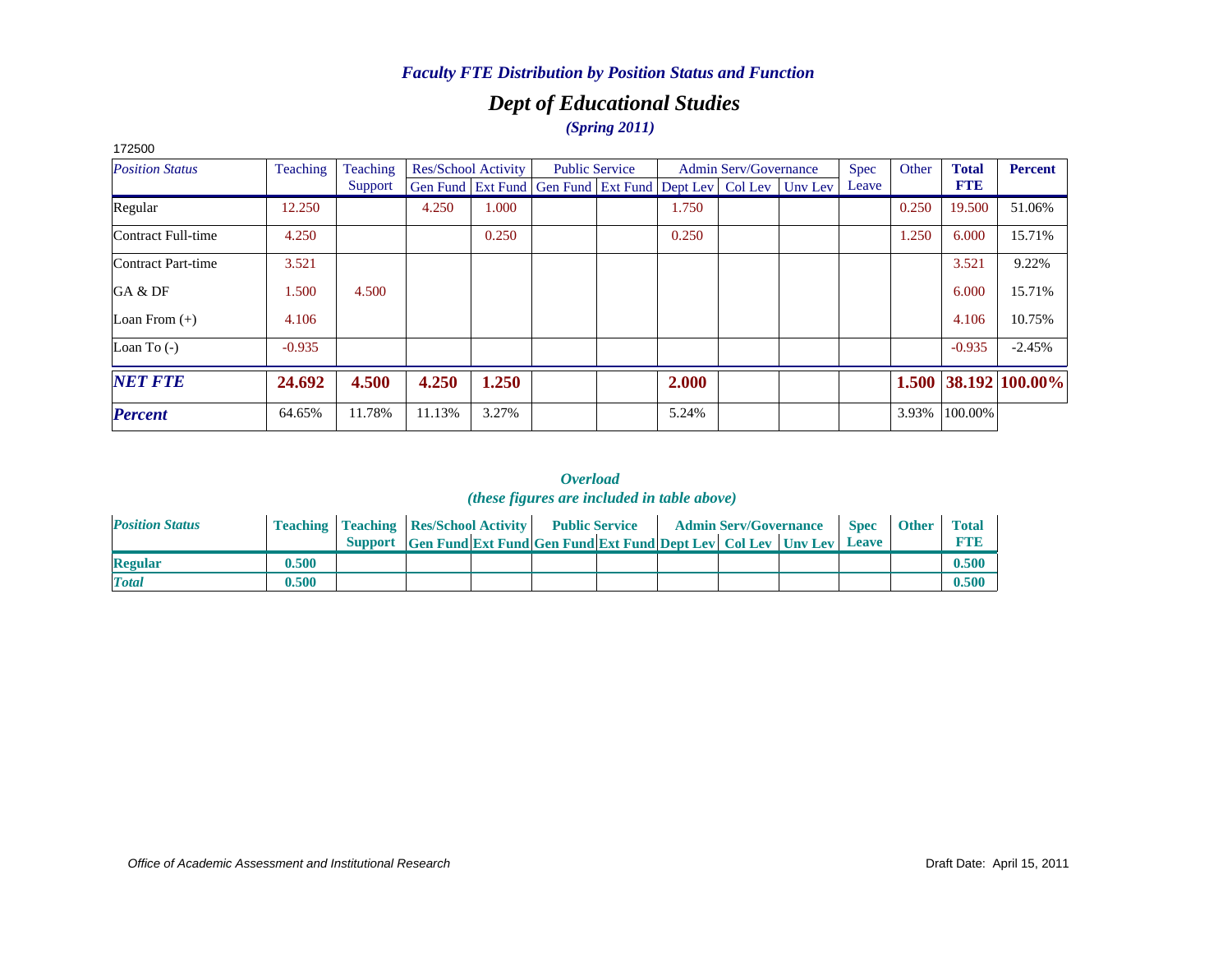# *Dept of Special Education (Spring 2011)*

| 172800                 |          |          |        |                     |                                                                  |       |                              |             |       |              |                            |
|------------------------|----------|----------|--------|---------------------|------------------------------------------------------------------|-------|------------------------------|-------------|-------|--------------|----------------------------|
| <b>Position Status</b> | Teaching | Teaching |        | Res/School Activity | <b>Public Service</b>                                            |       | <b>Admin Serv/Governance</b> | <b>Spec</b> | Other | <b>Total</b> | <b>Percent</b>             |
|                        |          | Support  |        |                     | Gen Fund Ext Fund Gen Fund Ext Fund Dept Lev   Col Lev   Unv Lev |       |                              | Leave       |       | <b>FTE</b>   |                            |
| Regular                | 8.000    |          | 2.250  |                     |                                                                  | 1.000 |                              |             | 0.250 | 11.500       | 40.79%                     |
| Contract Full-time     | 3.250    |          |        |                     |                                                                  |       |                              |             | 0.750 | 4.000        | 14.19%                     |
| Contract Part-time     | 6.034    |          |        |                     |                                                                  |       |                              |             | 1.083 | 7.117        | 25.24%                     |
| GA & DF                | 0.250    | 3.250    | 1.500  |                     |                                                                  |       |                              |             |       | 5.000        | 17.74%                     |
| Loan From $(+)$        | 0.575    |          |        |                     |                                                                  |       |                              |             |       | 0.575        | 2.04%                      |
| <b>NET FTE</b>         | 18.109   | 3.250    | 3.750  |                     |                                                                  | 1.000 |                              |             |       |              | $2.083$   28.192   100.00% |
| <b>Percent</b>         | 64.23%   | 11.53%   | 13.30% |                     |                                                                  | 3.55% |                              |             | 7.39% | 100.00%      |                            |

| <b>Position Status</b>    |       | <b>Teaching   Teaching   Res/School Activity   Public Service</b> |                                                                            |  |  | <b>Admin Serv/Governance</b> | <b>Spec</b> | <b>Other</b> | <b>Total</b> |
|---------------------------|-------|-------------------------------------------------------------------|----------------------------------------------------------------------------|--|--|------------------------------|-------------|--------------|--------------|
|                           |       |                                                                   | Support Gen Fund Ext Fund Gen Fund Ext Fund Dept Lev Col Lev Unv Lev Leave |  |  |                              |             |              | <b>FTE</b>   |
| <b>Regular</b>            | 1.250 |                                                                   |                                                                            |  |  |                              |             |              | 1.250        |
| <b>Contract Full-time</b> | 0.500 |                                                                   |                                                                            |  |  |                              |             |              | 0.500        |
| <b>Total</b>              | .750  |                                                                   |                                                                            |  |  |                              |             |              | 1.750        |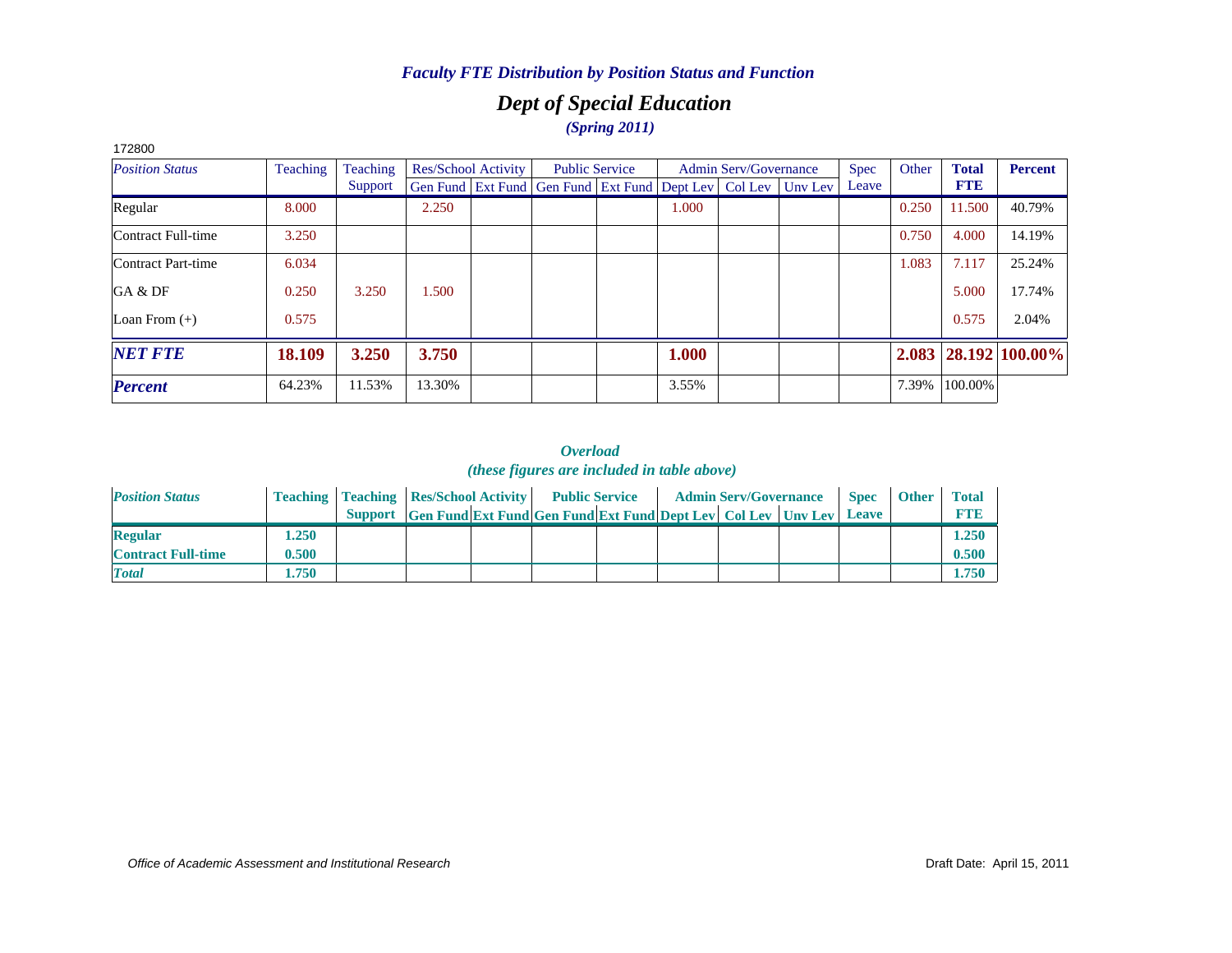# *Indiana Academy (Spring 2011)*

| <b>DURQPC</b>          |                 |          |                     |        |                                                              |  |                              |  |  |             |       |              |                 |
|------------------------|-----------------|----------|---------------------|--------|--------------------------------------------------------------|--|------------------------------|--|--|-------------|-------|--------------|-----------------|
| <b>Position Status</b> | <b>Teaching</b> | Teaching | Res/School Activity |        | <b>Public Service</b>                                        |  | <b>Admin Serv/Governance</b> |  |  | <b>Spec</b> | Other | <b>Total</b> | <b>Percent</b>  |
|                        |                 | Support  |                     |        | Gen Fund Ext Fund Gen Fund Ext Fund Dept Lev Col Lev Unv Lev |  |                              |  |  | Leave       |       | <b>FTE</b>   |                 |
| Contract Full-time     | 9.006           |          |                     |        |                                                              |  |                              |  |  |             |       | 9.006        | 2196.59%        |
| Contract Part-time     | 1.084           |          | 0.100               | 0.310  |                                                              |  |                              |  |  |             |       | 1.494        | 364.39%         |
| Loan To $(-)$          | $-10.090$       |          |                     |        |                                                              |  |                              |  |  |             |       | $-10.090$    | -2460.98%       |
| <b>NET FTE</b>         | 0.000           |          | 0.100               | 0.310  |                                                              |  |                              |  |  |             |       |              | $0.410$ 100.00% |
| <b>Percent</b>         | 0.00%           |          | 24.39%              | 75.61% |                                                              |  |                              |  |  |             |       | 100.00%      |                 |

548900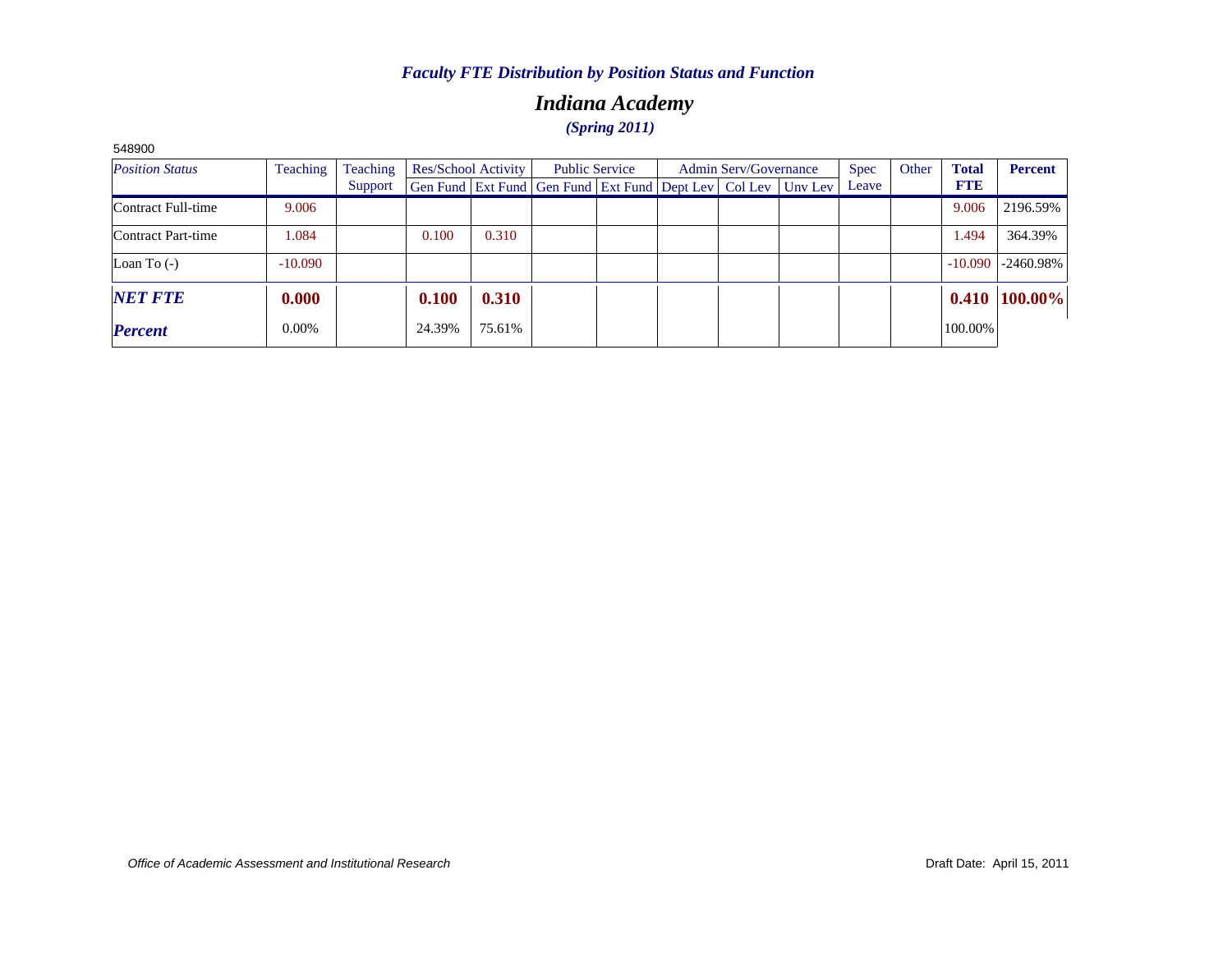## *Administration (Spring 2011)*

| 999999                 |                                                    |         |                       |  |                                                                |  |        |             |         |              |                |            |            |
|------------------------|----------------------------------------------------|---------|-----------------------|--|----------------------------------------------------------------|--|--------|-------------|---------|--------------|----------------|------------|------------|
| <b>Position Status</b> | Teaching<br>Teaching<br><b>Res/School Activity</b> |         | <b>Public Service</b> |  | <b>Admin Serv/Governance</b>                                   |  |        | <b>Spec</b> | Other   | <b>Total</b> | <b>Percent</b> |            |            |
|                        |                                                    | Support |                       |  | Gen Fund   Ext Fund   Gen Fund   Ext Fund   Dept Lev   Col Lev |  |        |             | Unv Lev | Leave        |                | <b>FTE</b> |            |
| Contract Part-time     | 2.457                                              |         | 0.290                 |  |                                                                |  | 0.500  |             | 1.000   |              |                | 4.247      | 237.13%    |
| Loan To $(-)$          | $-2.456$                                           |         |                       |  |                                                                |  |        |             |         |              |                | $-2.456$   | -137.13%   |
| <b>NET FTE</b>         | 0.001                                              |         | 0.290                 |  |                                                                |  | 0.500  |             | 1.000   |              |                | 1.791      | $100.00\%$ |
| <b>Percent</b>         | 0.06%                                              |         | 16.19%                |  |                                                                |  | 27.92% |             | 55.83%  |              |                | 100.00%    |            |

*Overload (these figures are included in table above)*

| <b>Position Status</b>    |  | <b>Teaching   Teaching   Res/School Activity  </b>                              |  | <b>Public Service</b> |       | <b>Admin Serv/Governance</b> | <b>Spec</b>       | <b>Other</b> | <b>Total</b> |
|---------------------------|--|---------------------------------------------------------------------------------|--|-----------------------|-------|------------------------------|-------------------|--------------|--------------|
|                           |  | <b>Support</b> Gen Fund Ext Fund Gen Fund Ext Fund Dept Lev   Col Lev   Unv Lev |  |                       |       |                              | $\mathbf{L}$ eave |              | <b>FTR</b>   |
| <b>Contract Part-time</b> |  |                                                                                 |  |                       | 0.043 |                              |                   |              | 0.043        |
| <b>T</b> otal             |  |                                                                                 |  |                       | 0.043 |                              |                   |              | 0.043        |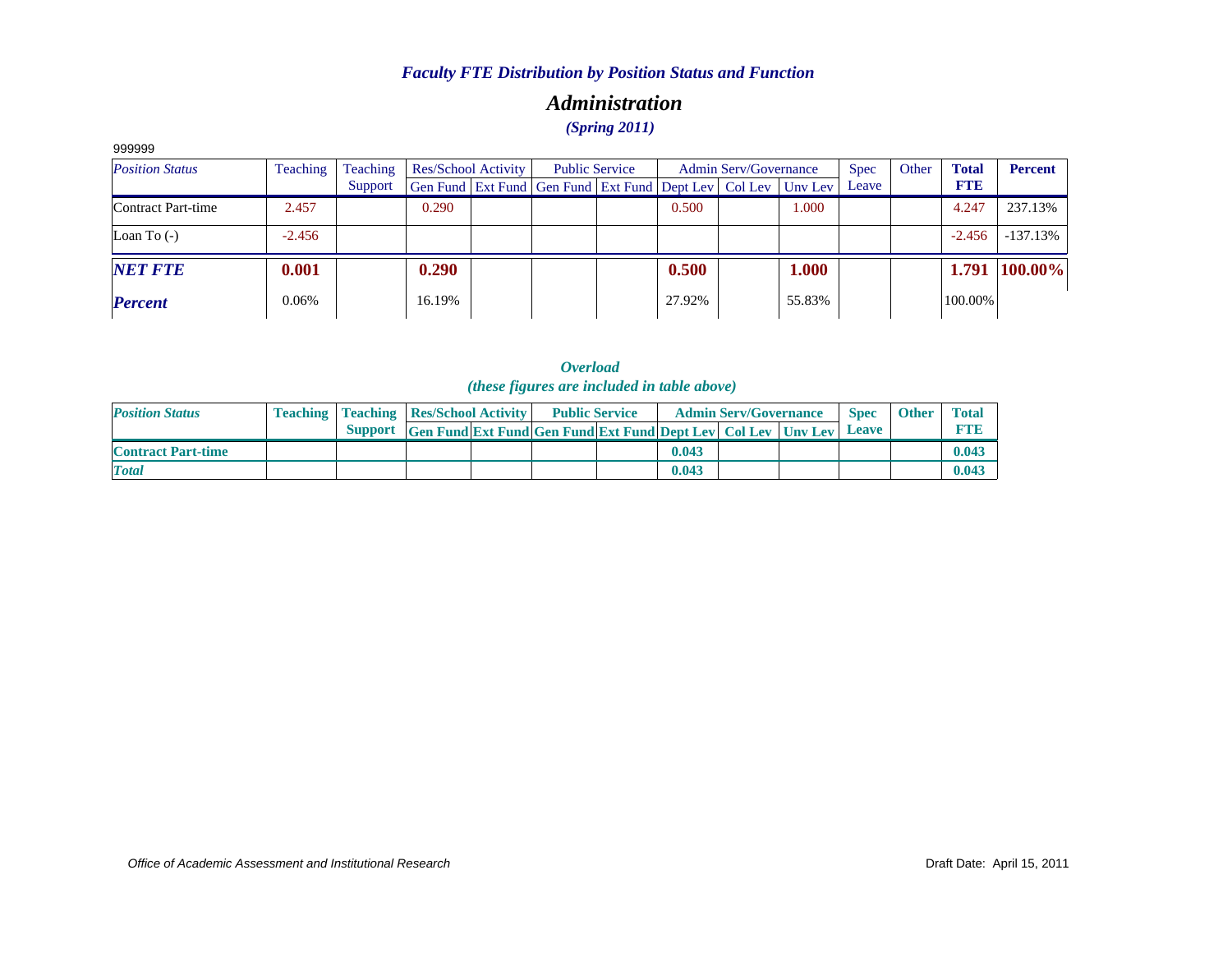# *Honors College (Spring 2011)*

| <b>Position Status</b> | Teaching | Teaching | Res/School Activity |                                                                | <b>Public Service</b> | <b>Admin Serv/Governance</b> |  |         | <b>Spec</b> | Other | <b>Total</b> | <b>Percent</b> |
|------------------------|----------|----------|---------------------|----------------------------------------------------------------|-----------------------|------------------------------|--|---------|-------------|-------|--------------|----------------|
|                        |          | Support  |                     | Gen Fund   Ext Fund   Gen Fund   Ext Fund   Dept Lev   Col Lev |                       |                              |  | Unv Lev | Leave       |       | <b>FTE</b>   |                |
| Contract Part-time     | 0.904    |          |                     |                                                                |                       |                              |  |         |             |       | 0.904        | 24.65%         |
| Loan From $(+)$        | 2.763    |          |                     |                                                                |                       |                              |  |         |             |       | 2.763        | 75.35%         |
| <b>NET FTE</b>         | 3.667    |          |                     |                                                                |                       |                              |  |         |             |       | 3.667        | 100.00%        |
| <b>Percent</b>         | 100.00%  |          |                     |                                                                |                       |                              |  |         |             |       | 100.00%      |                |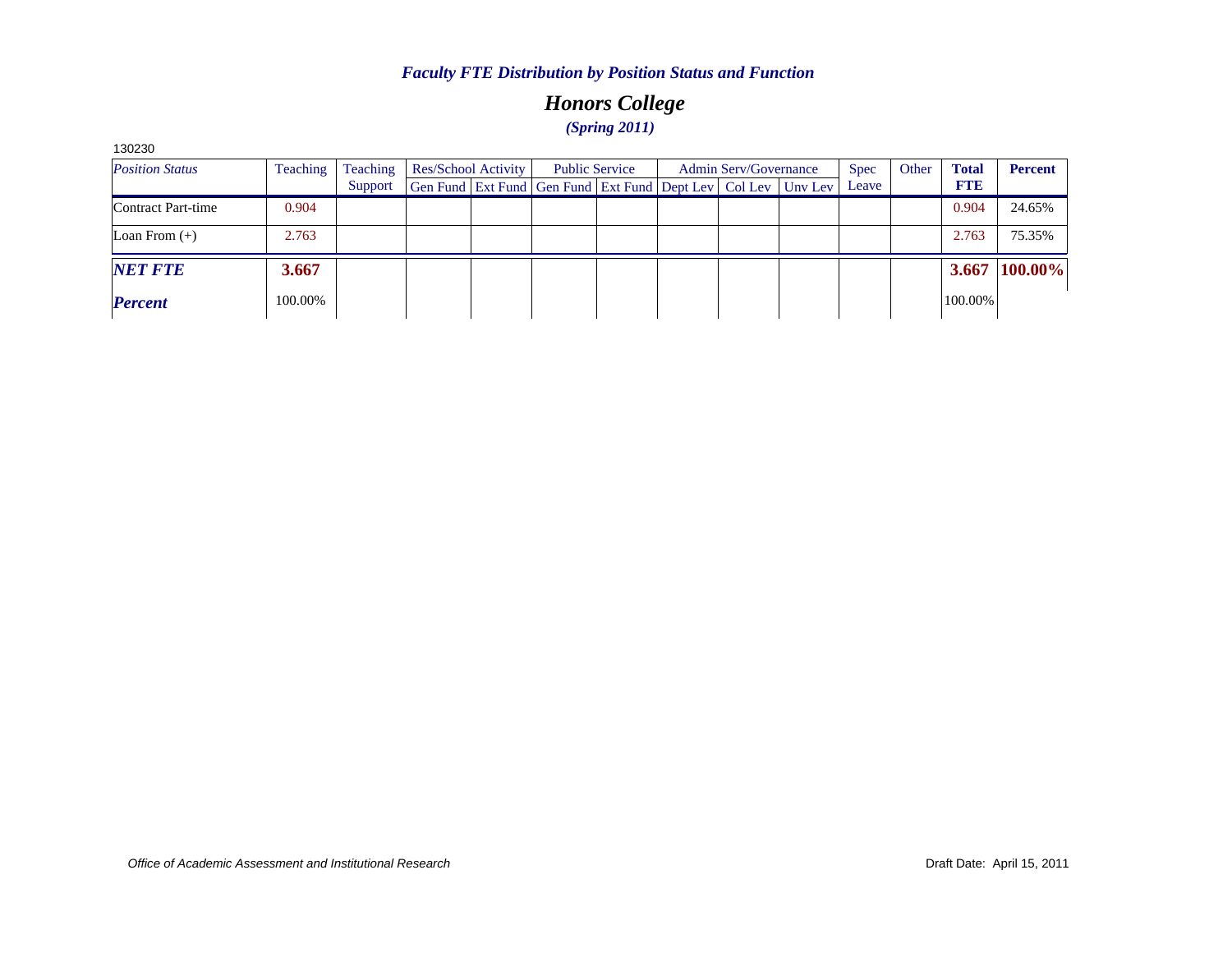# *Center for Energy Research (Spring 2011)*

| 130500                 |                 |                     |                     |  |                                                              |  |                              |  |         |             |       |              |                 |
|------------------------|-----------------|---------------------|---------------------|--|--------------------------------------------------------------|--|------------------------------|--|---------|-------------|-------|--------------|-----------------|
| <b>Position Status</b> | <b>Teaching</b> | Teaching<br>Support | Res/School Activity |  | <b>Public Service</b>                                        |  | <b>Admin Serv/Governance</b> |  |         | <b>Spec</b> | Other | <b>Total</b> | <b>Percent</b>  |
|                        |                 |                     |                     |  | Gen Fund Ext Fund Gen Fund Ext Fund Dept Lev Col Lev Unv Lev |  |                              |  |         | Leave       |       | <b>FTE</b>   |                 |
| Regular                | 0.750           |                     |                     |  |                                                              |  |                              |  | 0.250   |             |       | 1.000        | 400.00%         |
| Contract Part-time     | 0.666           |                     |                     |  |                                                              |  |                              |  |         |             |       | 0.666        | 266.40%         |
| Loan To $(-)$          | $-1.416$        |                     |                     |  |                                                              |  |                              |  |         |             |       | $-1.416$     | $-566.40\%$     |
| <b>NET FTE</b>         | 0.000           |                     |                     |  |                                                              |  |                              |  | 0.250   |             |       |              | $0.250$ 100.00% |
| <b>Percent</b>         | 0.00%           |                     |                     |  |                                                              |  |                              |  | 100.00% |             |       | 100.00%      |                 |

*Office of Academic Assessment and Institutional Research*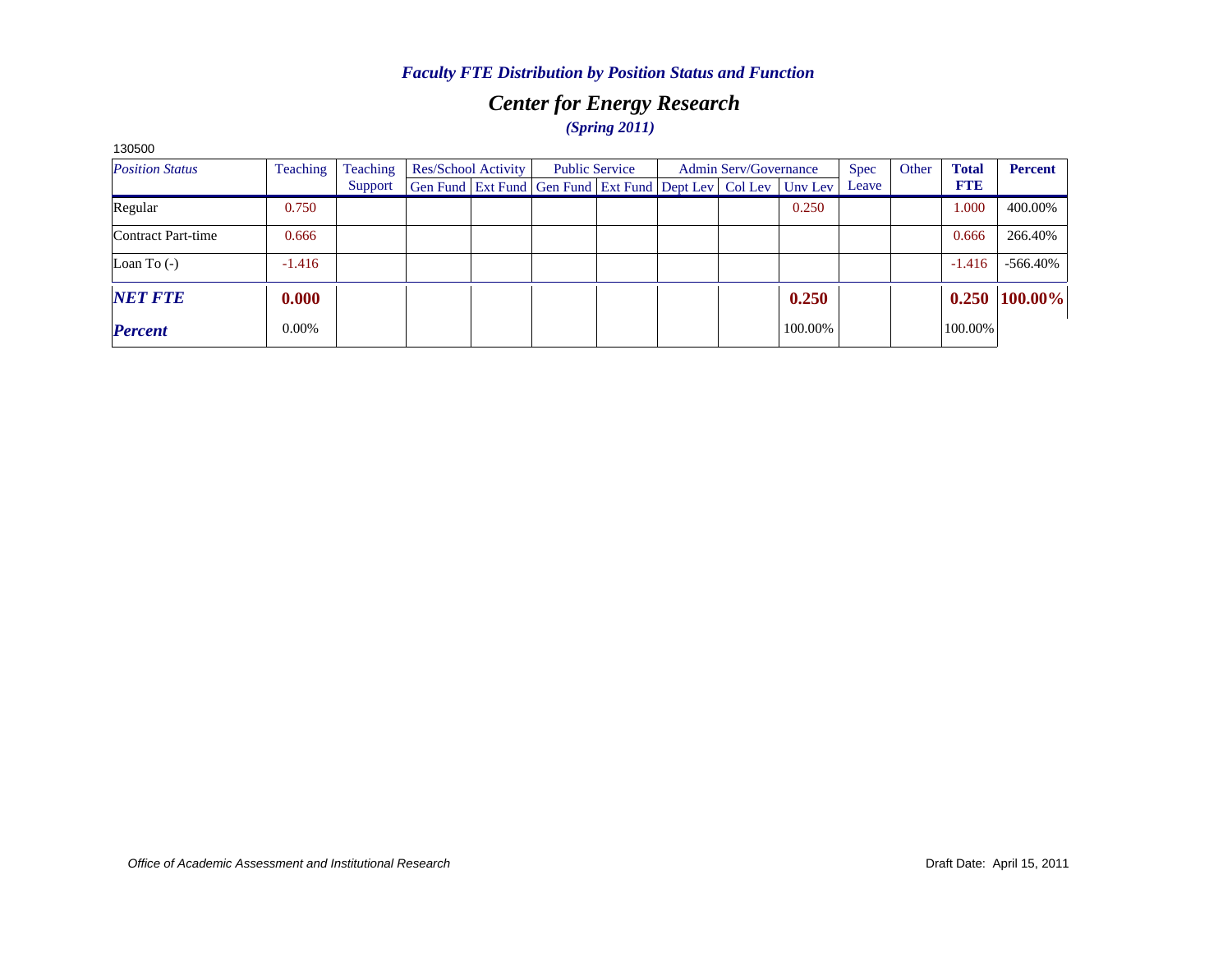# *Center for Medical Education*

*(Spring 2011)*

| 130700                 |          |          |                                                              |                     |  |                       |  |                              |  |       |       |              |                |
|------------------------|----------|----------|--------------------------------------------------------------|---------------------|--|-----------------------|--|------------------------------|--|-------|-------|--------------|----------------|
| <b>Position Status</b> | Teaching | Teaching |                                                              | Res/School Activity |  | <b>Public Service</b> |  | <b>Admin Serv/Governance</b> |  |       | Other | <b>Total</b> | <b>Percent</b> |
|                        |          | Support  | Gen Fund Ext Fund Gen Fund Ext Fund Dept Lev Col Lev Unv Lev |                     |  |                       |  |                              |  | Leave |       | <b>FTE</b>   |                |
| Regular                | 1.666    |          | 0.017                                                        | 0.033               |  |                       |  |                              |  |       |       | 1.716        | 3432.00%       |
| Loan To $(-)$          | $-1.666$ |          |                                                              |                     |  |                       |  |                              |  |       |       | $-1.666$     | $-3332.00\%$   |
| <b>NET FTE</b>         | 0.000    |          | 0.017                                                        | 0.033               |  |                       |  |                              |  |       |       | 0.050        | 100.00%        |
| <b>Percent</b>         | $0.00\%$ |          | 34.00%                                                       | 66.00%              |  |                       |  |                              |  |       |       | 100.00%      |                |